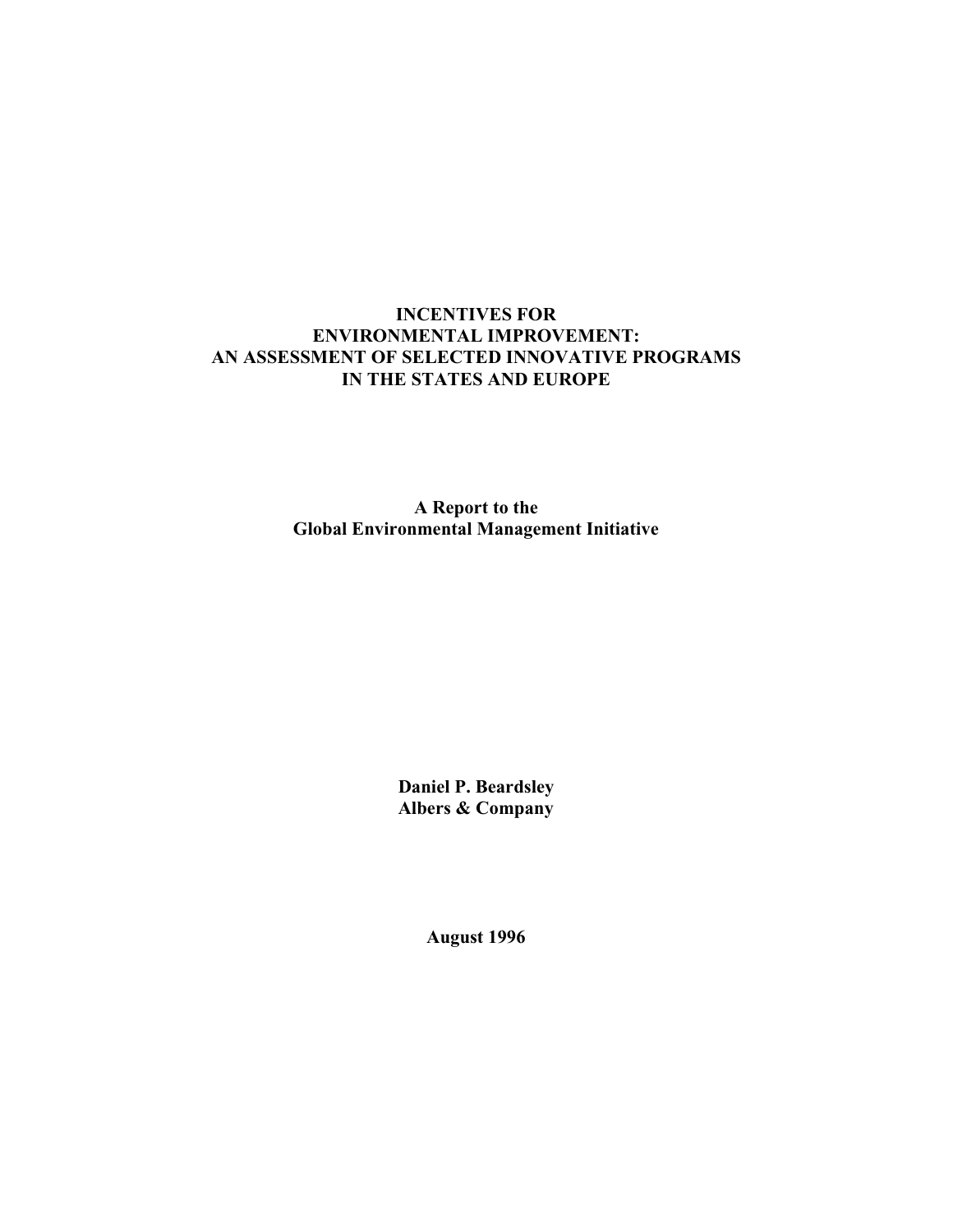## **TABLE OF CONTENTS**

|                          |                                                        |                                                                           | Page                       |  |
|--------------------------|--------------------------------------------------------|---------------------------------------------------------------------------|----------------------------|--|
| <b>EXECUTIVE SUMMARY</b> |                                                        |                                                                           | 3                          |  |
| I.                       | <b>INTRODUCTION</b>                                    |                                                                           |                            |  |
|                          | A.<br><b>B.</b>                                        | Objectives of the Study<br>Methods                                        | 5<br>8                     |  |
| II.                      | <b>STATE PROGRAMS</b>                                  |                                                                           |                            |  |
|                          | А.<br><b>B.</b><br>$C_{\cdot}$<br>D.                   | New Jersey<br>Minnesota<br>Massachusetts<br>Colorado                      | 8<br>14<br>21<br>24        |  |
| III.                     | REVIEW OF INTERNATIONAL PROGRAMS                       |                                                                           |                            |  |
|                          | A <sub>1</sub><br><b>B.</b><br>$C_{\cdot}$<br>D.<br>Ε. | Introduction<br>The Netherlands<br>United Kingdom<br>Sweden<br>Assessment | 26<br>27<br>29<br>30<br>31 |  |
| IV.                      |                                                        | <b>APPENDICES</b>                                                         |                            |  |

Endnotes Survey Participants Interview Format Bibliography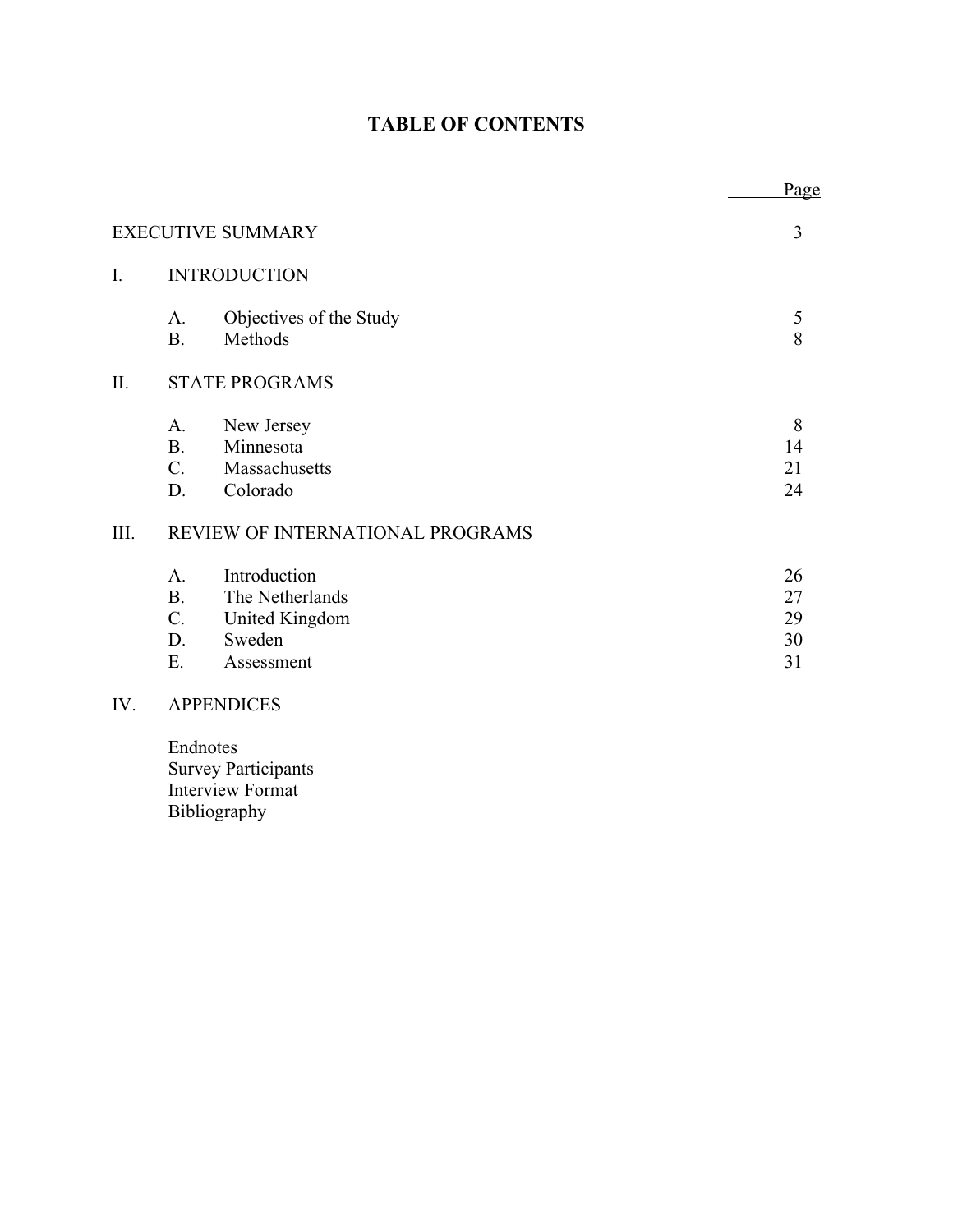## **Executive Summary**

## **A. Introduction**

 $\mathcal{L}_\text{max}$ 

In April, 1996, the Global Environmental Management Initiative (GEMI)\* sponsored three independent, related studies. The first examined corporate attitudes about the environment, changes in environmental behavior, and corporate responses to incentive-based health and safety programs. The second reviewed five major environmental and safety programs managed at the federal level of the United States (Project XL, the Common Sense Initiative, the sulphur dioxide emissions trading program, the OSHA STAR program, and the 33/50 Program). The third assessed selected new environmental programs in Western Europe (the Netherlands, Sweden, and the United Kingdom) and programs managed by American states (Minnesota, New Jersey, Massachusetts, and Colorado). This document summarizes the findings of those three studies.

GEMI had several purposes in funding this research:

- ¥ to identify incentives which seem most promising in terms of encouraging the private sector to get to the next level of environmental protection. To achieve this aim, incentives would have to be strong enough to influence corporate behavior and would have to lead to measurable environmental benefits.
- ¥ to determine the extent to which recent innovative programs launched by the federal government, the states, and European countries have demonstrated the utility of incentive-based programs; and
- ¥ to make available findings of this research to appropriate decisionmakers.

GEMI s premise is that well-structured incentive programs can be very effective in advancing environmental objectives and making pollution control more efficient for the private sector. GEMI also believes that incentive-based programs have tremendous promise for advancing continuous improvement and total quality environmental management in corporate programs. Results from the studies (which came to remarkably similar conclusions) do not prove that the current array of Federal incentive programs support the GEMI premise. Neither do the studies dispute the GEMI *concept* that incentive approaches offer tremendous future promise. Most Federal programs are relatively new, still being refined, and in need of more systematic evaluation. The experience of state and European efforts to date is more positive. This up to date information about cooperative and flexible incentive-based programs will inform the many discussions about environmental regulation taking place outside of GEMI.

The three studies were undertaken during a five-month period. Relatively little quantitative data exists which documents either explicit economic or other benefits of voluntary programs to the private sector or environmental accomplishments--due in large part to the recent

<sup>\*</sup> GEMI is a not for profit organization of 21 leading corporations dedicated to helping business achieve environmental, health and safety excellence.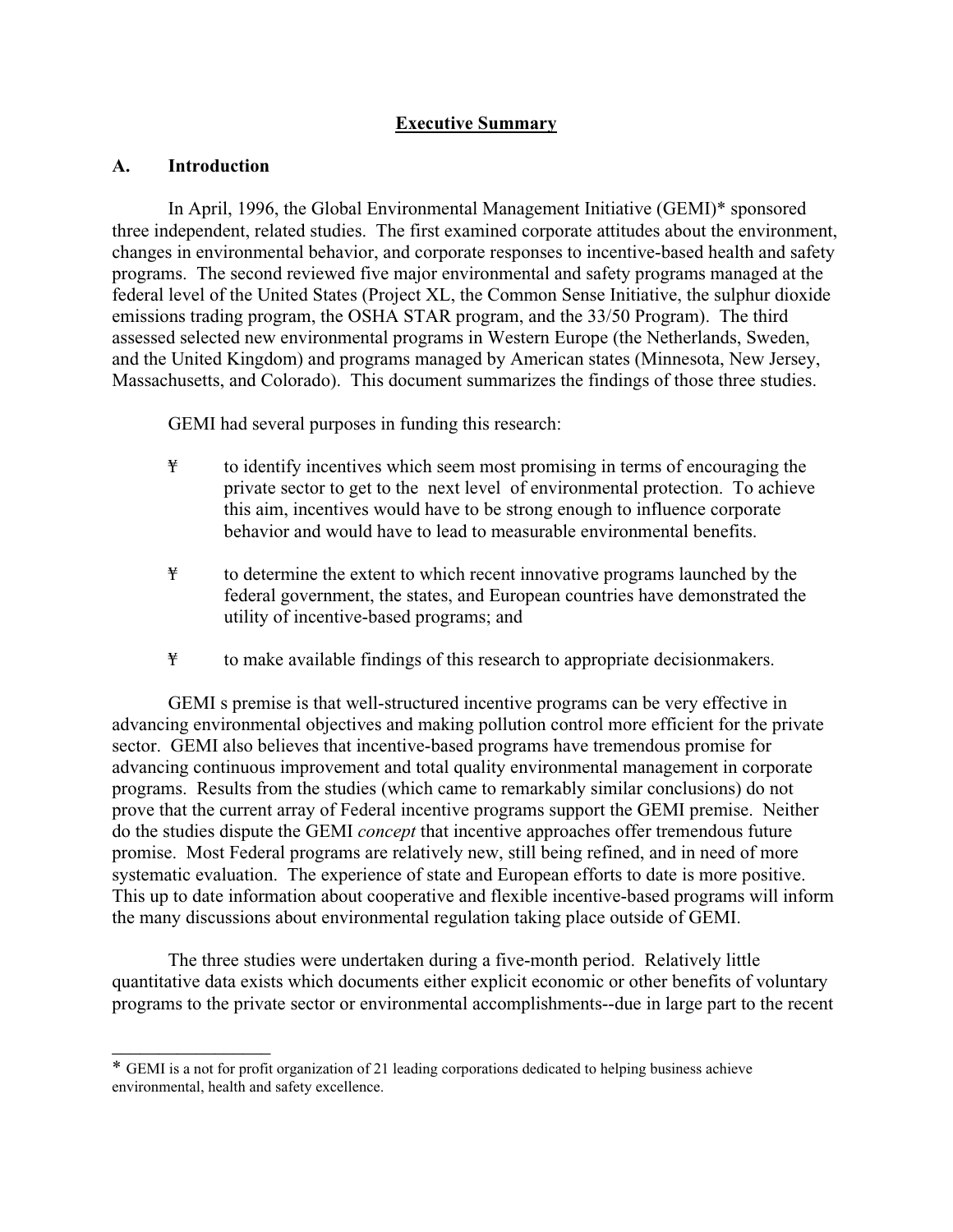initiation of the environmental programs reviewed, though also to the limited public and private commitment to program evaluation. Researchers relied on data that was available as well as extensive literature reviews and interviews with program designers and participants.

## **B. Findings**

 This paper summarizes the findings of all three reports using the following format: 1) factors which appear crucial to voluntary program success or failure; 2) conclusions about the future use of incentives; and 3) other conclusions.

## **1. Factors in Program Success or Failure**

Programs that either *are* working well (such as the Dutch covenants, Sweden s permitting program, and the New Jersey pollution prevention/facility-wide permit project) or *appear* to be successful thus far (Minnesota s programs, the Integrated Inspection Program and Printers Project in Massachusetts, the Integrated Pollution Control program in the United Kingdom; at the federal level, at least to some extent: OSHA s Star Program and EPA s 33/50 and SO2 trading programs) share some common features. Successful programs have objectives that are relatively simple and clear both to government and business and enable participants to have a major voice in the establishment of goals. All these programs grant significant flexibility to business to engineer the means for implementing program objectives. In apparent recognition of the environmental sophistication of industry now, compared to 25 years ago, these programs mandate performance goals rather than technology. A third common element in successful programs is trust among the participants and stakeholders. Literally every interviewee in the European programs, the New Jersey program, and designers of the Minnesota programs noted the importance of the mutual respect and cooperative spirit shared by participants in program development; interviewees from these and other programs also saw important benefits in improved relationships with regulatory agencies. The evidence is mixed as to whether these innovative programs are sacrificing strong enforcement, particularly in the case of federal initiatives.

Several other, more specific considerations should be noted about successful programs. To the extent success is defined in environmental terms, it should be measured. Evidence exists from both third-party evaluators and interviewees that New Jersey s program contains environmental benefits; indicative data is also noted to support the benefits of the United Kingdom and Dutch programs. From the industry perspective, these and related programs work because the incentives for industry to participate were clear and substantive: participants see economic benefits (reduced transaction costs), competitiveness advantages (faster time-tomarket), and, in the case of 33/50, the flexibility to choose the means to achieve reductions. Finally, it is perhaps important that almost every successful state program was supported by state legislation.

Less successful programs also share common features. Some are the reverse of positive factors noted above: lack of clear, shared program objectives between government and business (and even between levels of government-- many states seem to believe that XL is about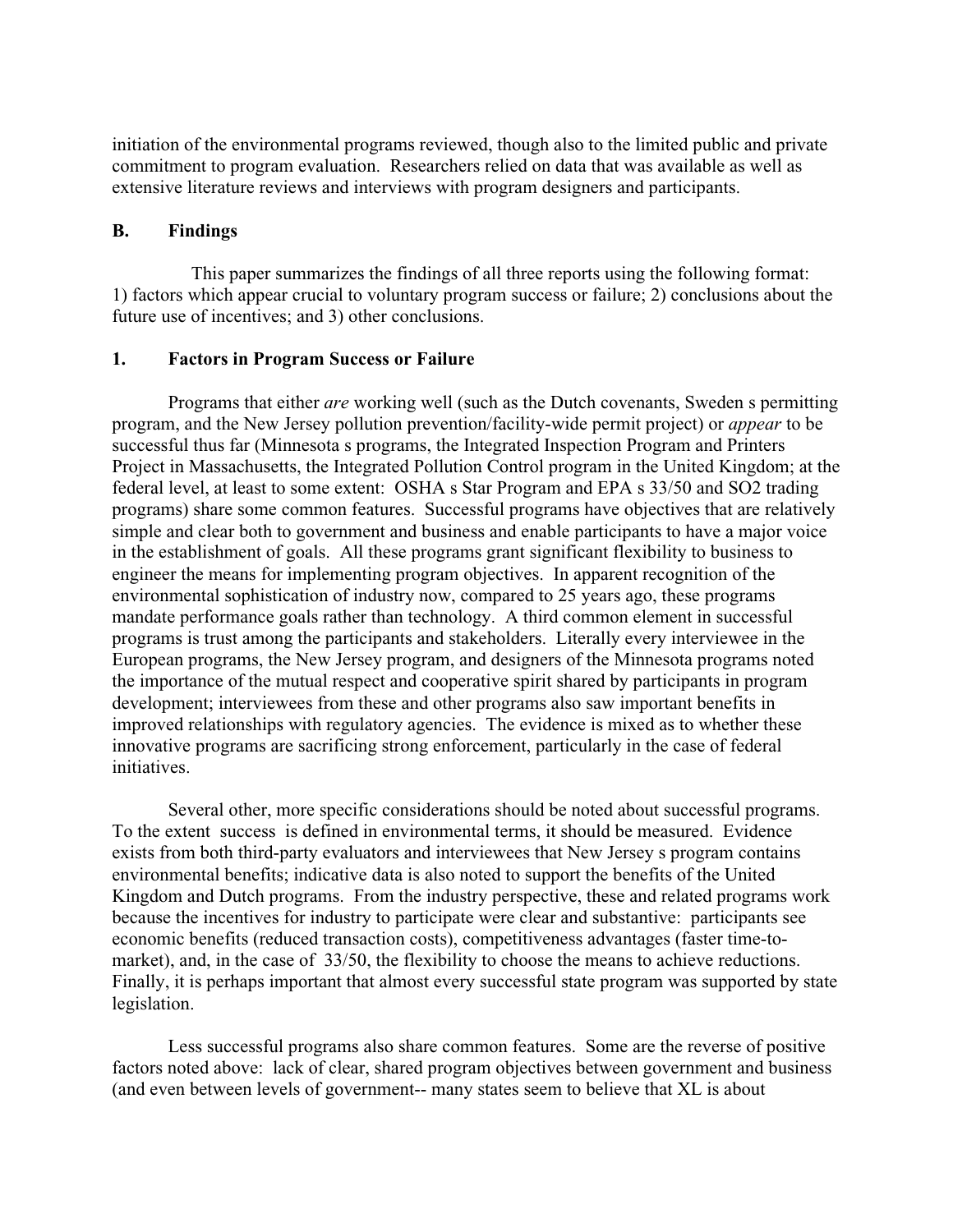*alternative compliance* while EPA insists facilities must go *beyond compliance*); over-control by government in establishing program objectives, combined with pervasive mistrust among the participants; uncertainty about either business or environmental benefits of the program; and absence of a statutory base. This latter feature deserves particular attention.

The lack of a statutory basis for environmental initiatives or programs always foreshadows difficulty. Because of congressional, court, public interest, and other pressures, civil servants tend to spend their time--rightly--on programs grounded in law; other initiatives have lower priority. Also, without a legal mandate, decisions must be made by some sort of consensus, which is rarely efficient or effective in an atmosphere as contentious as environmental management. The lack of a statutory base can be ameliorated by clear objectives, maximum participation in developing those objectives to ensure buy-in and flexible implementation tailored to the self-interest of the participants. Absent these process commitments, non-statutory programs almost always fail.

Business participants note another major problem with the CSI and XL programs. The incentives for program involvement are weak to begin with, and risks of litigation and other failures are high. Against this backdrop, companies are increasingly discouraged by the unexpectedly high transaction costs of participation. Investment of staff time can be enormous. There is frustration over the length of the project review process and confusion over the role of stakeholders; facilities receive conflicting signals from different levels of EPA staff; and EHS staff are having difficulty convincing other corporate executives of the tangible benefits of the programs. Costs of participation, in other words, are beginning to outweigh incentives.

## **2. Conclusions About Future Use of Incentives**

The following principles should guide the use of incentives in future voluntary programs:

¥ Key stakeholders need to agree on clear, specific, measurable environmental objectives.

- ¥ Given agreement on performance objectives, entities responsible for implementation should have the freedom to design plans that take advantage of pollution prevention, process modification, and other innovative alternatives to mandated end-of-pipe controls.
- ¥ Clear procedures should be established for open stakeholder participation in the design and implementation of programs. At the same time, these processes need to be linked to the achievement of program objectives.
- ¥ Incentives for participation in programs of this kind need to be *tangible and significant*. At a minimum, they should offer reduced transaction costs, such as less duplicative reporting requirements or quicker permitting. To be more attractive, programs will provide direct economic incentives which mitigate the future costs of pollution control.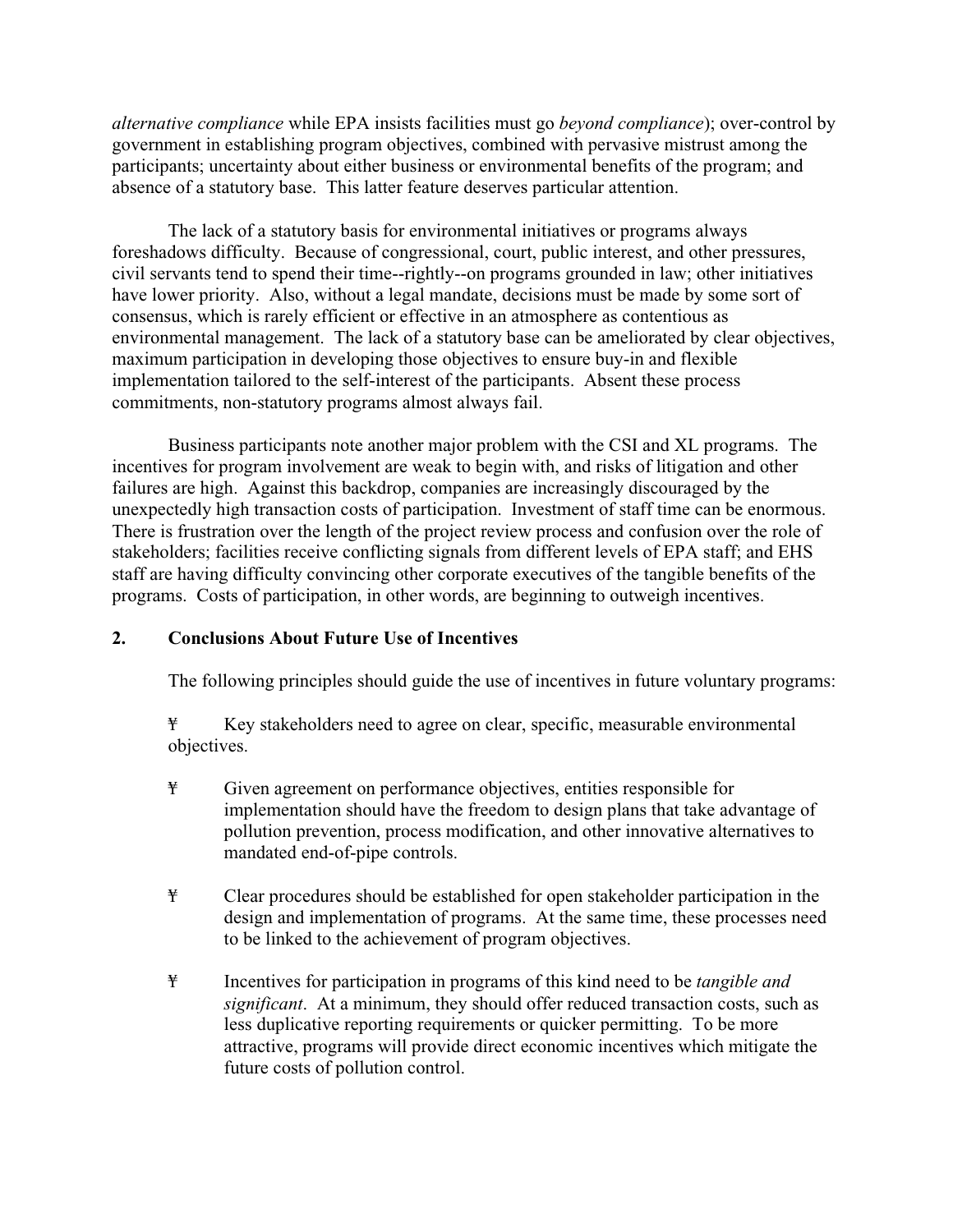For business, however, incentive-based programs must also be leveraged with other major drivers of corporate environmental performance. These include: performance-based management goals; cost-reduction objectives; industry sector characteristics; and reputation value.

## **3. Other Conclusions**

Regarding the federal voluntary or incentive-based programs studied in this report, we cannot show that these programs have made a major contribution to either environmental improvement or to lowering the cost of the pollution control system. The sulphur dioxide emissions trading program--different in kind from the other four analyzed--may be an exception to this in mitigating costs for participating companies.

This is not to say that the *concepts* undergirding these programs are flawed. Companies welcome economic incentives and they are willing to exchange these benefits for greater commitments to environmental protection. Despite the cynical expectation, private sector support for incentive programs is not only economic: many of those interviewed believe that well-designed incentive programs are more beneficial for the environment. The problem for current federal programs seems to be in the need for better implementation: broader stakeholder participation in program design; clearer incentives and environmental protection objectives; a shared sense of purpose among federal, regional, and state government officials; and, probably, in the need for a statutory base.

The record of new state (and European) programs, though still uncertain given how recently these initiatives have been started, is more positive. States have been more effective in making facility managers feel involved in design and implementation. Trust and cooperation between government and the private sector is much higher in the state programs. Companies identify clear existing or potential benefits, mostly economic, but others as well. Where data exists, as in New Jersey and the United Kingdom, it suggests that measurable environmental benefits can be gained from properly structured incentive programs. The more successful programs are supported by legislation.

A likely shortcoming of the state programs, and the federal initiatives as well, is that both environmental and economic achievements will turn out to be marginal. As these experimental programs continue and are improved, consideration should be given to simply making them bolder--environmental objectives need to be made clearer and more measurable, and existing incentives for participation should be made more significant.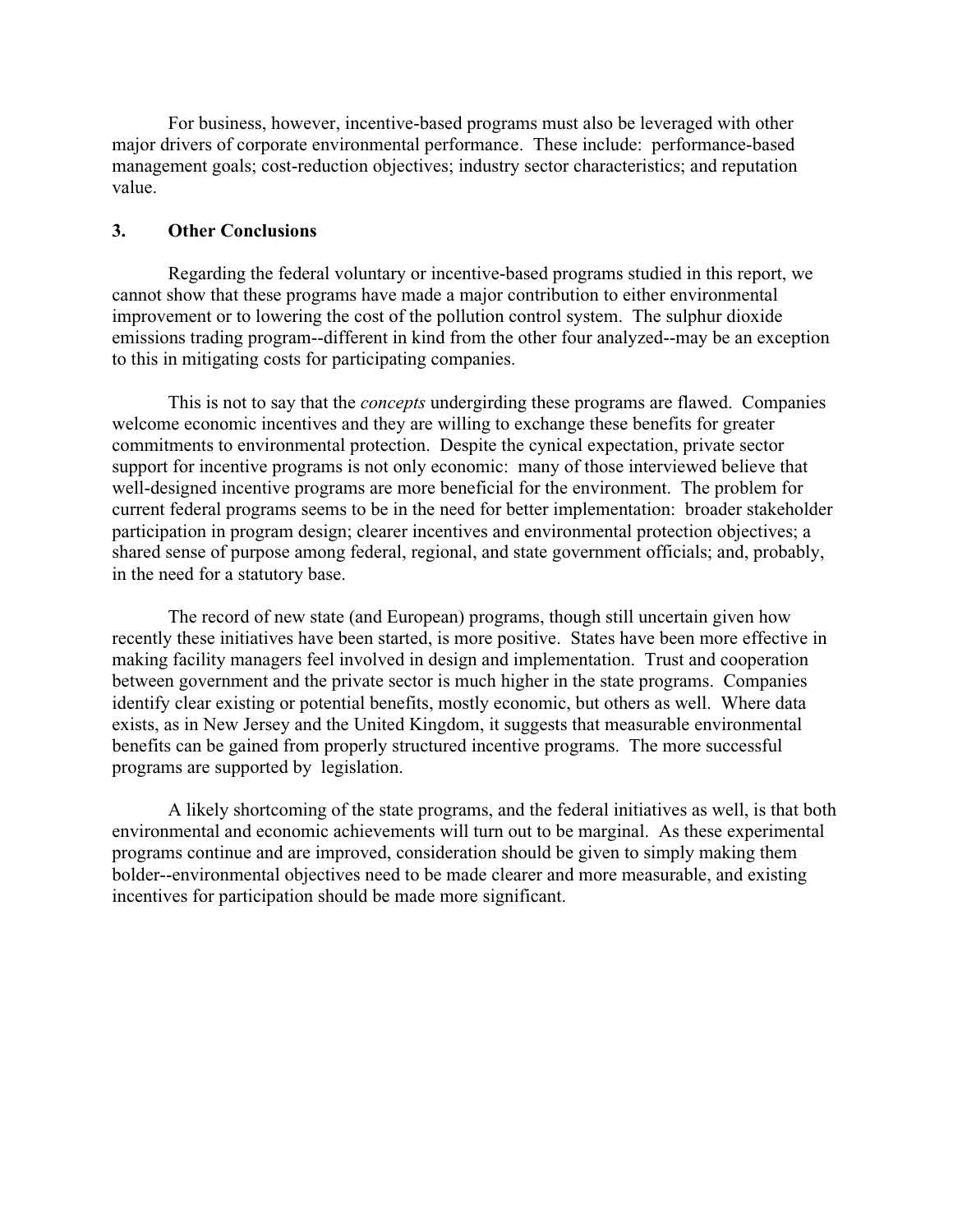#### **EXECUTIVE SUMMARY**

Among the range of innovative efforts in the states and in Europe there are programs which contain incentives effective enough to be spurring at least some environmental quality improvements.

On incentives, most industry interviewees for programs reviewed note actual or likely future economic savings, particularly in transaction costs. Many company representatives cited advantages of operational flexibility and speedier time-to-market for products. Pollution prevention also appears to be yielding economic returns. Other incentives for continued participation were frequently mentioned as well: improved relationships with regulatory officials and with local communities in which facilities are located.

A striking finding of this report is that almost all private sector interviewees in both the United States and Europe spoke appreciatively of the spirit of trust and cooperation between government officials and the private sector that attends these new programs. Civility and mutual respect appear to matter and are a welcome replacement for confrontation. The implication is that this new spirit will lead to more efficient problem-solving and better environmental results. In New Jersey, the most frequently voiced sentiment was something like: we have, for the first time, one point of contact for everything, and he seems to be leaning over backwards to help us make things work. Company representatives in Europe said: Here, unlike in the United States, we are treated with respect. We solve problems together with the government; we are not viewed with constant suspicion. <sup>i</sup> Nor is there anything like the same level of complaint about poor planning, poor buy-in, and other administrative difficulties that beleaguer current federal innovation programs. A conclusion here might be that confrontation and litigation have outlived their usefulness, and that civilized negotiation is becoming a more effective problem-solving tool.

Regarding environmental quality benefits, results are much more speculative principally because there is so little data. Where there is data, it is positive: serious studies in New Jersey and in the United Kingdom support the premise that programs are improving the environment as well as achieving cost savings for participating companies.

Looking broadly over the state and European programs (and with the important caveat that this document is based on extensive literature reviews and interviews, but could unearth only limited quantitative information), the report draws four other conclusions.

**1. As currently structured, incentive-based programs are likely to have only marginal environmental or economic benefits.** No industry interviewee mentioned significant direct cost benefits beyond transaction efficiencies, and more amorphous benefits, such as improved image, were mentioned as frequently as economic value added. To increase private sector participation in programs of this kind, incentives will simply have to be made bolder.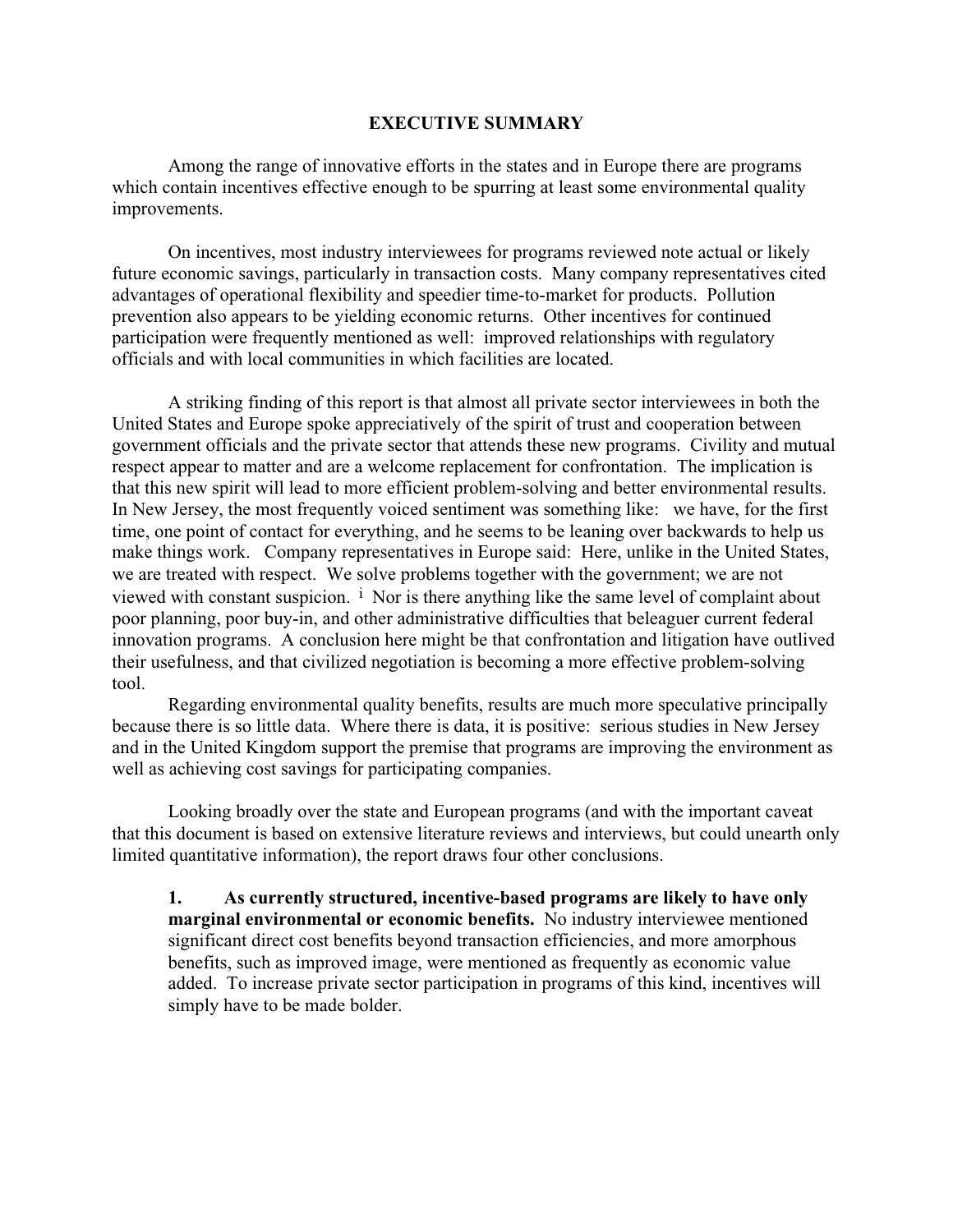**2. Clarity about program objectives is a serious problem among the states.** States are unclear about what flexibility means for XL-like programs and other cooperative ventures with regulated entities. With the absence of definition about environmental quality objectives, many state programs seem to be designed for alternative compliance rather than going beyond compliance. Minnesota officials use the phrase superior environmental achievement for instance--but what does it mean?

**3. Successful programs are supported by law.** This is true for all state and European programs.

**4. Evaluation is very weak.** This situation obtains for both government agencies sponsoring programs and for entities participating in them. The lack of commitment to systematic evaluation of these programs is not just an academic inconvenience: governments currently have little means for knowing whether they are advancing environmental protection, and companies have little basis for recommending improvements to corporate environmental performance.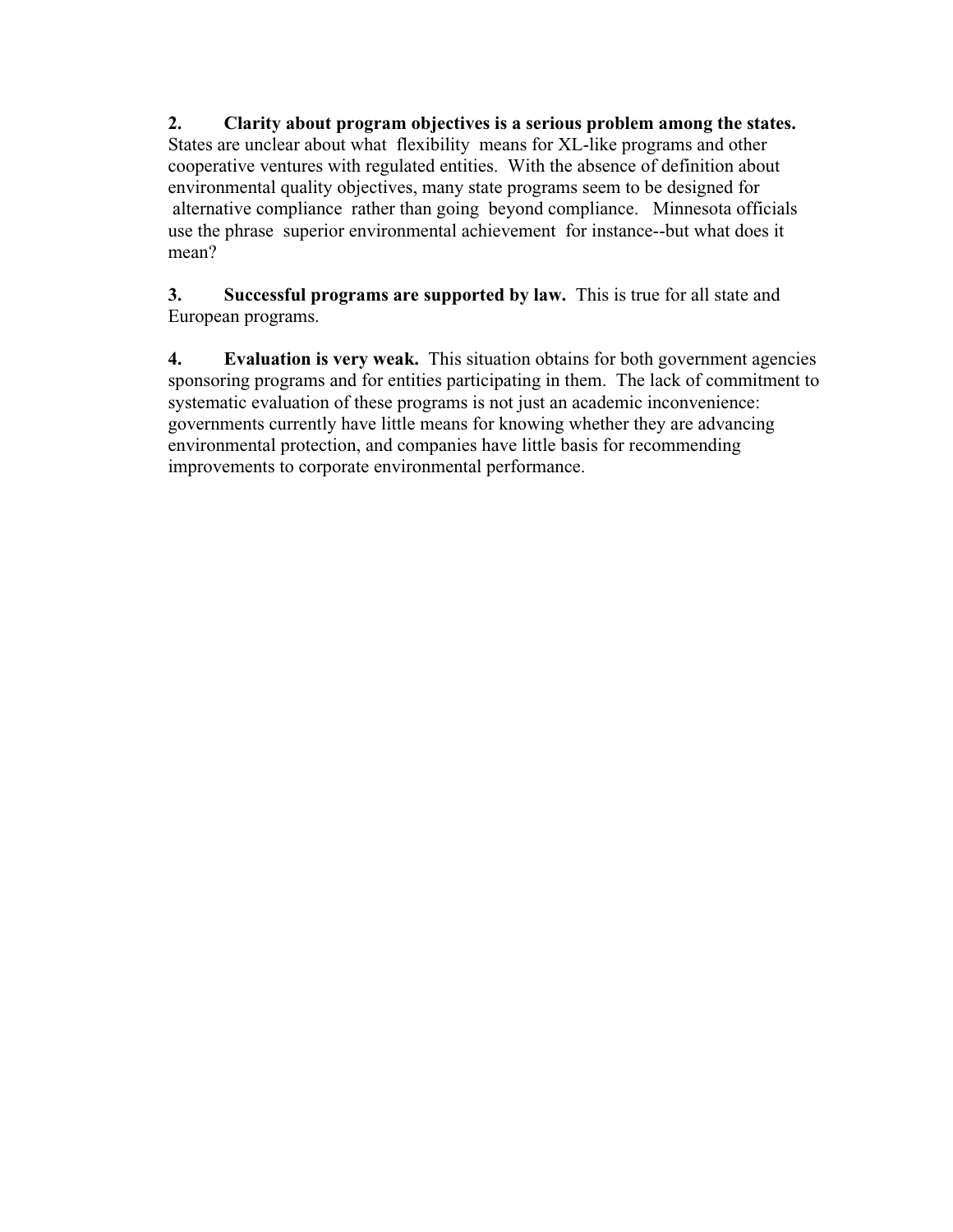## **I.I. INTRODUCTION**

#### **A. Objectives of the Study**

In March, 1996, a group of large companies called the Global Environmental Management Initiative (GEMI) agreed to fund three related studies. The first of these examines the evolution of Environmental Health and Safety (EHS) attitudes and management systems in large companies and corporate responses to incentive-based environmental initiatives. The second evaluates five environmental initiatives at the federal level. This study assesses programs in four states (New Jersey, Minnesota, Massachusetts, and Colorado) and selected programs in the Netherlands, Sweden, and the United Kingdom.

The premise for this study is that many of these environmental program initiatives in the states and in Europe create effective incentives for business to take actions which improve the environment beyond a level that would have been achieved through compliance with existing law and regulation. Hence, the key questions for the study are: Which programs create such incentives, and why? In particular, are the incentives to business based on economic value added to the company or companies involved? Are the improvements beyond compliance measurable?

With regard to selection of states and countries for study, it would have been theoretically possible to pick almost any state and all of Northern Europe. Environmental reform is rampant throughout the states: regular reading leads one to suspect that some secret peer group pressure exists which is prompting state commissioners to outperform each other with new initiatives. Northern Europe is also spawning a myriad of alternatives to the United States model of command-and-control.

This study concentrates on the states of New Jersey, Minnesota, and Massachusetts simply because programs in these states have been around for a longer time, offered the promise of greatest information for evaluation, and are representative of most of the new thinking in other states. For example, New Jersey s pollution prevention/facility-wide permitting program extends over two political administrations in the state and enjoys about 50% implementation among the targeted pilot companies. A wide range of innovative approaches has been underway in Minnesota for over five years. The Printers Partnership and integrated inspections programs in Massachusetts also have a relatively long history. Colorado was selected because the *proposed* program there would involve an unusually direct package of economic incentives for participating companies. The South Coast Air Quality Management District (SCAQMD) component originally proposed for this study was dropped in deference to similar analytic work on emissions trading performed by Davies et al. in their report.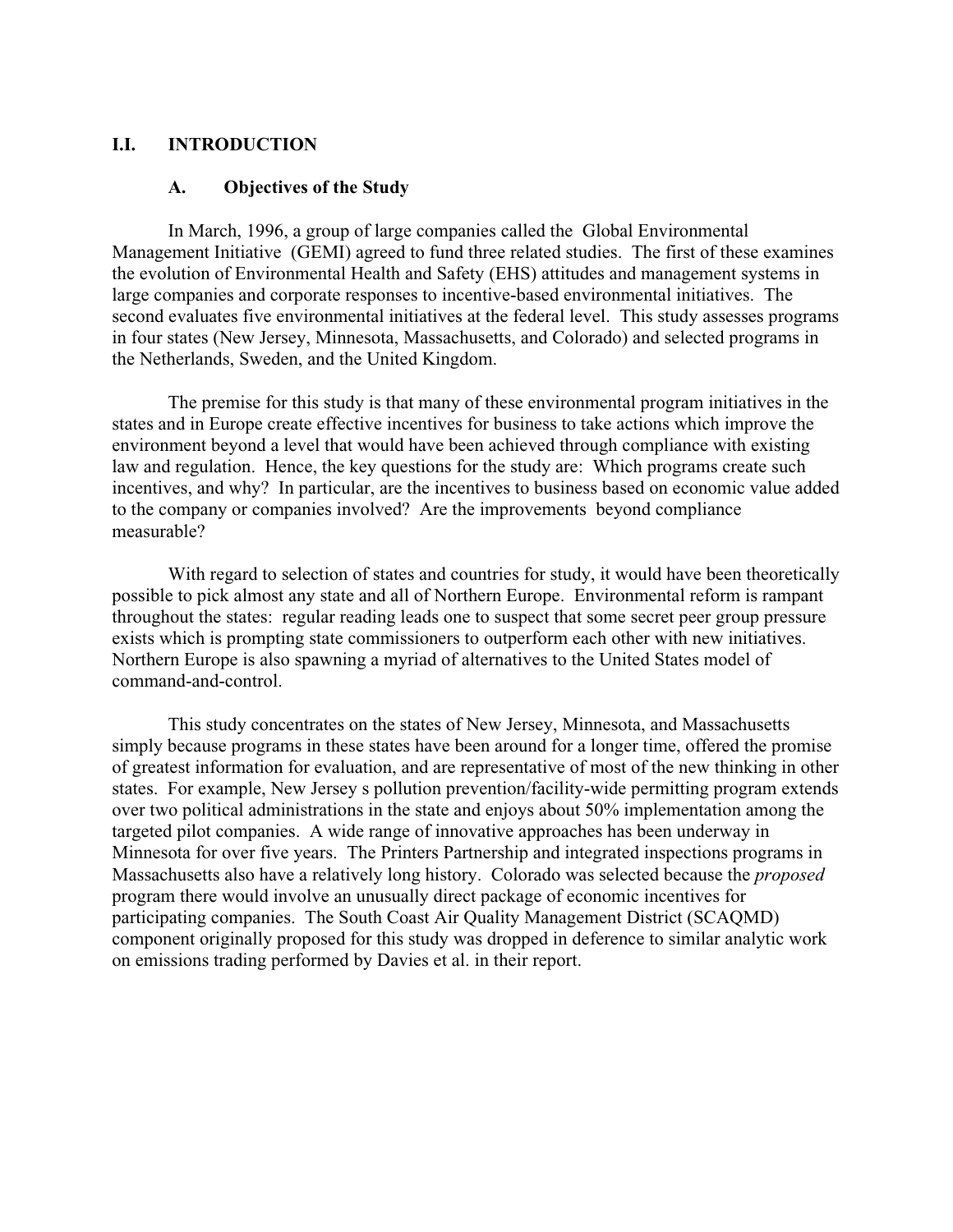## **Overview of the States**

The title of a March guest editorial by Mary Gade, the current Director of the Illinois Environmental Protection Agency and President of the Environmental Council of the States, is: The Devolution Revolution Has Already Occurred. <sup>ii</sup> In the article, she argues that as far as environmental protection programs are concerned, many have already devolved to the states, and Washington s enthusiasm for the idea may, in fact, be a case of rhetoric catching up with reality. iii What does Ms. Gade mean by this assertion?

As background, it is useful to remember that federal environmental law establishes certain responsibilities for the states, and implementation of the law over the past 25 years has led to a kind of natural devolution of authority. Once federal regulation is in place, responsibility for management of many programs--like the Resource Conservation and Recovery Act and parts of the Clean Air Act--is delegated to the states. States are traditionally responsible for permitting and for most enforcement and compliance functions.

But during the last several years, there has also been an explosion at the state level of environmental legislation, programs, and other initiatives which might generally be described as attempts to find more efficient and less adversarial methods for at least achieving, if not surpassing, environmental objectives mandated at the federal level.

While any generalization across 50 states is risky, two perceptions seem to be shared by almost everyone at the non-federal level. First, in the future we will have to find more economically attractive methods if we are to continue to improve environmental quality. States believe sustainable development means that companies, as well as the environment, should prosper. Second, to the extent feasible and responsible, trust and cooperation with regulated entities should replace litigation as a problem solving technique.

One might classify all these new state programs in the following five ways (though there is overlap among these categories).

## **1. Permit reforms**

Initiatives here take the form of multimedia or integrated permitting schemes, speeding up the permit process, and, increasingly, pilot programs which replace permitting altogether with various kinds of self-certification programs. New Jersey, Massachusetts, California, Oklahoma, and Washington are among the leaders in this area.

## **2. Enforcement/compliance reforms**

Examples include self-auditing legislation, the Clean Break program in Illinois, the state and local compliance partnership in Oregon, and voluntary clean-up programs for solid and hazardous waste in many states.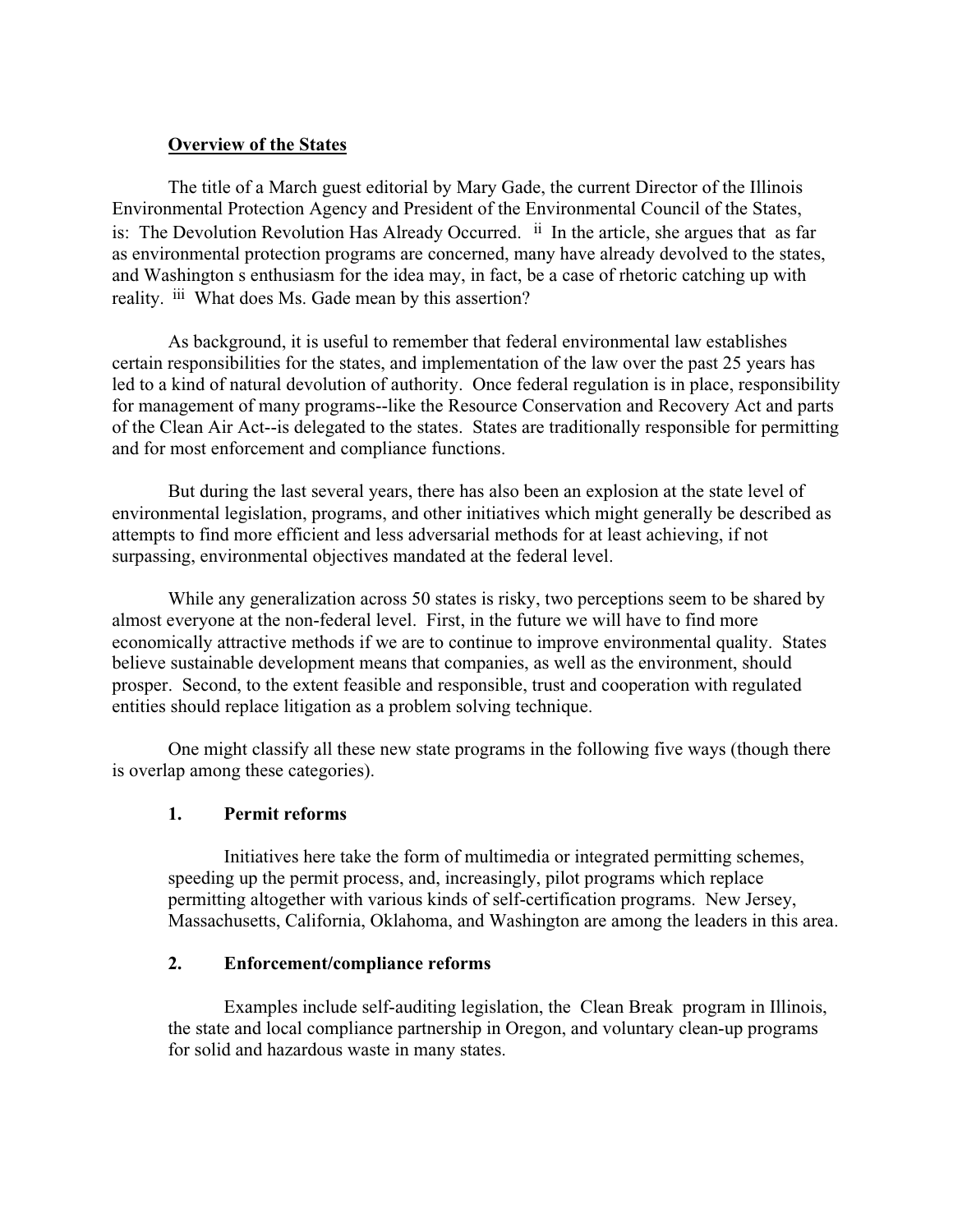## **3. Expansions of the use of risk analysis**

States are increasingly using risk analysis to establish priorities of various sorts. Almost all states have now undergone a stakeholder-based process for comparing risks among the prevalent problems within their boundaries. Texas and Minnesota, among others, are explicitly using risk as a basis for determining the extent of corrective action for hazardous wastes. Florida has enacted new legislation establishing a Risk Council.

## **4. Internalizing environmental objectives**

States are trying out a variety of incentives for encouraging regulated entities to internalize environmental performance objectives in manufacturing or other operations. Nearly every state has its own pollution prevention program aimed at accomplishing this. Many states, such as Colorado, California, Mississippi, Wisconsin, and Pennsylvania are exploring how they can use internal company Environmental Management Systems like ISO 14000 to encourage superior performance. Colorado has an innovative proposal for offering direct financial benefits for incentivizing companies to go beyond compliance.

## **5. Expanding non-federal authority for environmental decisionmaking**

The obvious example of this is the National Environmental Performance Partnership Program, which has just been given renewed life in a policy memo from EPA s leadership.<sup>iv</sup> But many states--Washington, Oregon, Arizona, Wisconsin, Utah, and Florida--have already taken the next step through plans for extensive decentralization to regional and local jurisdictions.

So Mary Gade seems absolutely correct in saying there is a lot going on outside of Washington. The purpose of this report is to ask the next question: Will these initiatives make a difference? Do they contain sufficient, and the right kind of incentives such that we can say, in the years ahead, we have found a better, cheaper way to go beyond our current expectations for environmental quality?

With reference to international programs, this study selected the Netherlands for examination both because of its long experience with covenants between government and industry and because of the obvious impact Dutch programs are having on the development of new federal efforts (Common Sense Initiative, Project XL) and state-level reforms (New Jersey and elsewhere). Sweden is Europe s acknowledged leader in permit reform. The United Kingdom is implementing an integrated environmental management program. As with the states, many other countries and the European Union itself are trying out new ideas which might have been intriguing to study.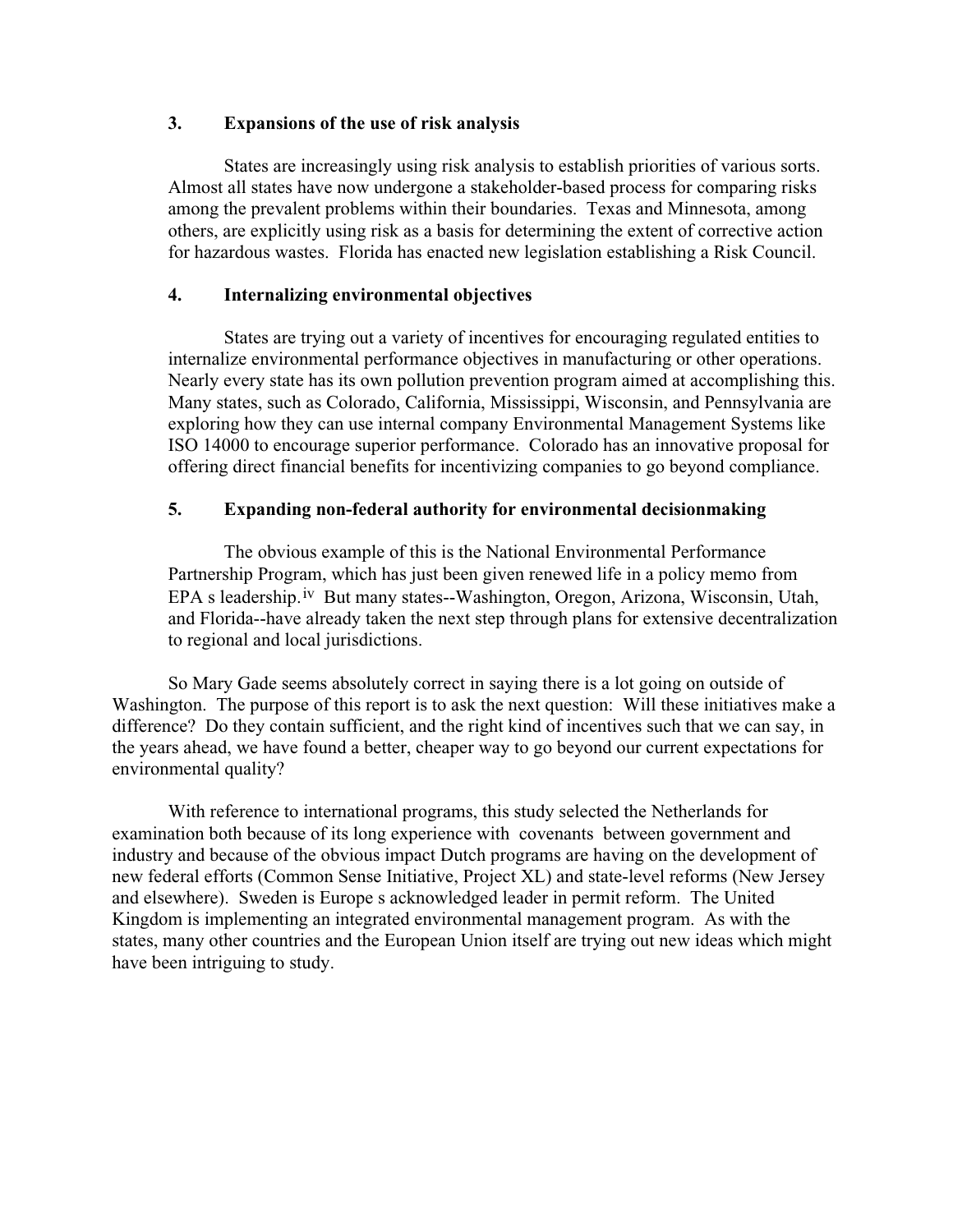## **B. Methods**

Likely because of the recent development of most of the programs reviewed for this study, the author was not able to locate many systematic, quantitative evaluations of effectiveness for these programs. (Though the reluctance on the part of both governments and the private sector to invest in evaluation is not just an academic mistake. This overall study tries to get at industry incentives; political decisionmakers will be equally interested in demonstrations of environmental quality improvements when they consider new approaches.) Some are underway. New Jersey is preparing a report to its legislature that is due imminently but is currently embargoed. Various analyses are underway of the European programs, including the performance reviews by the Organization for Economic and Community Development (OECD). In lieu of data-based evaluative reports, this study relies on review of the available literature and interviews.

While the literature available on these four state programs and three countries could probably fill a small room of the Library of Congress, this study used about 150 publications (see attached bibliography). Most of these publications describe programs; many are academic, from the World Bank, or offer other analyses. About 70 people were interviewed, perhaps half of whom are government officials responsible for designing and implementing programs, slightly less than half company officials with a mixture of responsibilities, and the remainder analysts or other commentators. Based on these materials and interviews, this report describes the intent of the new environmental programs and how they are in fact working--then summarizes views of the regulators and participating regulated parties.

## **II. STATE PROGRAMS**

## **A. New Jersey**

This section of the report on New Jersey has two parts: description of the program, and assessment of the program.

## **Description of the Program**

Built on some imaginative thinking in New Jersey, further inspired by a trip of New Jersey officials to the Netherlands, and ratified by New Jersey legislators willing to codify a daring departure, New Jersey s pollution prevention program contains all the components theoretically necessary for success. The beyond compliance goal is 50% reduction over five years in the use, discharge and generation of hazardous substances. v Procedures are established for enforcing the program. Two key economic incentives (as well as several softer potential benefits) for business participation are built in. Here is how the program works.

Effective August 1, 1991 the Pollution Prevention Act became law. The (at that time) Department of Environmental Protection and Energy ( Department will be used in this report to refer to environment agencies in the states and Europe) adopted rules for implementing the Act on February 1, 1993. The law is quite clear in purpose: it is designed *solely* to prevent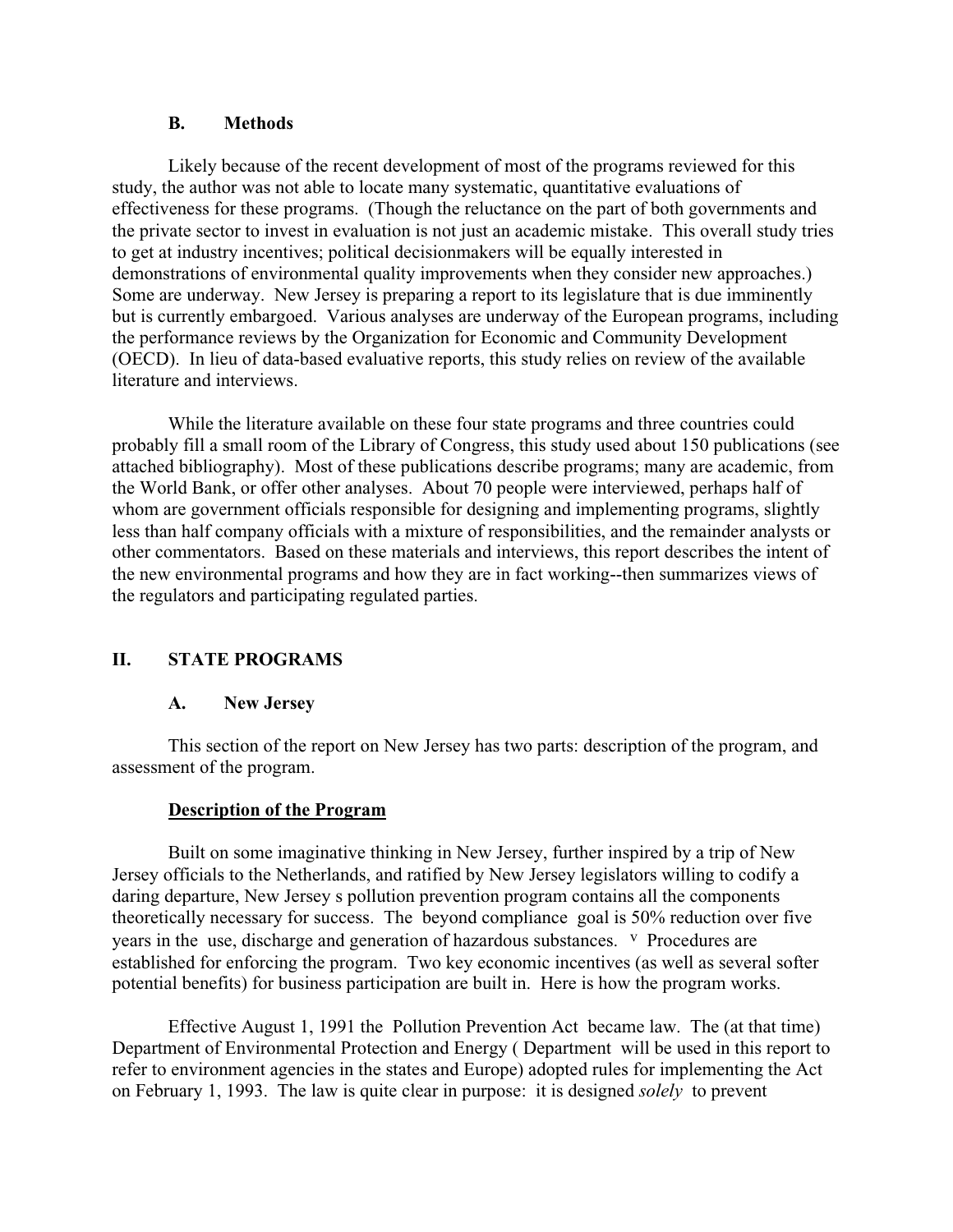pollution by reducing the use and discharge of hazardous substances at certain industrial facilities. <sup>vi</sup> Owners and operators of these facilities are required to prepare pollution plans (but *not* submit them to the state for approval: plans are to be kept on site. Owners and operators, in other words, are required to prepare plans, but implementation of the plan is voluntary). Owners are obligated to submit plan summaries and annual progress reports to the Department. A key feature of the law is the broadening of the authority of an existing Office of Pollution Prevention in the Department to administer the program. The new office is given statutory responsibility independent of traditional environmental duties in the state. The Act further mandates that plans, summaries, and progress reports focus on targeted industrial processes and sources vii rather than emission points. It also authorizes the Department to provide up to 15 pilot facilitywide permits.

The Legislature stated its intention to transform the current system of pollution control to a system of pollution prevention viii based on two assumptions. First, the traditional system of separately regulating air pollution, water pollution, and hazardous waste management constitutes a fragmented approach to environmental protection and potentially allows pollution to be shifted from one environmental medium to another. <sup>ix</sup> Second, the legislature clearly believed that pollution prevention pays; that in fact industry can save money through a more efficient and rational use of hazardous substances, or through the use of less hazardous substitute substances or processes less prone to produce pollution...without adversely affecting the State s economic health or the livelihood of those employed by industries...  $x$ 

The requirement in the Act to prepare pollution prevention plans, plan summaries, and annual progress reports applies to about 700 industrial facilities in New Jersey. Plans and summaries must be updated every five years and involve significant detail. Plans must include such information as:

- ¥ Certification by the top facility official that he intends to achieve the goals set forth in the plan;
- ¥ Identification of all production processes and total units of production;
- ¥ Chemicals and amounts manufactured, stored, or used at the facility, and the amounts used in production as well as generated as non-product output;
- ¥ Amounts of waste generated and released by each process and non-product output generated at each source;
- ¥ Amounts of each hazardous substance released to any media;
- ¥ Comprehensive analysis of the costs associated with the use and release of each substance, as well as analysis of savings from pollution prevention and the more efficient use of raw materials, the cost of treatment and disposal of hazardous waste, and the cost of liability insurance  $xi$ ;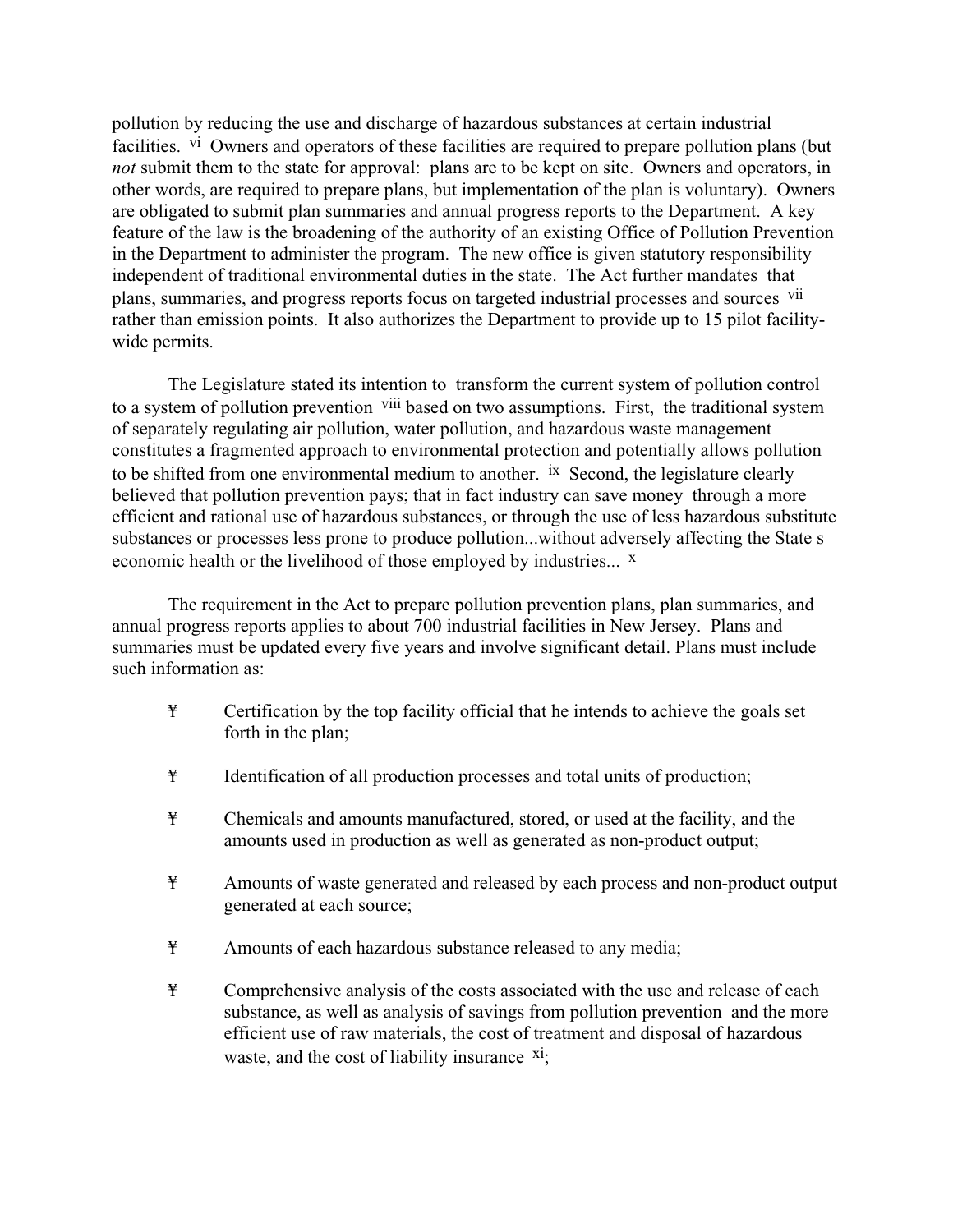- ¥ Calculation of the increase or decrease in use of each substance after implementation of the plan, compared to use of substances in the prior year;
- ¥ Explanations of methods used to achieve reductions;
- ¥ Statement of goals for reducing use of each substance during each process, and for reducing non-product waste output;
- ¥ Analysis, for each process or source, of potential options for reduction of use or generation of hazardous substances, including a full-cost accounting of these options and a description of these options; and
- ¥ A quantitative description of the impact that individual pollution prevention techniques have had on post-treatment multimedia environmental releases of hazardous substances, reported by medium. <sup>xii</sup>

Plan summaries and annual progress reports, while less detailed, do obligate the facility to report to the Department in quantitative form success in achieving pollution prevention goals, and explanations for success or failure.

Having mandated all of the above, the Act then authorizes the Department--with almost no other confining language--to designate 10-15 facilities as pilot projects for the facility-wide permit program which is the principle focus of this report. The Department designed rules for implementation of the program over the next 18 months.

The premises behind the Department s development of the permit program extend the logic captured in the original Act. The objectives of a single permit are to minimize cross-media transfers of pollution and thereby reduce overall risk, to encourage facilities to incorporate pollution prevention objectives in the redesign of production processes and in other daily business decisionmaking, and to achieve more efficiency in the administration of environmental programs. xiii The linking of these three objectives is imaginative. The intention of the permit program is to combine two potential environmental benefits (minimizing the well-known pollution transfers which occur with our current single-media statutory framework, and realizing the expected gains from replacing end-of-pipe emissions control approaches with pollution prevention at the source) with two potential economic benefits to facility managers (increased operational flexibility and reduced transaction costs, and the financial benefits assumed inherent in pollution prevention). The hope, in other words, is to provide sufficient incentive for facilities to go beyond compliance through pollution prevention.

Implementation of the facility-wide permit program began (more or less) simultaneously with both the Department and the facility. For its part, the Department created permit teams which included permit writers from the air, water and waste programs *led by a member of the new Office of Pollution Prevention* (thereby immediately introducing a new, more cooperative method of operation with the regulated facilities). These teams are cross-trained and function increasingly from a multimedia perspective.<sup>xiv</sup> The teams initially toured plants, reviewed TRI data for each facility, and developed expertise in materials accounting for use in balancing inputs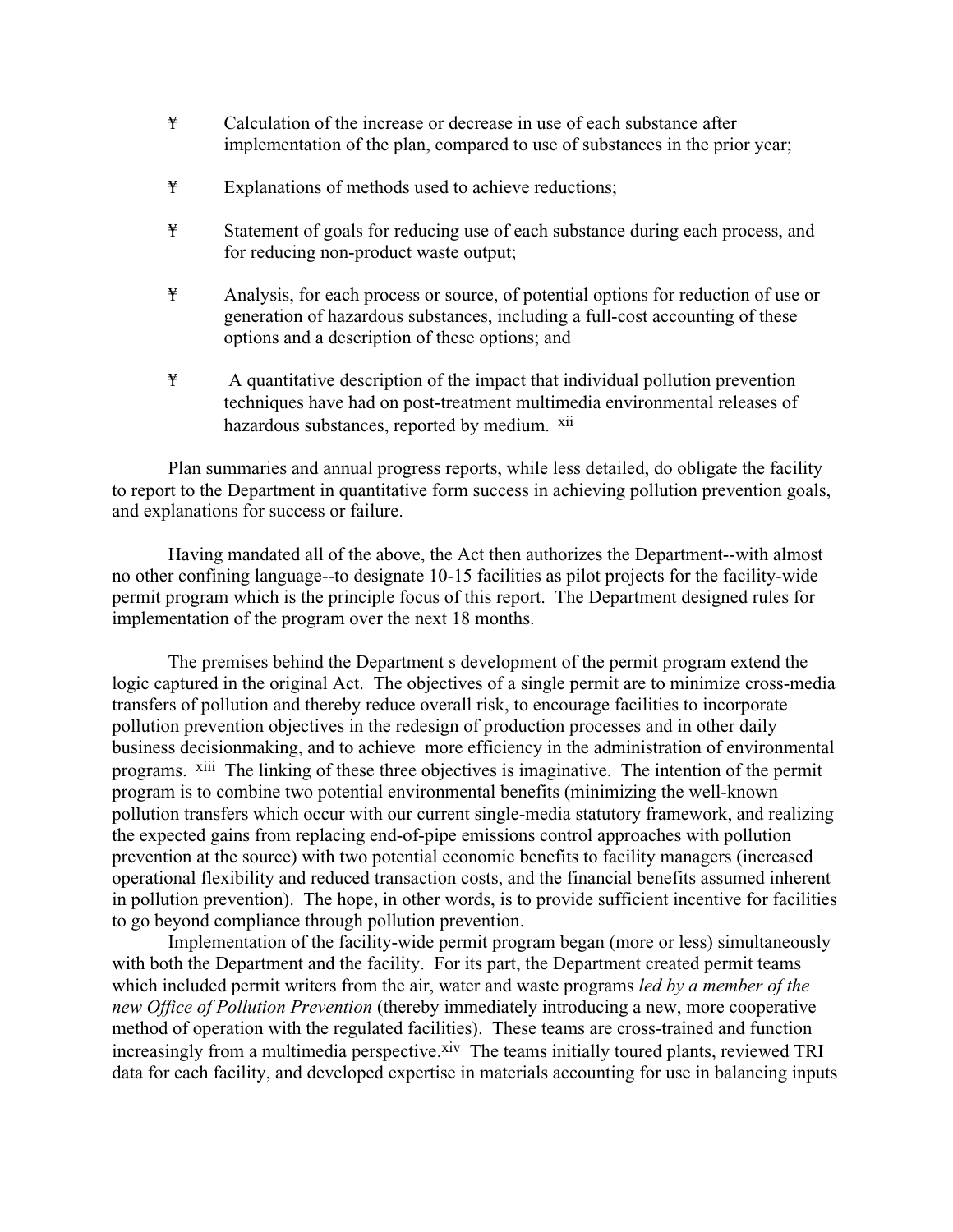and outputs at each site.<sup>xv</sup> In another useful action, the Department hired outside consultants at its own cost to provide engineering and financial analysis assistance, if desired, to pilot facilities.

At the same time, facility owner/operators began by using their pollution prevention plans as the basis for designing their permit. Freed from the technology requirements for end-ofpipe, point source control, the facility looks for innovative and cheaper means to reduce or prevent pollution in terms of overall hazardous materials use and waste. Federal statutory requirements must still be met--they essentially form a minimum baseline--but otherwise facilities can construct their own internal integrated approach to achieve or exceed the requirements. The eventual single permit becomes a summary document which describes how the facility will accomplish overall reductions in pollution emissions. As of this writing, six facilities have been granted a facility-wide permit; decisions on several more applications are imminent.

#### **Assessment of the Program**

It is worth taking a minute to focus on results of the Act as a whole before turning to assessment of the facility-wide permit component because the premise of the permit component is pollution prevention. The Act assumes that pollution prevention programs, *inherently*, will be beneficial for both the environment and economic self-interest of companies. Based on preliminary findings, that appears to be true for the New Jersey program.

The New Jersey Department of Environmental Protection performed on-site reviews of 42 of the approximately 400 facilities in the state that were required to submit plan summaries by June, 1994. (Please note that this review covers different facilities than those participating in the pilot program, so numbers are not comparable with those on p. 18.) In addition to an examination of the facility operations themselves, the review involved analysis of the plan summary and a questionnaire filled out by the facility. The objectives of the review were to assess, using materials accounting, reductions in hazardous substance use and non-product waste output, as well as to determine the costs and benefits to facilities of pollution prevention planning and implementation.

Summarizing from the Department s report, the average direct cost (for consultants, etc.) to facilities for preparing the pollution prevention plan was about  $$26,000$ .<sup>xvi</sup> For facilities which estimated the amount of time spent by all personnel involved, the average numbers of workdays involved was 60.7. In terms of benefits to the 42 facilities, 29 (69%) predicted net cost savings as a result of pollution prevention techniques identified through the planning process. The Department estimates a total net benefit to the facilities of about \$6.3 million per year. To put it another way, the preliminary analysis shows that for every dollar spent on the entire process (including transaction costs, facility costs for compliance, and capital costs for implementation of pollution prevention techniques), facilities project net savings of \$5 to \$8. xvii

A Rutgers University economist s more detailed analysis appears (based on an interview) to bear out this conclusion.<sup>xviii</sup> Under any reasonable scenario, up-front administrative costs are paid back through net gains to facilities in very short time periods--one to two years. And while the returns are not huge, they are not trivial either.  $x$ <sup>ix</sup> The economist notes that the numbers involved in his analysis are statistically very solid.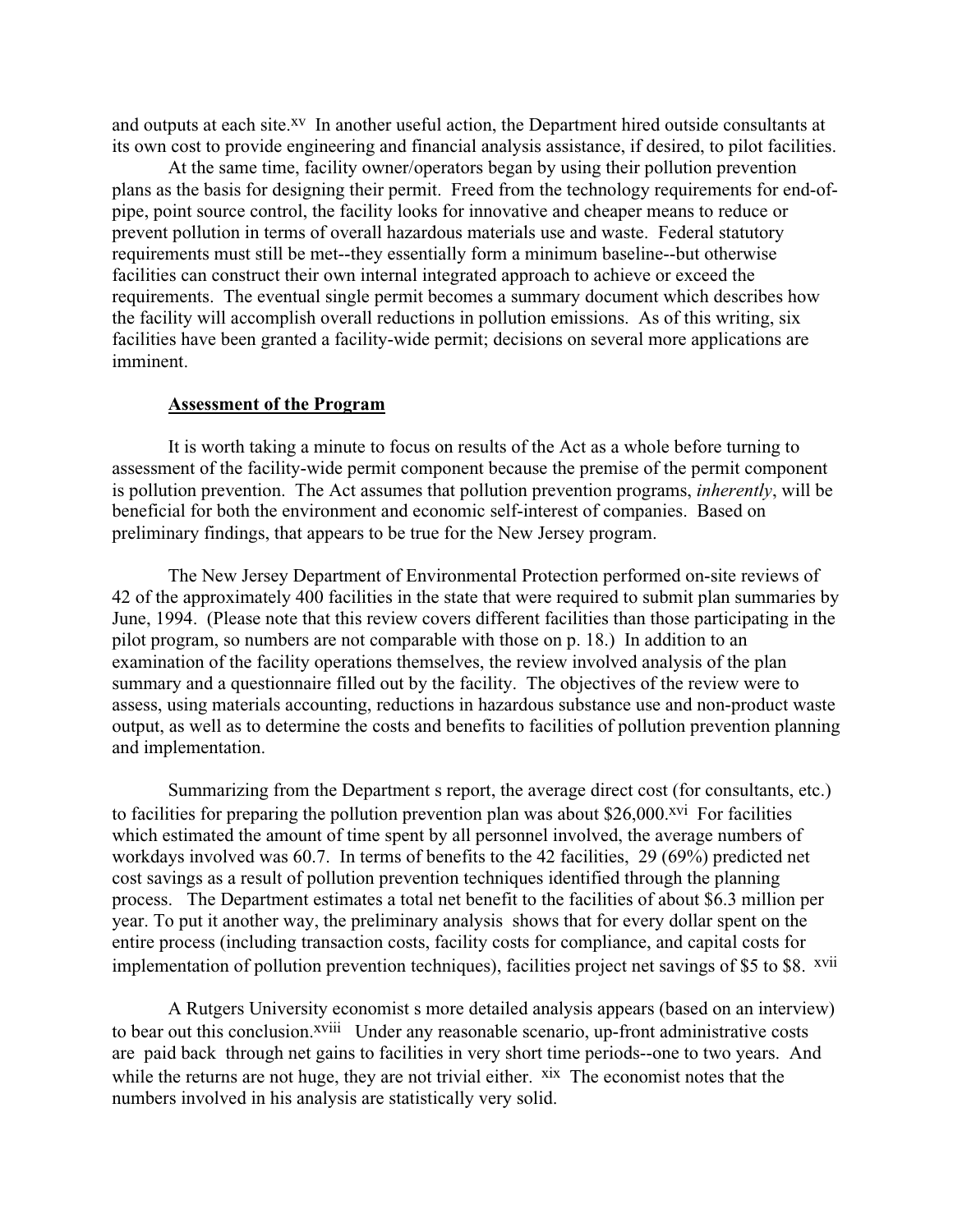Addressing environmental benefits, the Department estimates, on the basis of plan summaries, reductions of approximately 24 million pounds per year in the *use* of hazardous substances against a base of total annual statewide usage of 4 to 5 billion pounds per year. For non-product (or waste) output, the state estimates a reduction of 13 million pounds per year from a baseline annual generation of about 320 million pounds. (By far the largest reduction in both the use and waste categories springs from the determination of facilities to find alternatives to 1,1,1-trichloroethane.)xx Furthermore, another contractor study found that facilities have not yet picked all of the low-hanging fruit and that significant environmental and economic gains are still available to these facilities xxi

Turning now to the facility-wide permitting program in particular, the question is what Environmental Health and Safety (EHS) and other officials from the facilities themselves say about the utility of this initiative. Representatives from six facilities which have received single permit approvals were interviewed, as well as people from several companies which were either rejected or chose not to apply.

On the positive side, all six facilities remain optimistic that their participation in the program will eventually provide important benefits to their companies. All six facilities commented on two key drivers or reasons for participation that they are confident will be borne out in time: the single permit will **reduce transaction costs** and will provide significantly **increased operational flexibility**.

Substituting one permit for the existing system is dramatic for these facilities. In one case, 100 air permits have been consolidated; in another, 75 permits for all media are now combined; in still another, 60 air permits have been exchanged for one comprehensive agreement. It is not surprising, therefore, that facilities expect to see major efficiencies in the amount of time spent on permit preparation in the future. Facilities welcome the opportunity to change their production processes without waiting for permit modification approvals either because they can save money or because, for four of the companies, they can speed up the time it takes to get new products to market.

Three other benefits were mentioned by two or more of the facilities. 1) Several facilities seemed surprised to note that they have, in fact, realized pollution prevention savings through use of alternative substances in manufacturing, especially alternatives to currently used solvents. 2) Four facilities anticipate major savings in either reduced monitoring costs at each point source or reduced permit fees. 3) Most of the interviewees remarked on the importance of improved relations with the Department, citing approvingly the new spirit of cooperation and assistance provided to them under the permit demonstration program.

Some of the criticisms of the program were perhaps predictable, others surprising. Most participants (in the facility-wide pilot permitting program, contrasted with the broader pollution prevention program) believe that program has very high initial administrative costs. In one case, for instance, the facility estimates it has invested \$1.5 million and 5000 professional hours.<sup>xxii</sup> The Department has been slow in implementing the program, and there is less than total buy-in from employees in offices other than Pollution Prevention. Most interviewees said that the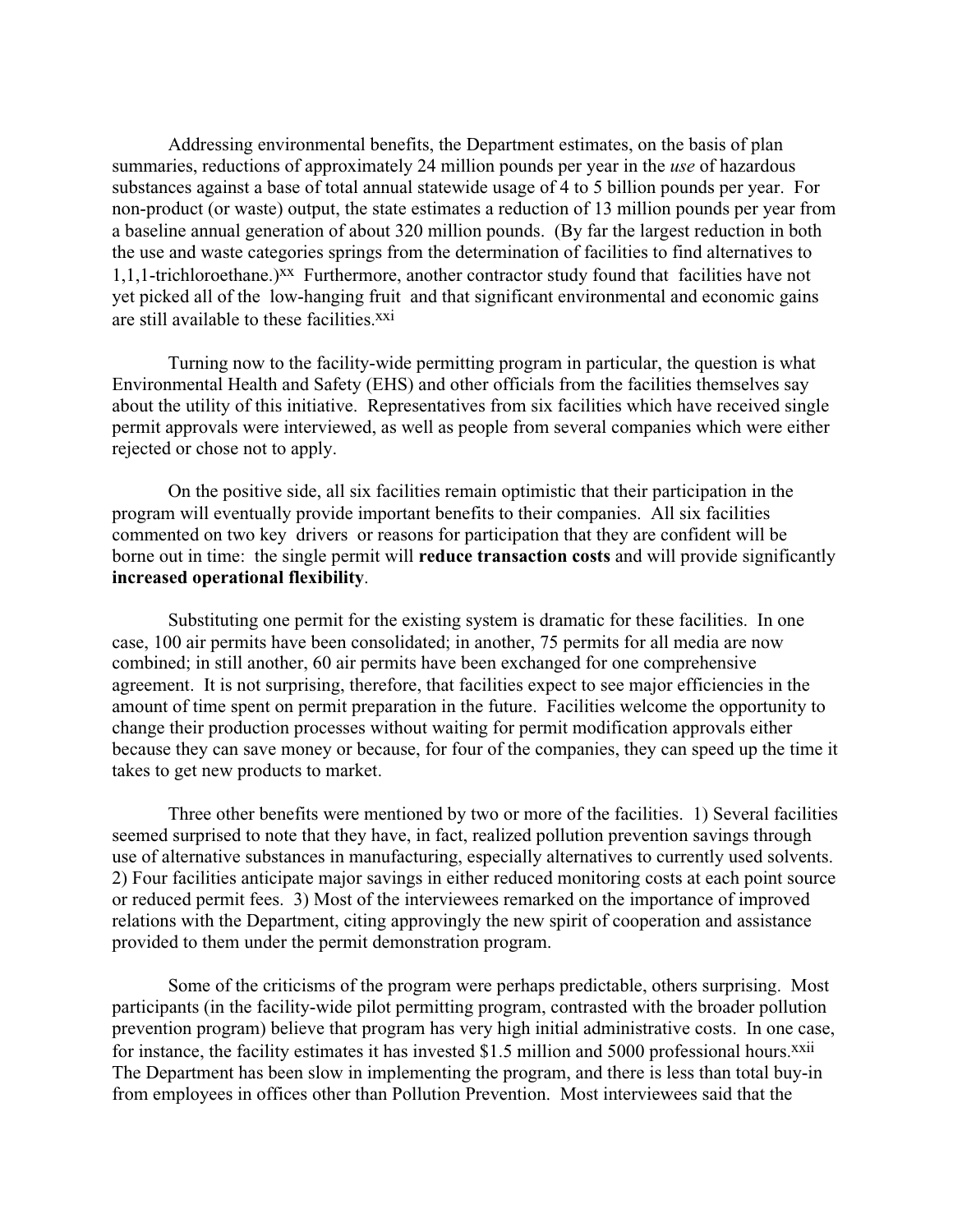success of the program would be seriously undermined if Title V of the Air Act were not included (which, at the time of this writing, is still in negotiation). Two facilities wish the facility-wide permit program were complimented by an integrated inspection program.

Two other comments are worth particular note. All six facilities complained about reporting issues. Part of the reason for this lies, no doubt, in general problems of duplicative or unnecessary reporting requirements by federal and state agencies--nearly every private sector interview undertaken for this report conveys annoyance with reporting requirements. New Jersey probably also has a special problem--there are not yet accepted procedures for integrated reporting which would be congruent with the integrated permitting program. Finally, and a bit uncomfortably, facility representatives--echoed in the European interviews--observed that a *sine qua non* for the likely success of the demonstration program was the rather limited role throughout of public environmental organizations. These interviewees valued highly the openness and cooperation of the Department and believe that formal environmental group participation in the process would have curtailed the trust and risk-taking necessary for facilities to try this experiment.

**In sum,** the New Jersey model seems to be promising for broader United States application. While the difficulties and cost of initial administration for both the Department and the companies are intimidating, and only a few rather large facilities are involved thus far, this demonstration project appears to be achieving the twin objectives of improving environmental quality beyond what current federal law requires and doing so with sufficient non-regulatory incentive for the private sector. Three key questions should be addressed, however, if this model is to be implemented more broadly. First, how can this approach be made to work with fuller stakeholder participation in design and implementation? Second, will the program work for a broader mix of small, medium, and large scale facilities? Third, could the program itself be expanded beyond the multi-media permit incentive to include such opportunities as integrated reporting and inspections?

#### **B. Minnesota**

Reviewing environmental innovation and business incentives in Minnesota requires an unusual approach. The challenge is not to assess any single program, but a whole package of initiatives Minnesota has put in place over the past five years--and the culture change within the environment Department that goes with the package.

This section of this report will summarize six of the more important new programs begun in the state since 1990. It is possible to treat these programs as a package because they generally share the same four features: 1) they are all based on the initial premise in Minnesota that enforcement comes first, <sup>xxiii</sup> which describes the intention of agency officials to insure baseline compliance to all applicable federal and state law; 2) each program contains direct economic or other, softer incentives to encourage voluntary participation by the private sector; 3) every program stipulates as an objective equal or greater environmental benefit than its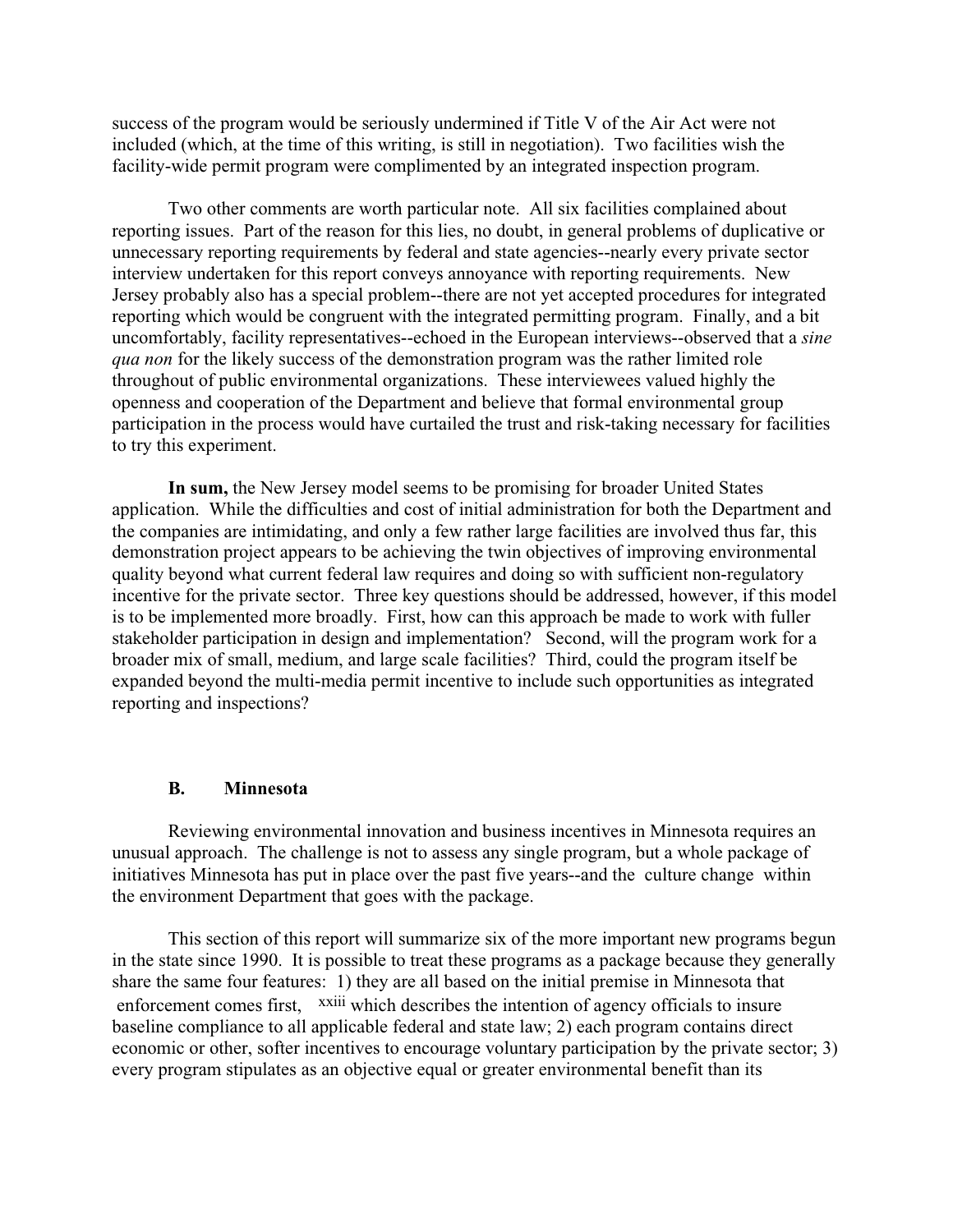command-and-control alternative; and 4) all programs express Minnesota s culture change commitment to innovation and cooperation with regulated parties.

The basis for this section of the report is review of dozens of program description publications, two days of on-site interviews with literally all senior program managers in the state environment Department and six representatives of regulated industries, and telephone interviews with several other Minnesota industry officials.

## **Description of the Programs**

Minnesota s remarkable change in approach to environmental protection began with the appointment of a new commissioner for the environment a little over five years ago.<sup>xxiv</sup> He appears to have come to his new job with four absolutely basic articles of faith:

- ¥ About 85% of Minnesota s regulated parties *want* to be, and be seen as, environmental good citizens; they are generally in compliance with environmental law; and the bulk of enforcement and compliance resources should be directed to the other 15% of firms who either do not understand or are deliberately avoiding their responsibilities.
- ¥ For those 85% of good environmental citizen companies, voluntary incentive programs will be more efficient in achieving both environmental gains and economic savings than traditional regulatory approaches.
- ¥ It is possible to negotiate cooperatively and in good faith with these companies in the development of incentive-based programs.
- ¥ Given time and the full opportunity to participate in specific new program design, civil servants in the environment Department will realize the value of innovation and cooperation, and will themselves become the originators of better ways of doing business. (In this regard, the commissioner--who recently left his position- was almost completely successful.)

Six of the more significant innovations spawned during this period are summarized below.

## **1. The Environmental Auditing Program**

Of the one-third or so of the states which have in place programs or legislation on environmental audits, Minnesota has found a most attractive balance between potential environmental benefits, industry incentives, and information disclosure. Like all audit programs, the purpose is to encourage companies to evaluate their compliance with local, state, and federal regulations and to correct any problems they may discover. The Minnesota project was started on August 1, 1995 on a four-year pilot basis.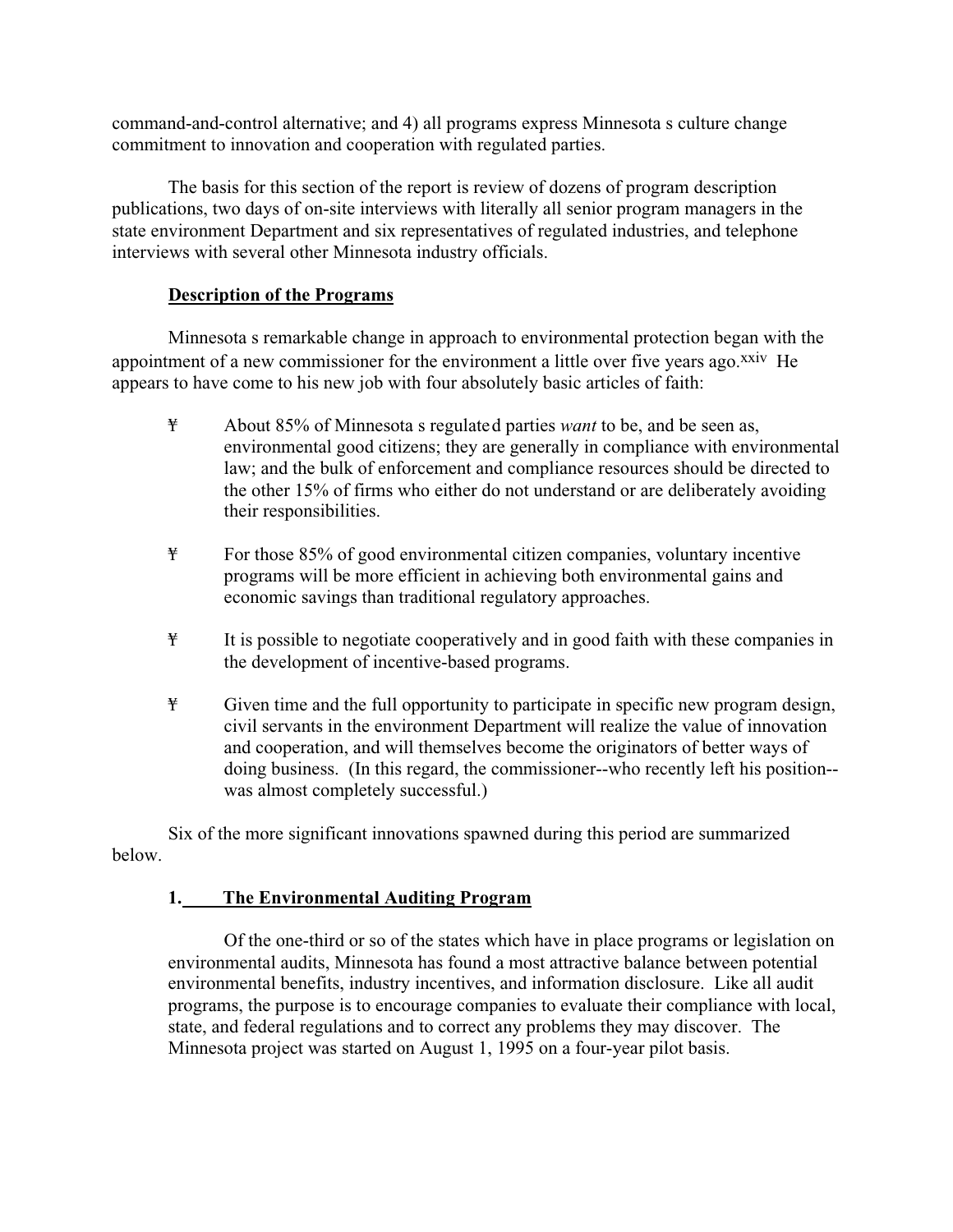Reflecting the spirit of trust, the materials describing the program state the Department s belief that most businesses in Minnesota take seriously their responsibility to protect the environment. Also, firms that conduct audits are likely to take the necessary actions to clean up or correct problems they may find before the problems develop into major environmental or public health issues. <sup>XXV</sup> Incentives to business to participate include: 1) the intent of the program is to focus on the goal of achieving measurable environmental results, not on fines or other penalties  $\frac{xxvi}{2}$  confidentiality of information-- while Department staff can obtain access to audit results, persons other than the government cannot use audits in legal proceedings if the company complies with the corrective action schedule; and 3) the more cooperative relationship formed between the company and its regulators (there is also a public recognition component: the company obtains a Minnesota Green Star emblem).

In an interview, one of the program s leaders from the Minnesota Attorney General s Office saw as principle benefits of the program building a culture of prevention and defining environmental performance as a continual improvement process. xxvii He also believes strongly that information disclosure is a false issue: audit programs can be constructed with sufficient incentives to override the natural reluctance of industry to expose itself to increased litigation or fines. Preliminary results from an application of the self-auditing law to small businesses in Minnesota seem to be bearing out program hopes: 40 out of 45 audits completed thus far are first-time audits for those companies.<sup>xxviii</sup>

## **2. The Landfill Cleanup Program and the Voluntary Investigation and Cleanup Program**

Minnesota s Landfill Cleanup Program was created by the 1994 Landfill Cleanup Act and is an alternative to Superfund as a way to address mixed (hazardous and nonhazardous) solid waste at municipal landfills.<sup>xxix</sup> (An aside here: it is worth underlining that almost all of Minnesota s new programs are supported by new state law. The legitimacy provided by statute is, one suspects, of immeasurable benefit both to the agency staff who implement the programs and in promising stability to companies who decide to take advantage of them.) The legislature enacted this legislation out of frustration with the protracted, expensive legal activity which seemed to be the principal outcome of Superfund-led landfill cleanup.xxx

The design of the program is simple. The Act gives the agency authority to initiate cleanup and/or closure actions, take over long-term care at the facilities, and, in certain cases, reimburse eligible parties for their past cleanup costs. The state currently targets 106 landfills for cleanup and at those, all federal involvement has been terminated unless an environmental emergency occurs. To start action, the state enters into a Binding Agreement with a landfill owner/operator or other responsible party group. After requirements in the agreement are met, the state stipulates that compliance has been achieved and assumes the cost of any remaining cleanup work as well as the expense of operating ongoing environmental protection systems at the landfill.<sup>xxxi</sup> Funding for the program (which has a current balance of about \$15 million, having spent about \$6.3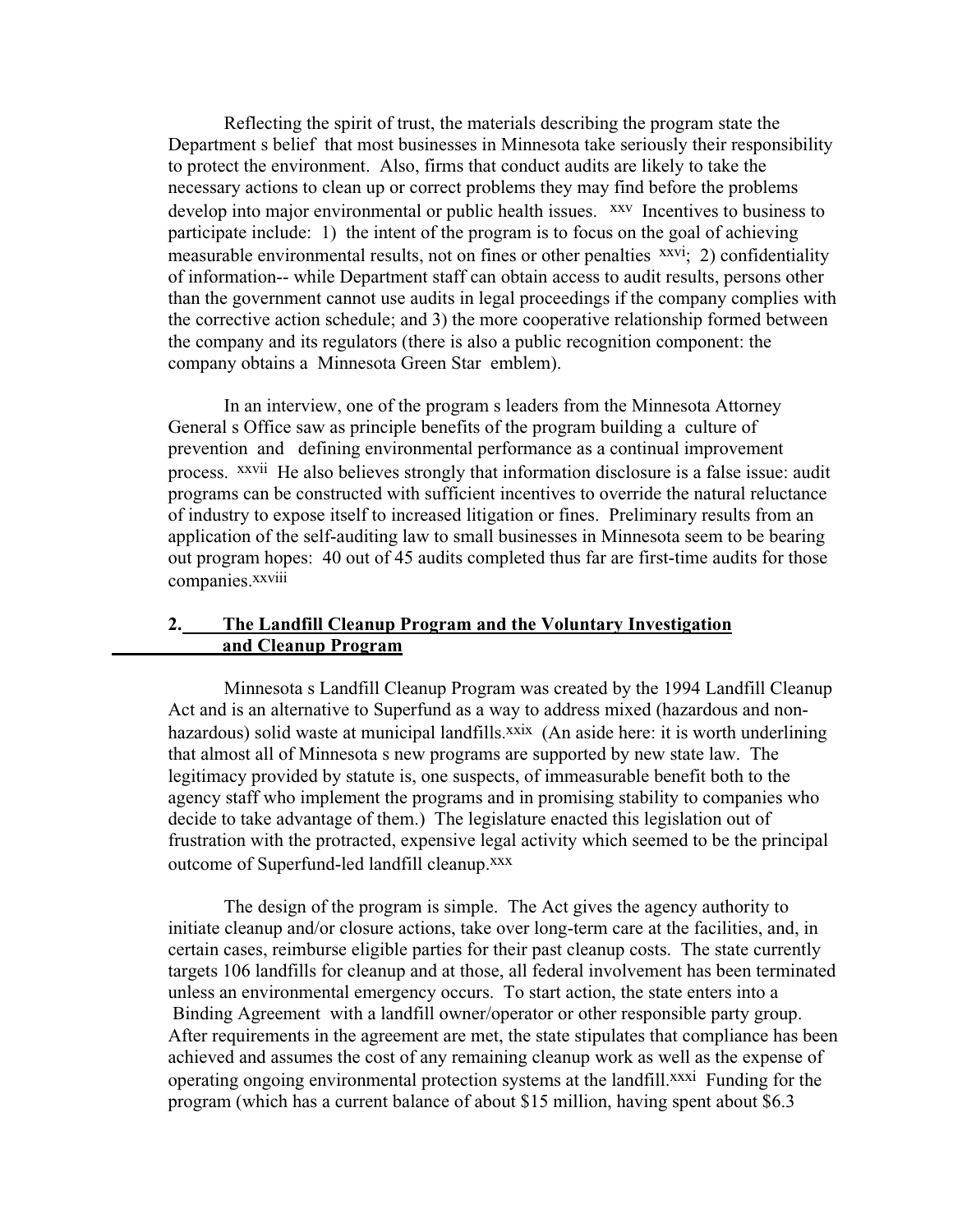million over the past year) comes in roughly equal portions from a solid waste assessment fee, 10-year state bonds, and private insurance company payments.

While the landfill program was created in part to speed up environmental restoration and save the state money in actual cleanup, the program also has two obvious, significant benefits to potentially responsible parties. One is that quicker cleanups means a quicker end to ongoing liability burdens. The other important benefit is compensation of landfill operators or other parties who incurred cleanup costs. The Act promises to reimburse both persons other than the owner or operators who carried out response actions under a *federal or* (italics mine) state directive and owner operators until all eligible claims have been met.<sup>xxxii</sup>

To compliment its existing state Superfund program, Minnesota s legislature in 1992 enacted the Land Recycling Act, which in turn gave rise to the Voluntary Investigation and Cleanup Program (VIC). This award-winning program for cleanup and restoration to productive public or commercial use of hazardous waste sites became the principal precursor to EPA s brownfields initiative.

The aim of the VIC is to provide what might be termed liability insurance. The program reviews the adequacy of site investigations and approves clean-up plans. By obtaining (state) approval...landowners, lenders, and potential developers can be reasonably confident that they know the extent of any environmental problems on the property. They can then (reliably)...estimate the cost of the cleanup needed to satisfy statutory requirements...and make financial decisions about development. *xxxiii* The program completed work on 118 sites in 1995 for this purpose, leading (in perhaps the most famous example) to construction of such facilities as a hospital on a former Superfund site.

For those (possibly deranged) individuals who follow closely the arcana of federal waste cleanup law and regulation, it is interesting to note that Minnesota s implementation of its own landfill and hazardous waste law, in lieu of federal statute, gives the state at least limited policy freedom. For instance Minnesota, far more than EPA, emphasizes risk based corrective action. As senior officials in the state s hazardous waste program said, we are able to demonstrate a paradigm shift away from the absolute prescriptions of federal regulation. For example, if we know that a 200 foot section of contaminated groundwater is not now, and likely never will be used, we can simply monitor it but otherwise leave it alone. *xxxiv* The potential economic benefit of this policy alone for both the state and regulated parties is not trivial.

### **3. Minnesota Toxic Pollution Prevention Act**

Most of the provisions of this program are similar to pollution prevention initiatives in other states and at the federal level. The assumption is that while the environment will benefit, so will private industry through a variety of efficiencies achieved after careful review of polluting processes. What is perhaps unusual about Minnesota s program is the extent and detail of the Minnesota Technical Assistance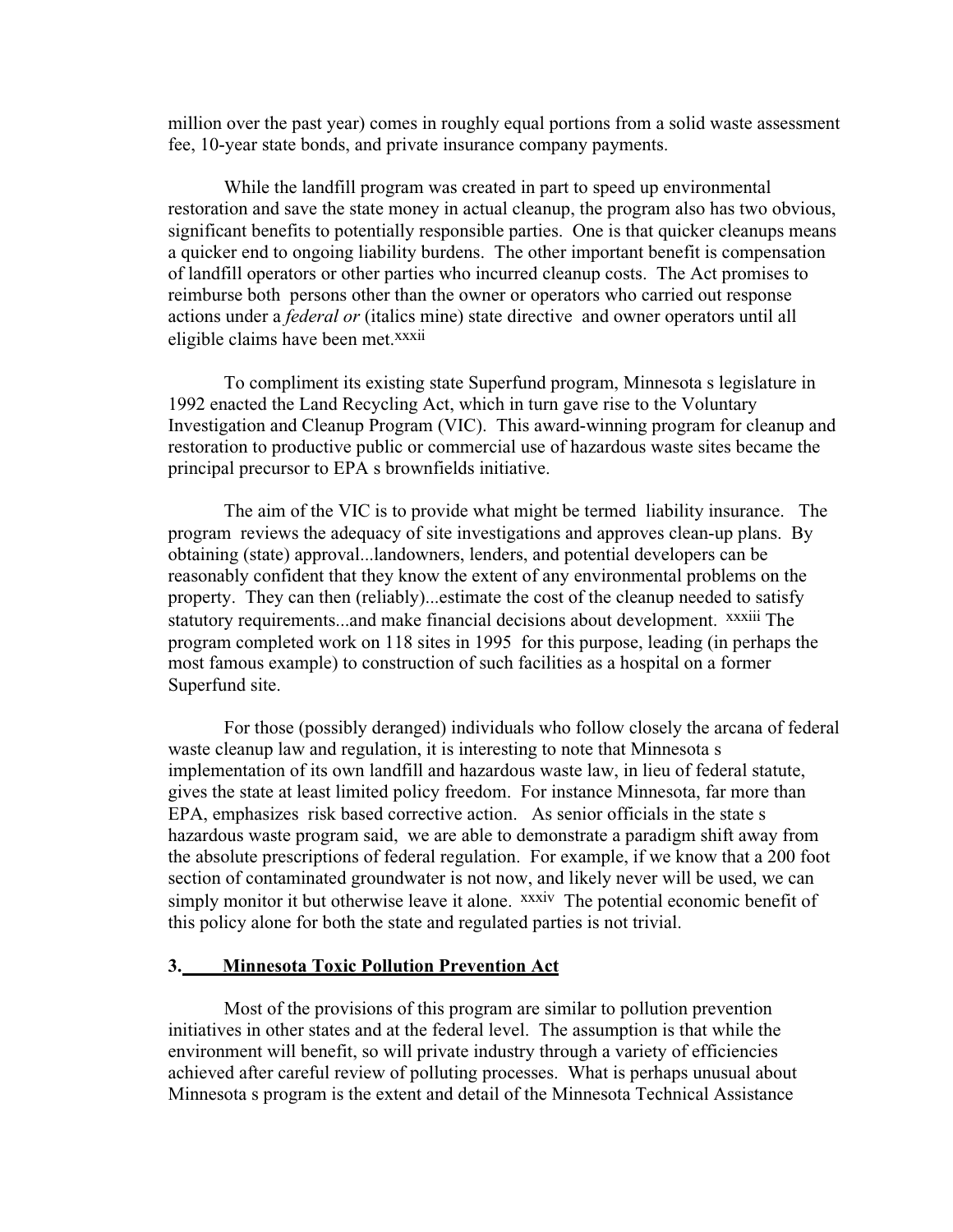Program (MnTAP) publications and on-site consultations. These focus on specific industry sectors and manufacturing processes, and on concrete and particular changes which have demonstrated both environmental and economic benefits. To pick one example at random from the assistance materials, there is a lengthy explanation of how a county courthouse achieved a 46% cost savings by using reusable component forced air filters instead of disposable filters. The materials describe how this alternative works, how to implement it, specific environmental benefits, specific economic benefits, and upfront costs for installation.

The state has also evaluated the effectiveness of this program, finding that, as in New Jersey, benefits are not huge but not trivial either. Officials estimate that 90% of the economic efficiencies are to small and medium-sized manufacturers and result mostly from product substitution and increased process efficiencies.<sup>XXXV</sup>

The Great Printers Project is a sub-component of Minnesota s pollution prevention program. This program is, however, very similar to the Printers Partnership in Massachusetts and will be discussed in detail in the following section of this report.

#### **4. The Environmental Regulatory Innovations Act**

Terry Davies et al., describe at length the federal Project XL in their portion of this report to GEMI; this Minnesota Act basically mirrors the federal program. What is of interest here is how the program is working this far in Minnesota (which is itself an XL project), particularly with regard to approval of the 3M XL proposal.

Based on an innovative air quality permit granted to its tape factory in 1993, the 3M proposal promises to cap pollution emissions below levels required by current statute in return for receiving a facility-wide or integrated permit, and commits implementing an integrated emissions reporting system based on mass balance outputs. According to the principal architect of the 3M proposal, the company anticipates the key benefits to be reductions in transaction costs associated with permit modification approvals, reductions in point source emission monitoring costs, and increased operational flexibility allowing the company to get its products to market more quickly.<sup>xxxvi</sup> In addition to the promised reduction in pollution emissions, the state hopes to be able to demonstrate the utility of real time monitoring data through 3M s innovative reporting system. So how is it going thus far?

As of the time of this writing, Minnesota environment officials are, in the vernacular of the Midwest, fit to be tied. After many months of extensive negotiations with 3M, an elaborate stakeholder participation process, and innumerable conversations with EPA officials, the state expected to be able to approve 3M s proposal early this summer. At the last minute, the Department received a lengthy letter from EPA s Air Office (and an equally detailed critique from the Natural Resources Defense Council) raising serious questions about Minnesota s anticipated decision and imperiling the approval.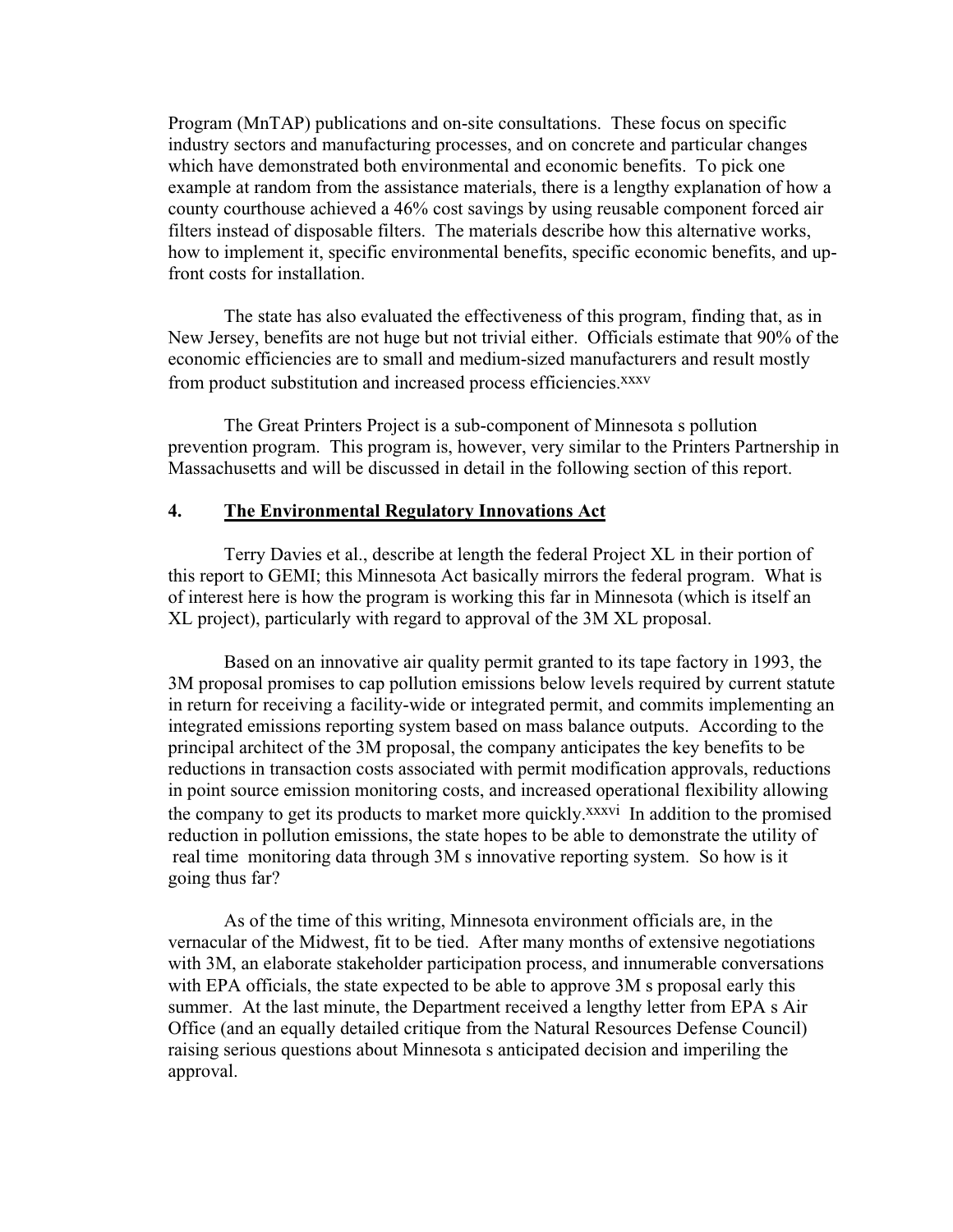The issues in dispute appear to be common to the XL experiment: How should a current baseline for emissions be defined, and how should beyond compliance be defined. Minnesota officials themselves worry about the workability of the mass balance reporting system.xxxvii There is one more concern specific to Minnesota: Who has the right to decide? As the only state selected for XL participation, agency officials resent last minute interference in what they believed to be their authority to proceed.

U.S. Filter Corporation expects to submit a second XL proposal soon for approval by the state. This proposal would significantly reduce hazardous waste releases in return for a redefinition of what is considered a waste release. The company is looking for savings in transaction costs and, as an environmental company, also wishes to be a leader in innovation.xxxviii

#### **5. The Point Source Improvement Initiative**

In the summer of 1995, Minnesota s governor appointed a Blue Ribbon Task Force to begin thinking about how to apply approaches already being implemented for air and waste--voluntary incentives, increased cooperation with regulated parties in designing innovative solutions, a focus on risk-based solutions--to water quality problems. Following the original report of the Task Force, agency staff visited a number of other states in search of new ideas and are now completing work on a new strategy for the state. It will have three elements.xxxix

First, the plan is to revise permit strategies by extending permit length to 10 years, issue cross-media permits, try out a host of alternatives to traditional facility-specific permits, and expand incentives for pollution prevention through the permitting process. Second, the strategy calls for revising compliance and enforcement procedures. Following Massachusetts lead, the Department hopes to implement multimedia inspections. Third, Minnesota expects to develop accountability incentives through an expanded self-certification program, incentives for replacing end-of-pipe monitoring with ambient monitoring, and establishing a expedited permit issuance process.

The theory behind all this is to focus on risk-based problems and programs which result in mitigation of those particular problems. The incentives to do so for the regulated parties will consist of a set of permit process improvements.<sup>xl</sup> While this theory represents an attempt to bring a similar kind of new thinking to water quality, the strategy is not far enough along to allow an assessment of its utility. What, for instance, are the specific incentives for environmental quality improvement? Risk-based strategies are far more difficult to implement in the ambient water quality context than for air; what are the concrete results to be achieved in this program?

## **6. The Lake Superior Basin Hazardous Waste Initiative**

This program, only briefly touched on here, is a four-year old effort to identify hazardous waste generators in the Basin and to assist them, through education and compliance assistance, in reducing and properly managing their waste. <sup>xli</sup> It is worth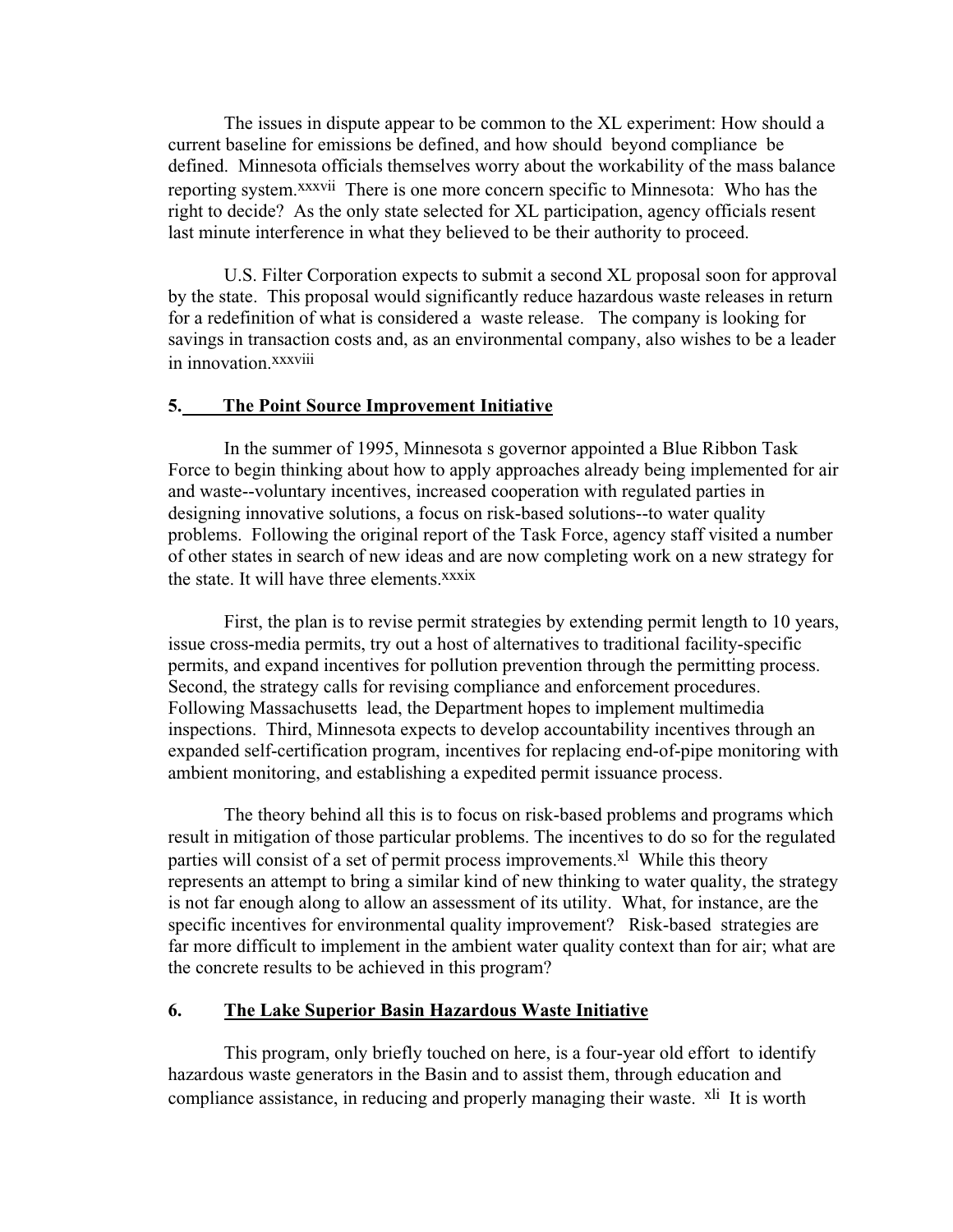noting because it is, once again, a voluntary program in which the state, this time with soft incentives like education and targeted technical assistance, is attempting to work cooperatively with polluters to improve environmental quality. As with other pollution prevention efforts, this program is site-specific and concrete. For example, it is establishing a permanent collection system for rechargeable batteries (such as a countertop drop-box program for collecting button batteries with Proex Photo Systems Inc.) and has underway a program addressing thermostats with Honeywell.

The program began establishing baseline numbers on wastes generated in the Basin in 1995 so in the future it should be easier to examine explicit environmental benefits.

#### **Assessment of These Programs**

Perhaps the reader senses a certain enthusiasm in the descriptions of the Minnesota initiatives. It is difficult not to be affected by the spirit of innovation and openness on the part of all the leadership of the environment agency. The author conducted a number of interviews to determine whether there exists equal enthusiasm for the Minnesota reforms on the part of the regulated parties. Most of the interviews were set up by the agency itself. The interviews were particularly instructive because several of the interviewees, now managers in the private sector, were formerly senior officials in the Department.

Despite these potential biases in reporting, the picture that emerges is blurred. While interviewees do acknowledge economic and other benefits of the auditing, voluntary cleanup, XL, and other programs, they also describe a variety of issues that Minnesota s programs do not address in terms of necessary incentives for environmental improvement.

Most interviewees believe they are making both money and environmental gains through their participation in pollution prevention programs. One large company has become so successful in recovering, treating, and reselling waste chemicals that these sales are now the largest profit item in its business.<sup>xlii</sup> A paper mill is also saving money through increased recovery of waste; still others are finding efficiencies in decreased use of energy. Both companies involved in the XL process are confidant of the potential benefits of reduced transaction costs and operational flexibility. The construction of new facilities on former waste sites is obvious evidence of the success of the landfill and hazardous waste voluntary compliance programs. The continued participation of Honeywell and other major businesses in the Basin Initiative testify to the apparent utility of that program.

At the same time, interviewees raised disquieting issues about *why* they are participating. Over half of those interviewed mentioned (as did many of the agency staff) the culture of respect for the environment in Minnesota, and the need of companies to participate to maintain or improve their image--which is fine, but may not be an incentive equally transferable to other jurisdictions. Several company representatives view pollution prevention program participation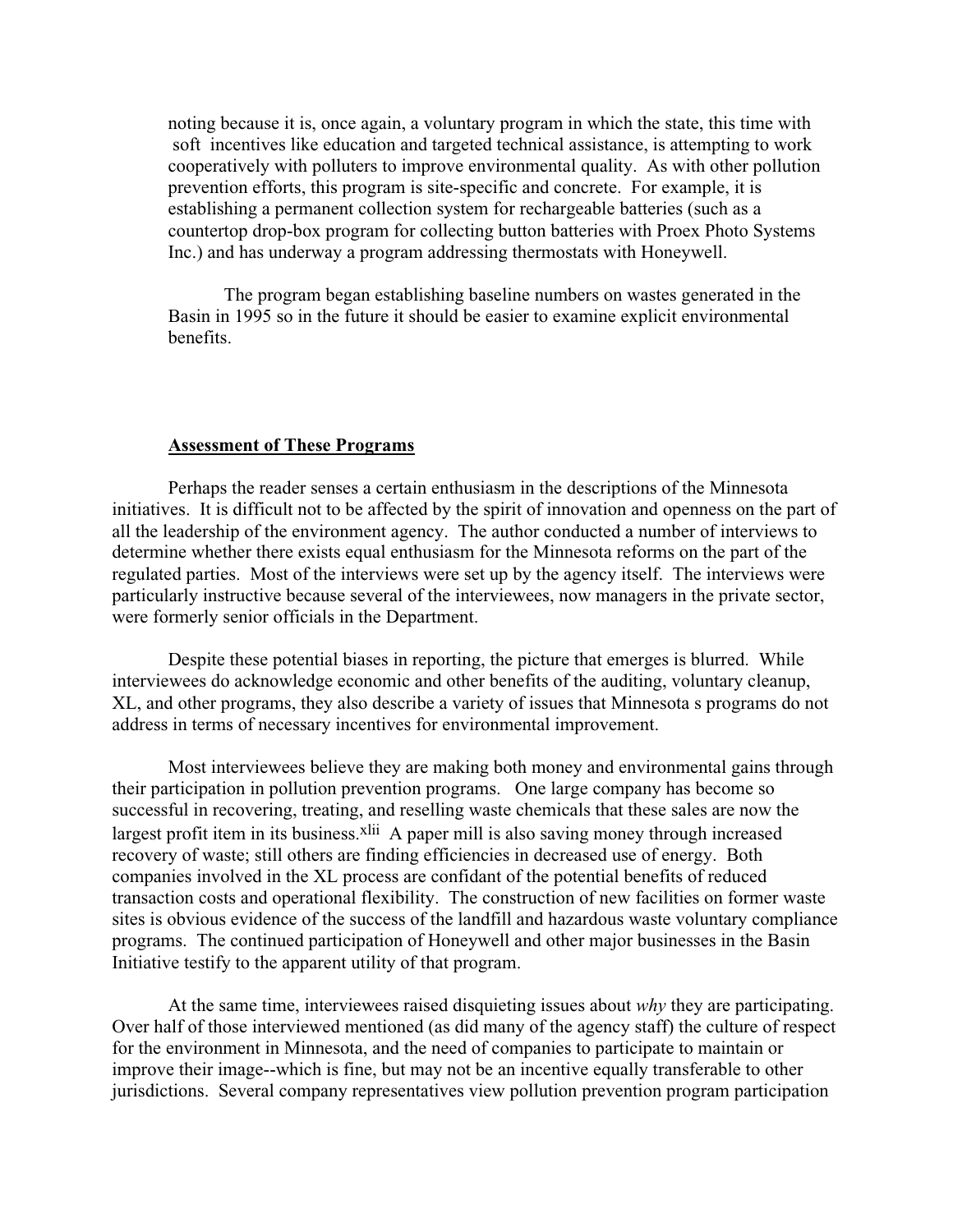as mandatory and are less certain about economic value added. Only one interviewee was able to quantify economic benefits of participation in any of the programs.

Most interesting are the themes which emerged about unaddressed problems ( themes defined as comments made by three or more interviewees). As in New Jersey, almost everyone commented on the costs associated with duplicative and unnecessary planning and reporting requirements (the assumption being that time spent here should be transferred to more environmentally productive purpose). The principal difficulty three interviewees, representing many more than three companies, identified was that the current regulatory structure does not account for, let alone encourage, growth. One association representative noted the impossibility of reducing emissions when businesses in his sector had grown by 4500% over the past several years.xliii Another company is faced with the impossibility of reducing copper use and waste emissions when copper is the fundamental ingredient in its production process.<sup>xliv</sup> Finally, from the person best positioned to know both the agency and overall business thinking in Minnesota: Businesses, when all is said and done, simply see environmental compliance as a cost center to be reduced. <sup>xlv</sup> As he and several others mentioned, the best way to do that is through more directed economic incentives such as tax benefits for capital and other environmental investments, and (as one company suggested) creation of a fund or other mechanisms which give small to medium-sized businesses easier access to loans for environmental purposes.

**In sum**, while the impetus for and implementation of reforms which improve environmental quality through incentive systems is exceptionally well developed in Minnesota, results are not yet clear. Little data exists to prove that environmental quality has significantly improved beyond what might have been expected with compliance with traditional regulatory approaches. While current incentive programs are engendering company participation, corporate representatives point to other problem areas which may offer even greater opportunities for environmental and economic improvement.

## **C. Massachusetts**

This report reviews two Massachusetts programs: 1) Facility-wide Inspections to Reduce the Source of Toxics (FIRST), which in turn was based on a pilot effort called the Blackstone Project; and 2) the Environmental Results Program, an expansion of concepts first tested through the Printers Partnership.

## **Description of the Programs**

The Massachusetts Department of Environmental Protection launched the Blackstone Project on a trial basis in 1989 as an attempt to advance environmental protection while making it more efficient and economically attractive to regulated parties. As with the facility-wide permitting program in New Jersey, the environmental objective is couched in pollution prevention language: to encourage source reduction in the use of toxic materials. The incentive to participate was the chance to join a multimedia inspection program which would require significantly less staff time and resources on the part of companies. These objectives were mandated by the passage of the Massachusetts Toxics Use Reduction Act in 1989.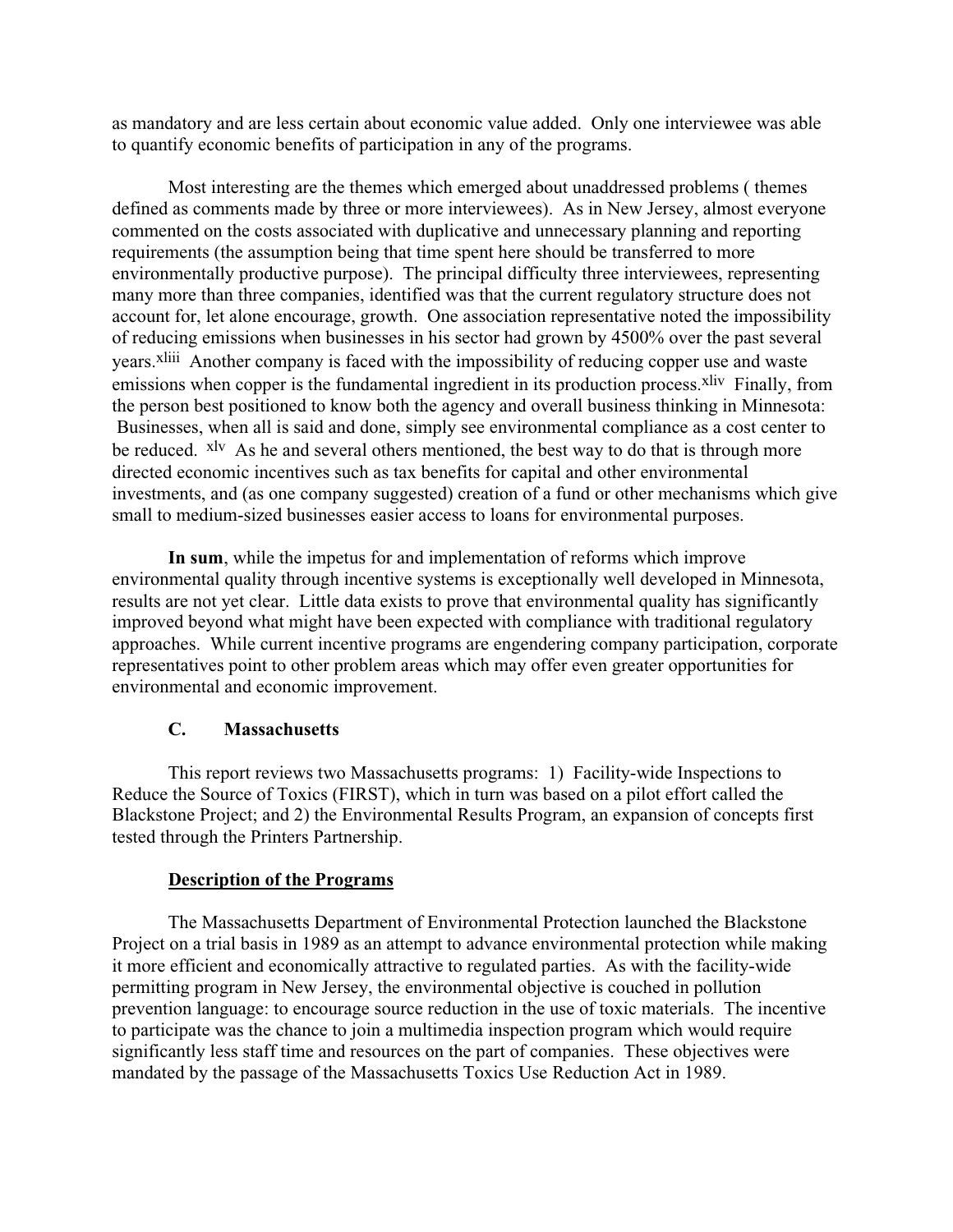This original project, as well as its successor FIRST, targets small and medium-sized businesses. Part of the reason for this limitation is the simple administrative difficulty of training one or two inspectors to be able to inspect a large, complicated facility. A former Assistant Commissioner of the Department articulates an equally compelling justification: I believe that the environmental risks posed by the range of commercial and industrial facilities which constitute the regulated universe in Massachusetts can be assessed as...a few large, one-ofa-kind facilities, each of which generates a significant amount of waste, and a much greater number of small firms who are similar to each other...While the individual pollution from each firm in the second group may be small, the total aggregate pollution and potential risk is vast...I believe there should be a more balanced distribution of (DEP) resources. <sup>xlvi</sup>

The Blackstone Project inspection team was trained to conduct air, hazardous waste, and water pollution inspections, identify source reduction opportunities during these inspections, then prepare detailed analyses of manufacturing processes with recommendations for source reduction-based enforcement strategies. <sup>xlvii</sup> (Note that, unlike the New Jersey model, pollution prevention objectives were not originally internalized by facilities in their own plans but are instead carried out by agency staff.) The first phase of the project targeted 180 firms. A report following implementation of this first phase concluded that the program was far more effective than the status quo...at achieving objectives that...are important to DEP s mission of protecting public health and the environment. xlviii In particular:

- ¥ Approximately 75% of the inspections turned up illegal or unregistered waste streams.
- ¥ Inspection staff identified specific source reduction opportunities at well over half of the facilities.
- ¥ A follow-up survey found that all but one of the facilities inspected were in favor of the multimedia inspection approach, principally because of savings in use of company personnel time.

Based on the perceived success of the Blackstone Project, Massachusetts officials moved in late 1994 to expand the approach statewide through the creation of FIRST. The objectives are roughly the same as with the Blackstone Project. The emphasis is on compliance solutions that reduce pollution at the source, rather than via add-on pollution control techniques <sup>xlix</sup> and an inspection process that focuses on the manufacturing *process* rather than point source emissions as a means for preventing pollution transfers in an economically efficient manner. Eight categories of inspections targets chosen for the new FIRST program were more explicitly based on perception of high relative risk to public health or ecosystems should non-compliance occur, though other targets were selected as well (such as new wastestreams).<sup>1</sup> By the end of 1994, the Department had developed a standardized protocol for inspections based on a combination of specific waste stream and manufacturing processes, and the program has been in operation ever since.li

A second general area of innovation in Massachusetts began with the Massachusetts Printers Partnership, a demonstration sponsored by the Environmental Defense Fund and others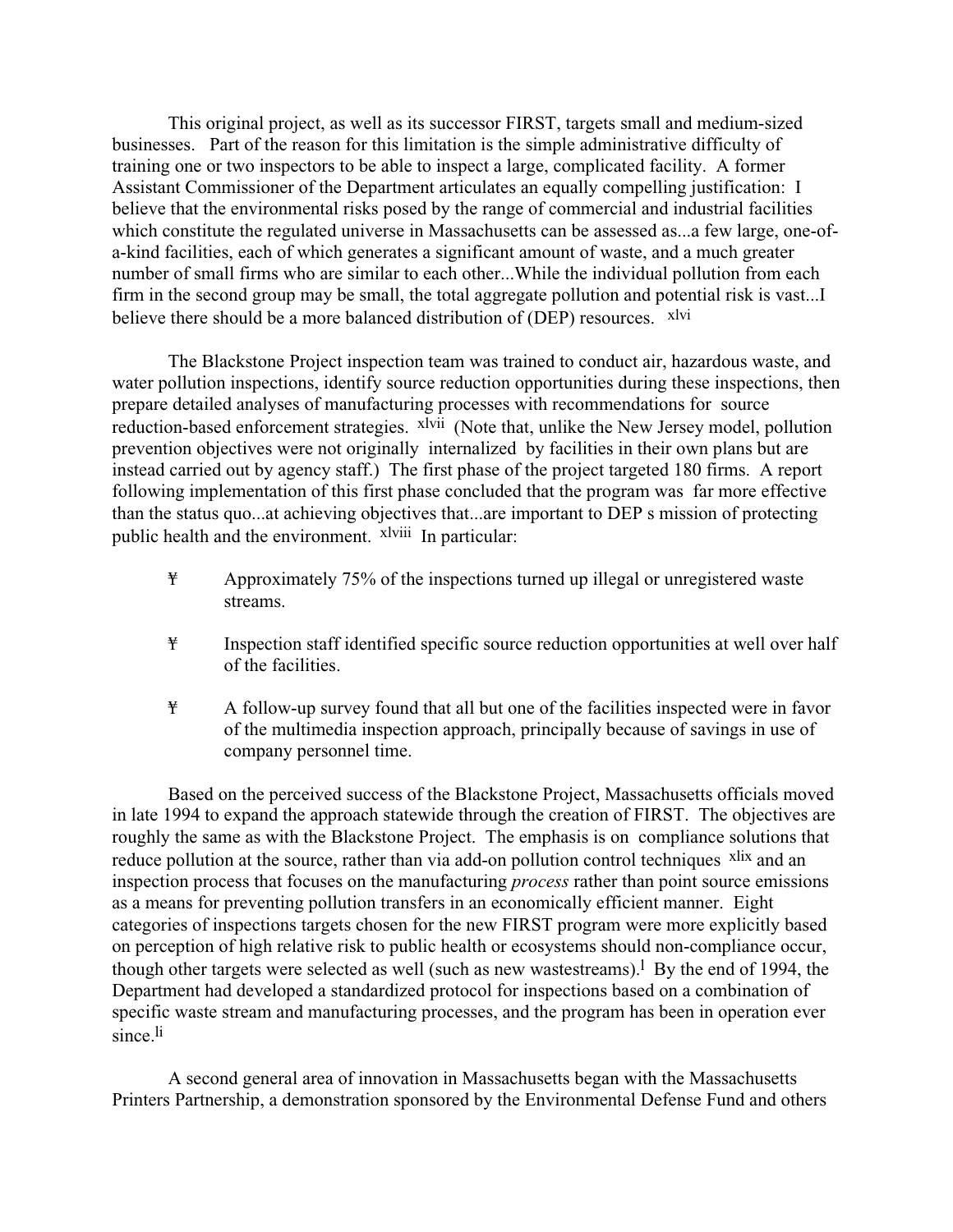in several states. The objective of the Partnership, as well as the later Environmental Results Program, is to substitute self-certification for a multiple permits process, and to increase environmental protection through increased compliance with key performance goals. The materials describing the program explicitly state the purpose is to improve the environmental practices and economic viability of the printing industry by promoting simplified and achievable environmental standards. <sup>lii</sup> As with FIRST, the environmental agency focused on this collection of small sources because of their belief that aggregate pollution from this sector may be significant.

 The Department started work with the printing industry to identify what turned out to be 40 key indicators for environmental compliance, involving mostly optimum chemicals use in the printing process.liii These indicators form the basis for a compliance certification statement which printers can implement and sign in lieu of seeking permits. At the same time, the state jettisoned permit requirements which it decided had little or no environmental value. The certification process promises several economic benefits for small to medium sized print shops: for most cases, DEP will not enforce against past non-compliance; permit fees are greatly reduced; and the process takes only a couple of hours to complete. Again, the environmental assumption is that this simplified compliance system encourages both the state and the printing industry to concentrate on the most important opportunities for environmental quality improvement.

In the spring of this year, the Department started the Environmental Results Program which expands the facility-wide, performance-based compliance certification demonstration process to 25 new, non-printing companies. <sup>liv</sup> Reflecting a Minnesota-like spirit of cooperation, environmental and engineering staff from the demonstration companies will form teams with agency permit writers to develop performance indicators and certification systems. These indicators will address particular industrial processes. Each process will then have its own performance standard, method for record keeping, compliance protocol written in plain English, and compliance assistance materials that explain the benefits of using pollution prevention to achieve compliance. If this broader program works, as with the Printers Partnership companies will be able to certify compliance and forgo the permitting process altogether.

A key issue for this program is how to construct the facility performance standards. The agency expects the certification to cover seven regulatory requirements ranging from New Source Performance Standards for air pollutants to performance standards for off-site waste recycling, and to contain incentives for pollution prevention.<sup> $\mathbf{v}$ </sup> The standards should address areas of greatest potential for environmental benefit. And by designing the compliance statement as a questionnaire intended to lead company representatives through an environmental self-audit, the connection between operational practices and performance standards will become evident and serve to reinforce good environmental management practices. <sup>Ivi</sup> The performance standards are expected to focus on results which can be verified through reports on facility operations, rather than on the use of control technologies. With this guidance, each team will have to come up with a statement of expected results which at least meets, and preferably exceeds, existing standards.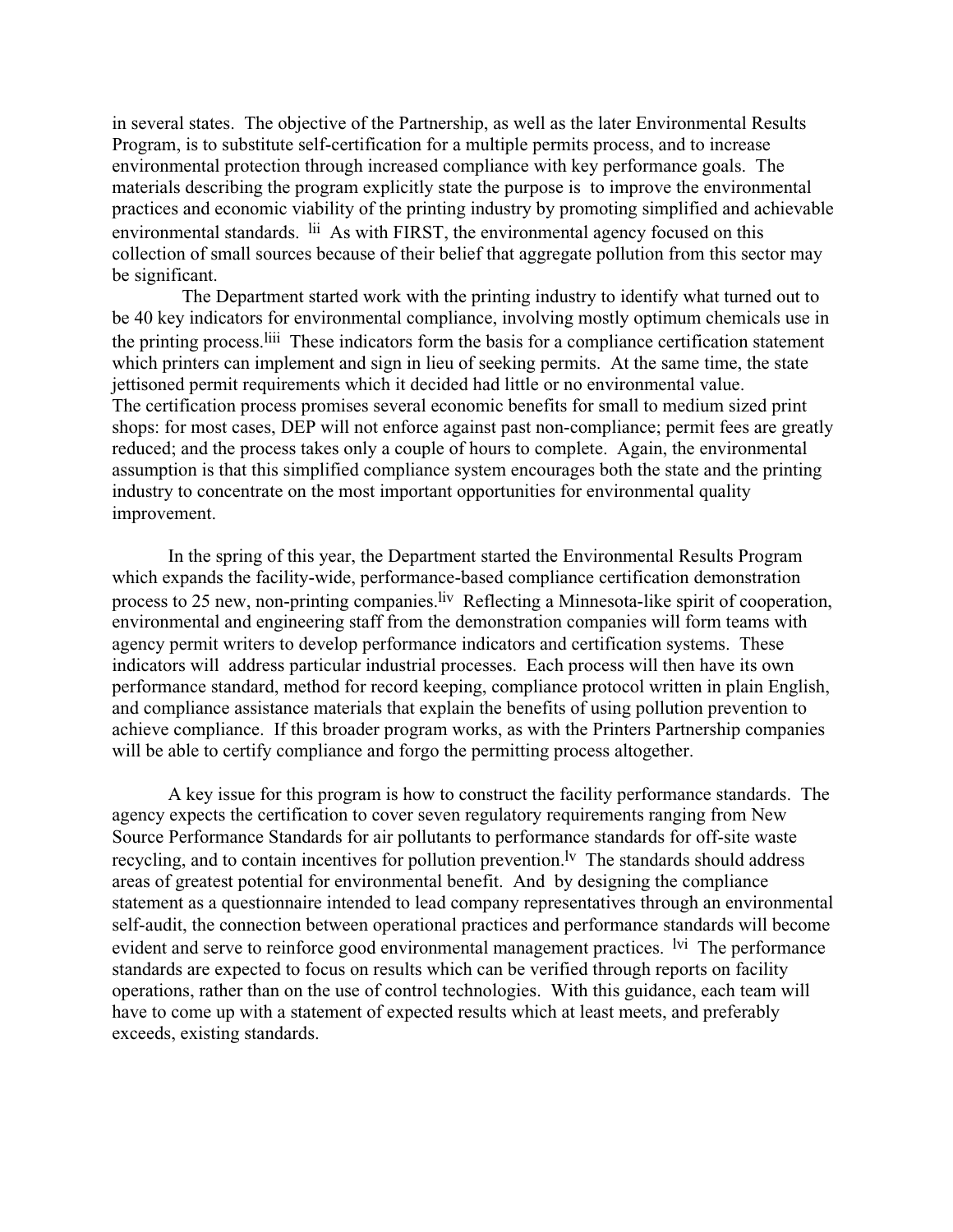More than the Printers Partnership, the Environmental Results Program expects operational flexibility to be an important benefit for demonstration companies. Otherwise, transaction cost reduction objectives are the same.

#### **Assessment of the Programs**

At this date, little quantitative data is available which describes the relative environmental or economic benefits. Several studies are underway in Massachusetts, including a 600-person telephone evaluation being conducted by the Toxics Use Reduction Program and the University of Massachusetts.<sup>lvii</sup>

Limited interview results (small company managers, usually not environmental experts, are much more difficult to get on the phone) are strikingly similar to those in New Jersey and Minnesota. All respondents appreciated economies in use of personnel time in the integrated inspections programs and self-certification programs. A third of the companies interviewed anticipate being able to get their products to market faster (for the small-sized facilities covered by the Massachusetts programs, one would not expect this to be a significant value). Nearly everyone complains about reporting requirements. About half of the companies interviewed mentioned the usefulness of the technical assistance components of the programs in helping them either get into compliance without penalties, or in saving them money through use of substitutes for toxics in production processes.

A recurring response is that companies participate in these programs as much for image reasons as for economic benefits--as one environmental manager for a company involved in both the integrated inspections and the environmental results program put it, it s easier to cooperate than to fight it. Other economic benefits are hoped for rather than demonstrated. As with the other states, this leads to the suspicion that while innovative programs like these in Massachusetts represent a sea change for regulatory agencies, the companies involved are more careful in their assessments. Benefits exist, but their extent is as yet uncertain.

The same can be said of environmental benefits: while there are a few indicators of progress, there is no extensive evidence yet of environmental quality improvement.

## **D. Colorado**

Colorado was selected for inclusion in this study not because of its innovative program- the program is not implemented yet because the enabling legislation is still under discussion--but because of its innovative proposal: to reward superior environmental performance with direct financial incentives.

As the result of a months-long multi-stakeholder negotiation process, the Colorado Department of Public Health and the Environment developed a program called The Colorado Environmental Leadership Program. <sup>Iviii</sup> Objectives of the program are to encourage pollution prevention and other beyond compliance environmental improvements in exchange for expedited permitting and a potential package of economic rewards. Any entity, large or small, public or private, may apply for inclusion in the program.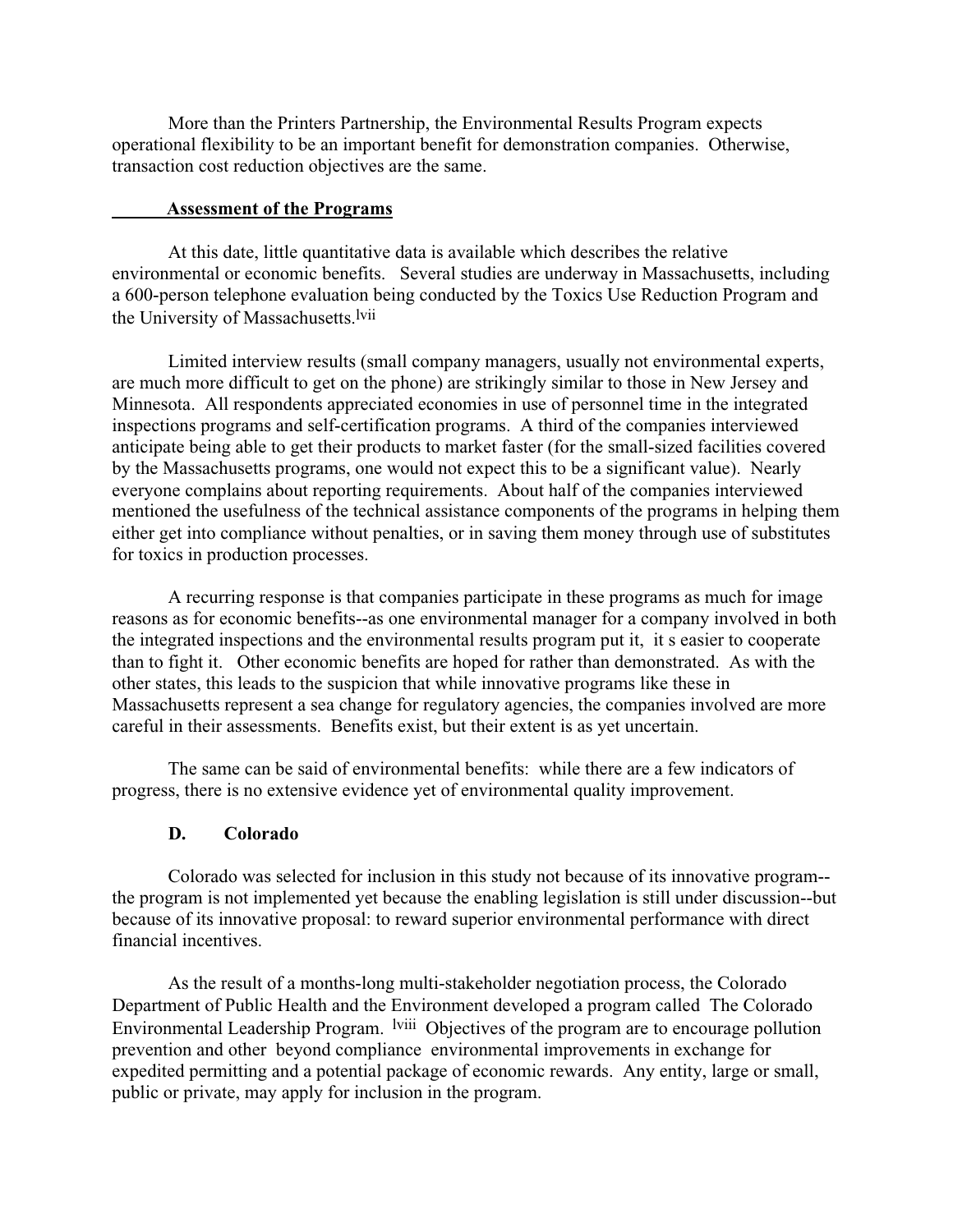The applicant must meet both mandatory and some selected number of optional requirements for entry in the program. The principal mandatory elements are absence of any recent enforcement or compliance problems, documentation of in-place internal environmental management and pollution prevention programs, and compliance with Colorado s audit program. The applicant would receive additional consideration depending on participation in a number of other programs, such as Colorado s Pollution Prevention Partnership. About a dozen options are listed. The state offers an impressive array of possible financial and non-financial incentives for program participation. The most significant non-financial incentives identified are accelerated permit consideration, consolidated permit applications and extended permits, simplified reporting requirements, and additional credits that could be used if an emissions trading program is established. Direct financial incentives include possible state income tax credit for pollution prevention, dollar credits for money invested in optional programs to be applied against future obligations to the Department (such as permit fees), percentage reductions of permit and emissions fees, and dollar credits for participation in the Colorado Environmental Pollution Prevention Fund.

This is an unusually ambitious proposal at several levels. The range of opportunities for participation in what the state considers environmental improvement programs is very broad. Proposed changes in permitting and reporting requirements for successful applicants would, as a package, go beyond the experience of other states--and would presumably be accomplished more quickly. The financial incentives are unique.

Should this proposal be taken seriously? Obviously it is being taken seriously in Colorado, though three areas probably need further work from the perspective of the state environment agency. 1) Eventually, the agency will have to define more carefully the connection between participation in existing mandatory and optional environmental programs and beyond compliance or other environmental quality improvements. As with other states, for instance, participation in pollution prevention programs seems intuitively useful but in time all agencies will need accountability and methods to measure progress to go along with the increased flexibility. 2) If the state really intends to retool its permitting procedures *on a large scale*, significant bureaucratic effort is entailed. For other states (New Jersey, Massachusetts), this has involved years of retraining, reorganization, and culture change. 3) Changes in tax law cause consternation for all political officials, as it appears to be doing in Colorado. Agency officials are likely to have to work hard to keep the package of financial incentives intact.

Based on several interviews with environmental managers in large companies in Colorado, the proposed program is attractive indeed. They cite the obvious potential benefits in reduced transaction costs, less paperwork, operational flexibility and improved corporate image. Interviewees were also positive about the potential and existing pollution prevention benefits in terms of financial savings from reduced resource use and chemicals substitution (Kodak, for example, has been able to exchange water for methanol in its production process, thereby sharply reducing its single largest chemical emission.)<sup>lix</sup> But the crucial drivers are the financial incentives, which environmental managers see as especially compelling within their companies. Only a representative of the Colorado Association of Commerce and Industry was more skeptical. In his view, Colorado companies in general have such a high level of frustration with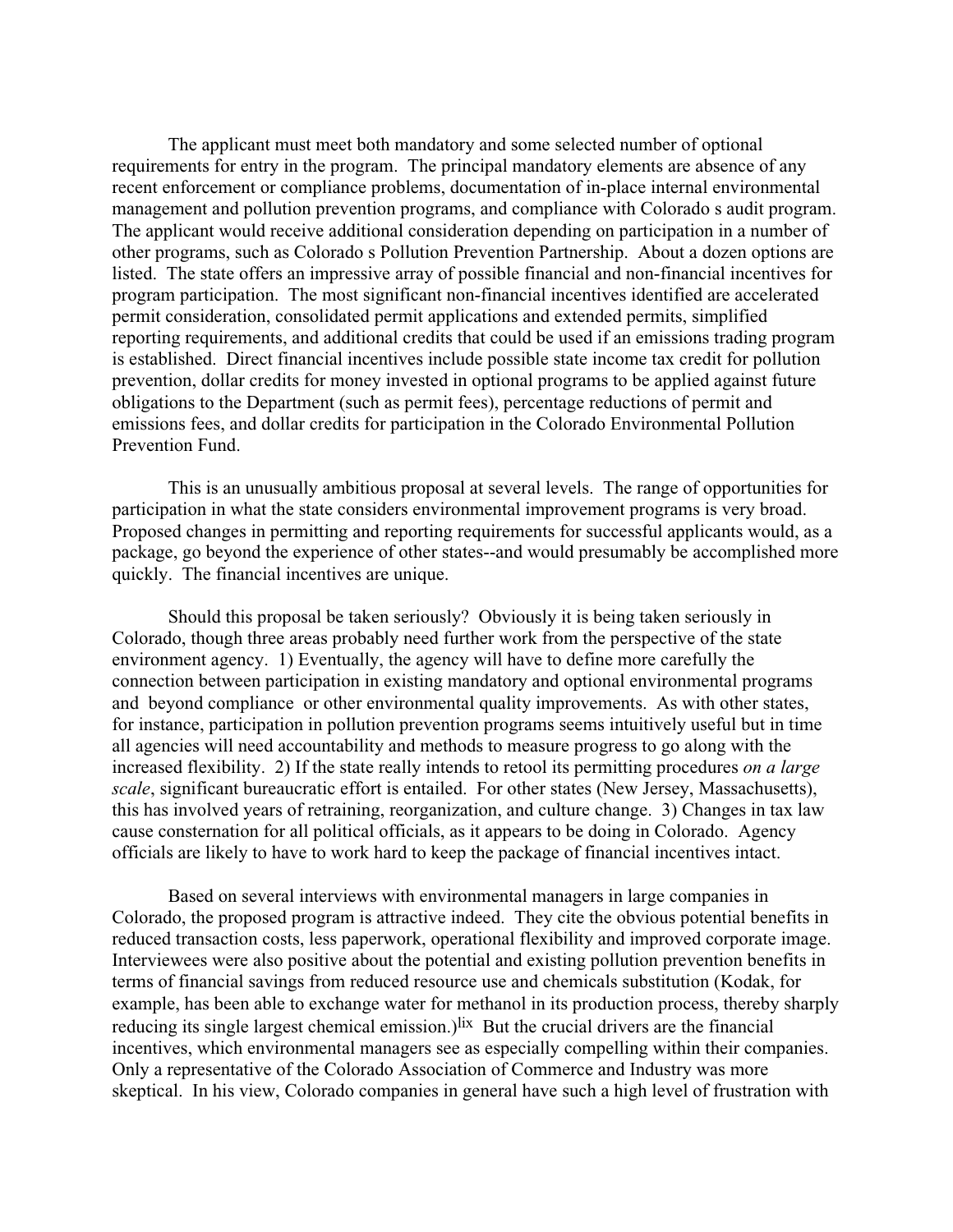environmental agencies because of recent dealings over audit legislation and Clean Air Act implementation they will be hard to entice into another new program. The requirements for program participation are too high for the average company, he said, and the incentives too uncertain.lx

## **III. REVIEW OF INTERNATIONAL PROGRAMS**

## **A. Introduction**

How to approach the study of European environmental programs is not a simple issue. Does one look at the whole system of a country? This might be helpful because it would convey the overall cultural and policy assumptions in that country, but it would also entail lengthy descriptions of programs tangential to this report. Does one select programs common to many European countries? The danger here is that the most innovative programs seem to exist in only one country. As a compromise, three programs in three countries were chosen. These particular programs were picked for several reasons. First, the culture of the host country is similar enough to the United States to permit the belief that country s experience can be reasonably transferred here. (Japan, by comparison, has an innovative compliance program based on gentlemen s agreements and saving face that is not likely to be adopted soon in this country.) Second, the program is well established and, as with the selection of state programs, offers the possibility for considered assessment. Third, these programs are innovative in the sense that they go beyond current United States practice, but not so far beyond that implementation here would be practical only in the eyes of an academic.

At the same time, the reader should be aware that cultural and historical differences exist even between these three countries and our experience that inevitably affect how any environmental program operates. Both the United Kingdom and the Netherlands have much more limited scope for public participation and the sharing of environmental information than does the United States. Does this affect their ability to implement integrated pollution control programs and voluntary agreements between government and industry? Sweden and the Netherlands are small, homogenous countries with relatively few industrial facilities. To what extent does this facilitate their ability to work in a spirit of trust and cooperation with individual entities in devising permits and compliance schedules? Despite this, the reader will notice many similarities with innovative efforts in the states, which is why this report does not go into greater detail describing these European programs.

Finally, by way of introduction, a word about environmental taxes. We do not like to use environmental taxes as an incentive in this country, and we are not likely to expand our use of them in the near future--as our recent experience with a proposed carbon tax demonstrates. Nevertheless, because this report is in part about incentives, one notes that a wide variety of environmental taxes play a major role in Europe in encouraging environmentally responsible behavior by consumers, governments, and the private sector. And, as a recent OECD publication shows, use of these taxes is growing.<sup>1xi</sup> Europeans are applying taxes on products and energy as a form of pollution prevention and resource conservation. Sweden and Norway are taking the lead in devising policies which will actually shift tax structures away from an income basis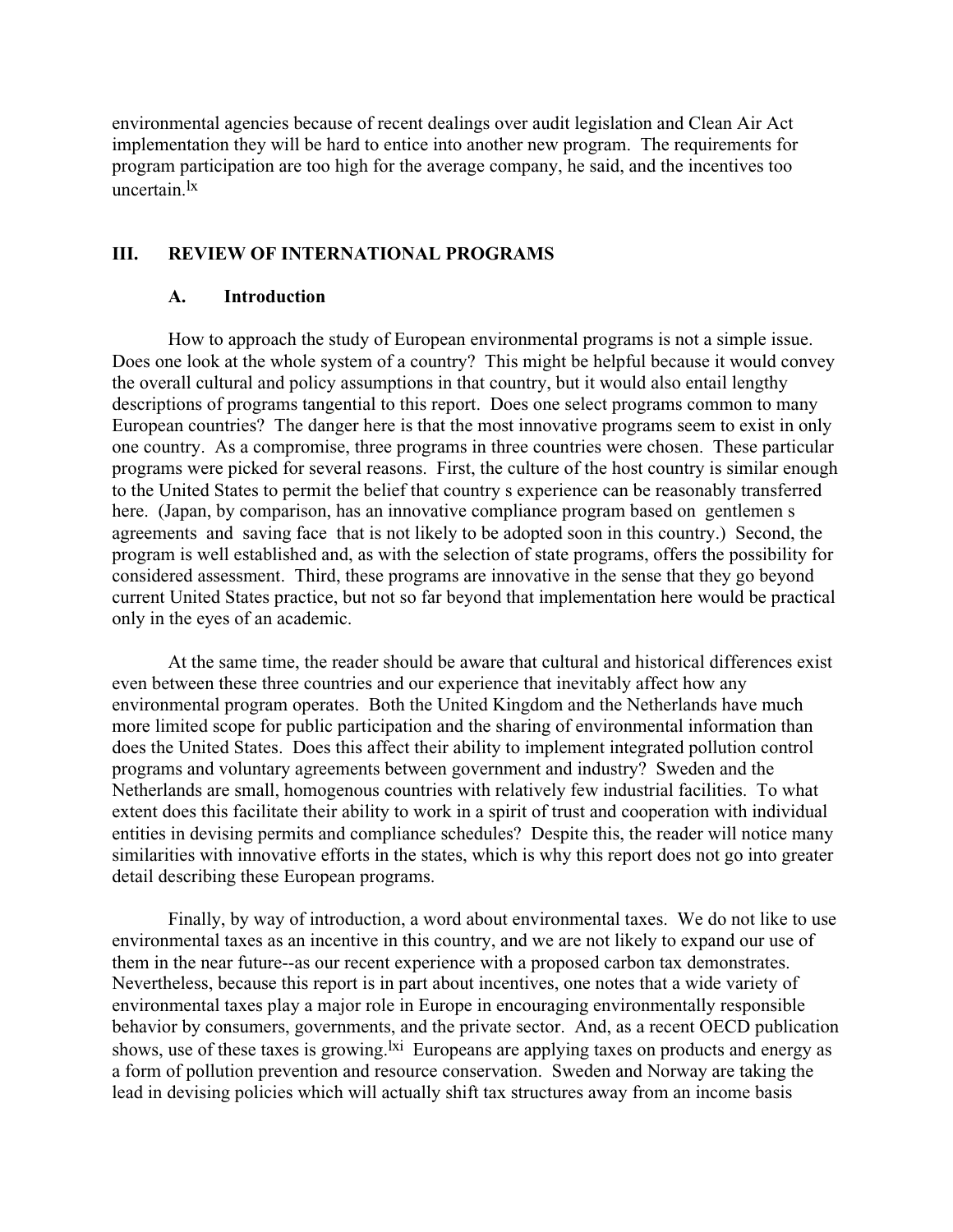toward environmental targets. A reasonable topic for another report might be European use of positive tax incentives to advance environmental quality.

## **B. Voluntary Agreements in the Netherlands**

A voluntary agreement, or covenant as it is called in the Netherlands, has been defined as a written agreement between the government and other entities (industries, local authorities, nongovernmental organizations) for the purpose of achieving particular environmental policy objectives.lxii The idea is not new, but it has gained greatly increased use over the last six year in the Netherlands because of the adoption in May, 1989 of the first Dutch National Environmental Policy Plan and because of the subsequent realization that new methods would be needed to achieve the ambitious objectives outlined in the plan.<sup>1xiii</sup>

Dutch environmental officials came to see a number of shortcomings in the traditional approaches they had been using prior to 1990. New legislation took a long time to prepare and implement. Licenses (permits) often had to be totally rewritten after the passage of new law. Subsequent regulation was inflexible and single-media in orientation. Permit writers were never as knowledgeable as industry engineers about the manufacturing processes in an industry and were less able to devise sensible control or prevention techniques. Poor regulation or permit writing usually led to litigation. <sup>Ixiv</sup> Politically, the government could not force industry to accept the economic impacts of a further round of command-and-control requirements. In sum, the government realized that environmental problems cannot be solved simply through obligations imposed unilaterally by government. The required change in behavior can only be brought about by using the right mix of instruments. Legislation and regulations remain important instruments, but it is necessary to seek other instruments which are more in line with the concept of individual responsibility for ensuring a clean environment...covenants are an example (of this). <sup>lxv</sup>

The alternative, expanding and strengthening voluntary agreements, was also driven by the desire to shift the obligation for devising environmental solutions from regulatory authorities to polluting companies. Agency officials wanted industry to *internalize* the challenge of environmental improvement by developing their own efficient remedies to waste and product emission problems (an objective, now, of many of our states as well).

Officials see the main advantages of the covenants as being:

- ¥ Shifting the burden to devise solutions from government to industry;
- ¥ Substituting a cooperative, problem-solving approach for litigation;
- ¥ Creating the opportunity for flexibility in designing solutions;
- ¥ Saving time; getting solutions implemented more quickly than through legislation;
- ¥ Reducing enforcement costs;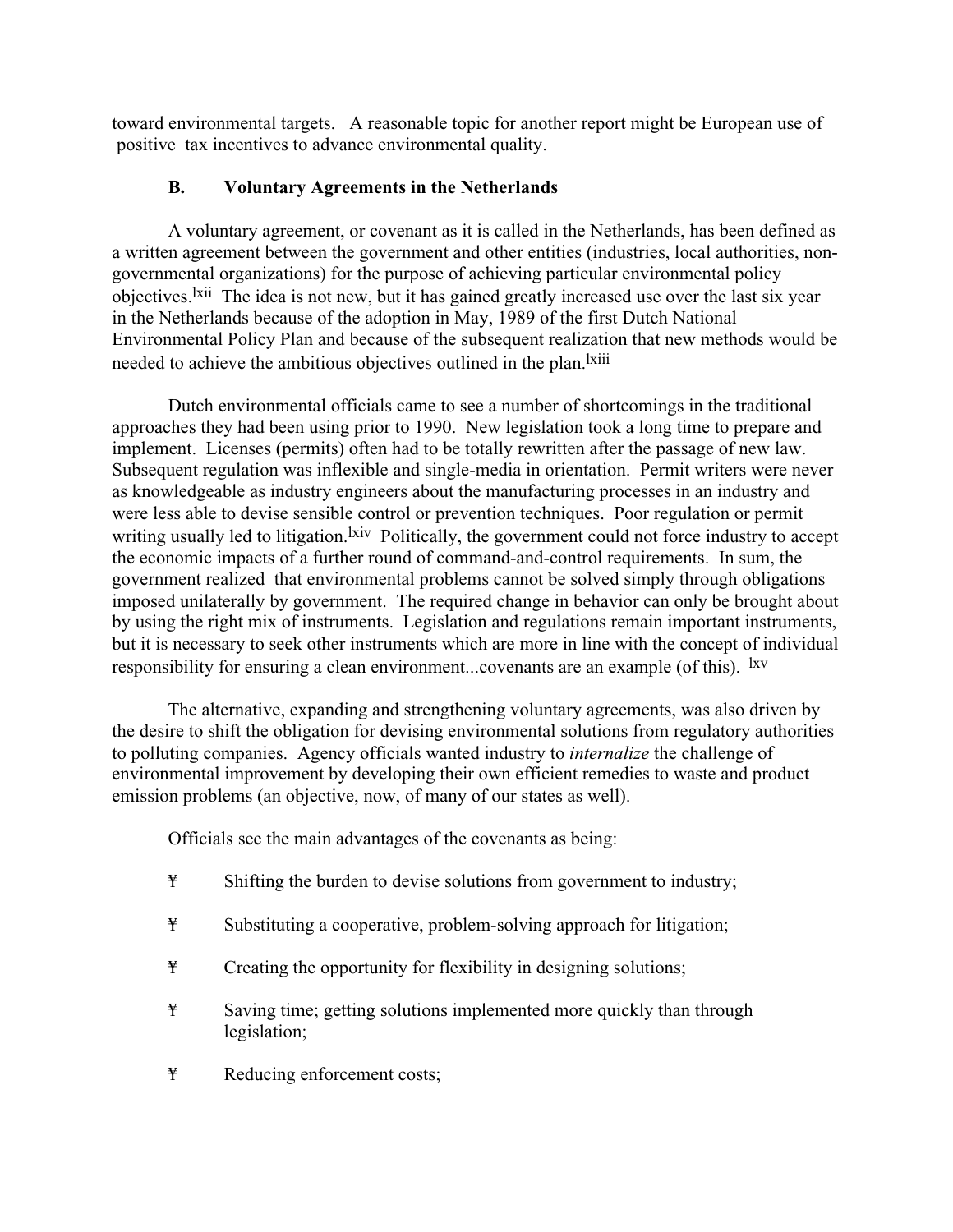- ¥ Encouraging comprehensive, multi-media strategies rather than individual permits; and
- ¥ Ease in maintaining confidentiality of business information.lxvi

The process for developing a covenant is relatively straightforward. First, a target group (team) is created, led by agency officials, which translates a general objective delineated in the National Environmental Policy Plan into emission reduction standards for each relevant industry group. Then, within each group, a negotiation begins involving many parties (though not, directly, public environmental organizations). The parties to the printing industry agreement, for instance, included the federal environment agency, the Union of Netherlands Municipalities, the Association of Provincial Authorities, the Association of Water Control Boards, the Royal Association of Printing and Allied Industries, and the Dutch Association of Board and Flexible Packaging Manufacturers. <sup>Ixvii</sup> The covenant itself must include, at a minimum:

- ¥ Agreements on actual waste reduction measures to be undertaken to achieve the standard, timing of implementation, and a cost-effectiveness analysis;
- ¥ Agreements on how the actions will be implemented, who is responsible for implementing them, and in what form these actions will be codified in eventual regulation;
- ¥ Agreements about actions necessary to support implementation of the program, such as an internal Environmental Management System or a public information campaign;
- ¥ Agreements on research needed for future decisions and action; and
- ¥ A summary of next steps, including discussion of the need for further negotiation.

Permitting is a separate process and is considered part of the implementation step after a covenant is signed.

To date, the Dutch government and industry have signed about 30 covenants covering sectors like food packaging, chemical, and metals and specific pollutant problems such as CFCs, nickel-cadmium batteries, and wooden staircases.<sup>lxviii</sup> As their experience has grown, the Netherlands has tightened the voluntary agreements process, principally by strengthening their connection to the legislative approval process. <sup>1xix</sup> Covenants must be submitted to the legislature (it is during this political process that public groups may initiate seminars or other actions to express their views), <sup>1xx</sup> after which their standing is strengthened. Covenants are an interim measure for meeting policy plan objectives until this approval occurs.<sup>1xxi</sup>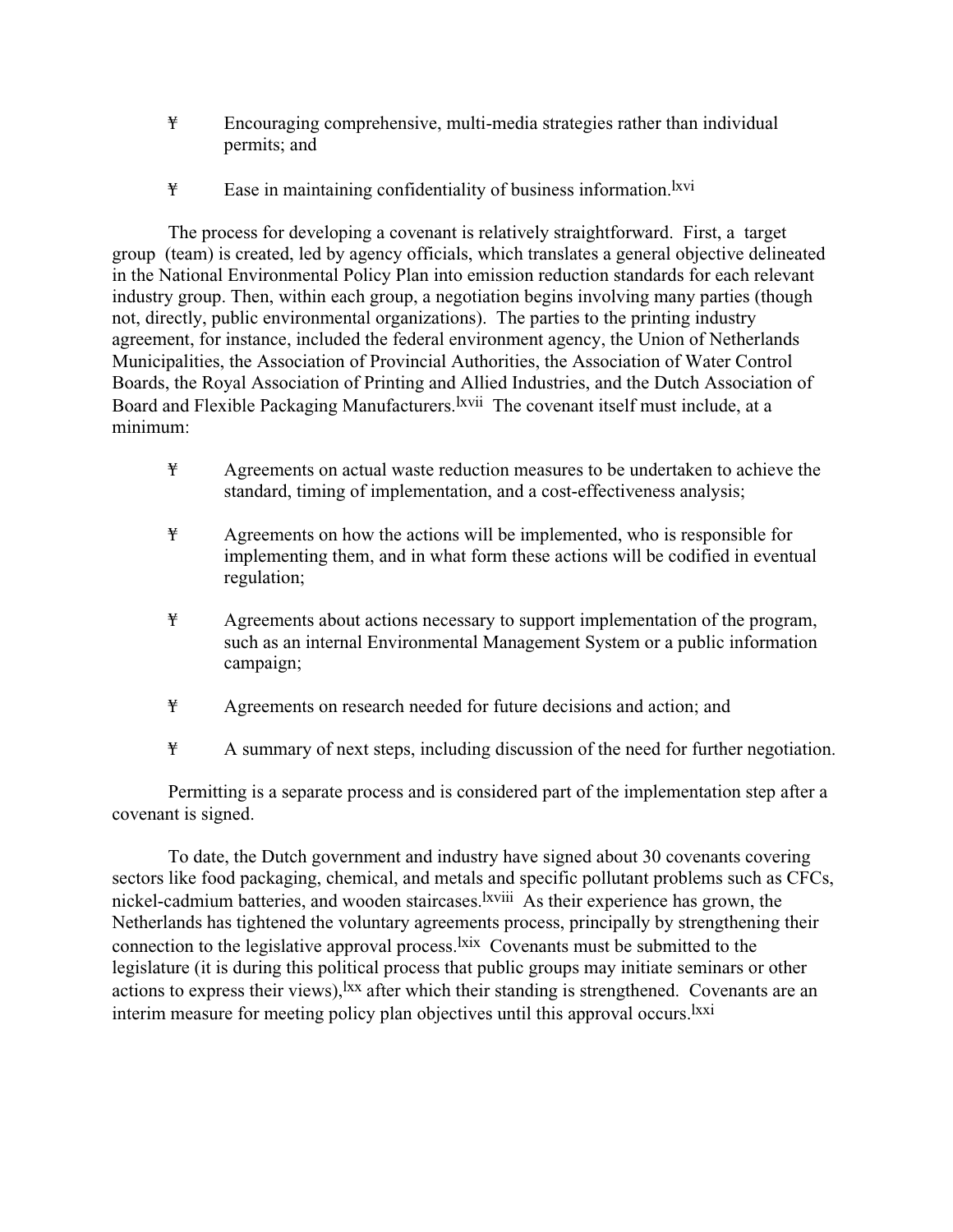## **C. The Integrated Pollution Control Program in the United Kingdom**

Prior to 1990, the policy framework for environmental protection in the United Kingdom was--as is still the case today in the United States--totally fragmented. Toward the end of that year, first a major governmental policy paper, then the Environmental Protection Act initiated a more comprehensive strategy called Integrated Pollution Control (IPC). The program itself was introduced in April, 1992.lxxii

The objectives from the guidance document are:

- ¥ To prevent or minimize the release of prescribed (regulated) substances and to render harmless any such substances which are released;
- ¥ To ensure consideration of releases from industrial processes to all media in the context of the effect on the environment as a whole;
- ¥ To improve efficiency and reduce the economic burden of controls on industry, particularly by providing for a one stop shop ;
- ¥ To encourage use of cleaner technologies and waste minimization practices; and
- ¥ To create a more flexible (regulatory) framework.lxxiii

The intent of the IPC is to create an incentive for industry to design its own approaches to pollution control which are efficient in minimizing cross-media transfers of pollutants and which minimize economic impacts on the facilities. The incentive is that, within the confines of use of Best Available Techniques Not Entailing Excessive Cost (BATNEEC), facilities are free to propose their own systems of emissions control. The facility simply applies for a permit by providing the following: a description of the (manufacturing) process; a list of prescribed substances used in connection with or resulting from the process; a description of the techniques to be used to prevent or minimize releases; details of any proposed release of prescribed substances and an assessment of the environmental consequences; and proposals for monitoring releases. lxxiv Assuming the application meets or exceeds all existing relevant standards, the application is approved. The principal environmental benefit is the reduction in pollution transfers, though the programs also tries to encourage pollution prevention at the source. Thus far, large utilities, the waste disposal industry, and the chemicals industry have been brought under the IPC.lxxv

While the program is still new and limited in its application, there is a certain elegance in its simplicity. The message is: we want you to consider pollution problems from a holistic perspective; it is up to you to figure out how you can best comply. It is basically the same concept as undergirds the Dutch covenants and many of the innovative permitting initiatives in the states.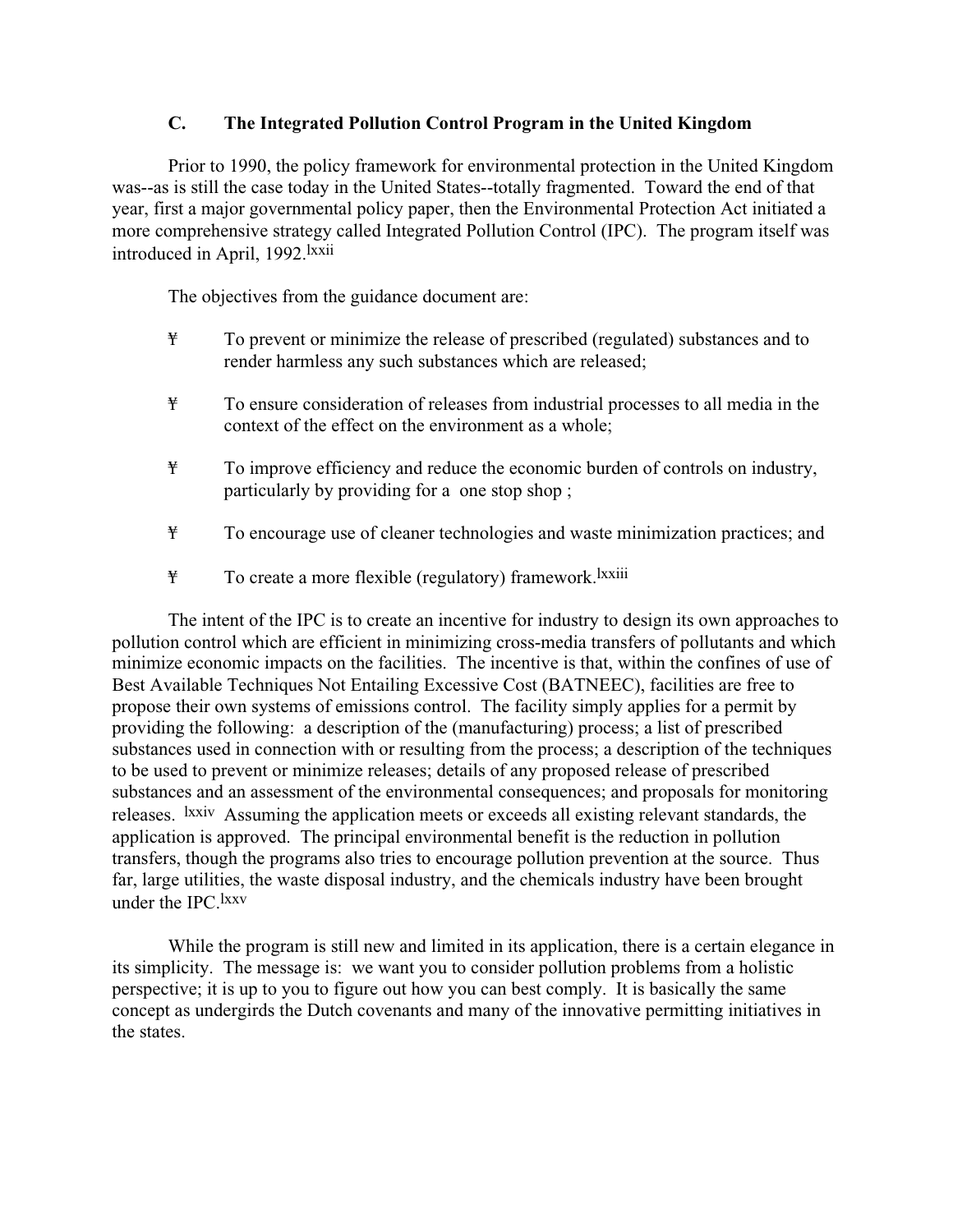## **D. The Permitting Process in Sweden**

In some ways, Sweden s approach to environmental management most resembles that of the United States in the European Union. Sweden sees itself as one of the world s environmental leaders. It has a highly developed system of public participation and liberal freedom of information laws, and environmental interest groups have long been active.<sup>1xxvi</sup> Development of modern environmental legislation and the creation of Sweden s Environmental Protection Agency coincide historically with similar actions in the United States.

Unlike the United States, however, Sweden quickly realized the limits of media-specific organizations for pollution control (actually, many in the United States realized this limitation early on as well, but were stymied in attempts to reform the system). Beginning in the early 1970s, agency divisions began to be combined and oriented around industrial sectors, eventually leading to allocations of particular agency personnel to oversee particular facilities--something possible only in relatively small countries. Sweden has only about 400 regulated facilities and many of those are addressed by local authorities.

Another key difference between Sweden and the United States is the reliance on negotiation and consensus in decisionmaking, rather than litigation. Problems are solved through cooperation--again, an approach not very well suited to the federal level in a large, diverse country but increasingly attractive to our states.

One result of all this is a flexible, integrated permitting system. Governing law is quite general:

> Anyone performing or intending to perform an environmentally hazardous activity shall take such protective action, tolerate such restriction of the activity and take such other precautionary measures as may reasonably be demanded for preventing or remedying detriment. The extent of the obligation imposed by the provisions above is to be assessed on the basis of what is technically feasible for the activity in question, and taking both public and private interests into consideration. lxxvii

That s it. All permit details are worked out in negotiations specific to each facility, leaving room for technological and economic variations. Full public disclosure of information, an extensive public hearings process, and the strength of the public environmental organizations help ensure attentiveness to environmental quality. Large industries, unburdened by Best Available Technology or other similarly prescriptive requirements, are expected to propose control measures which best address overall pollution loadings.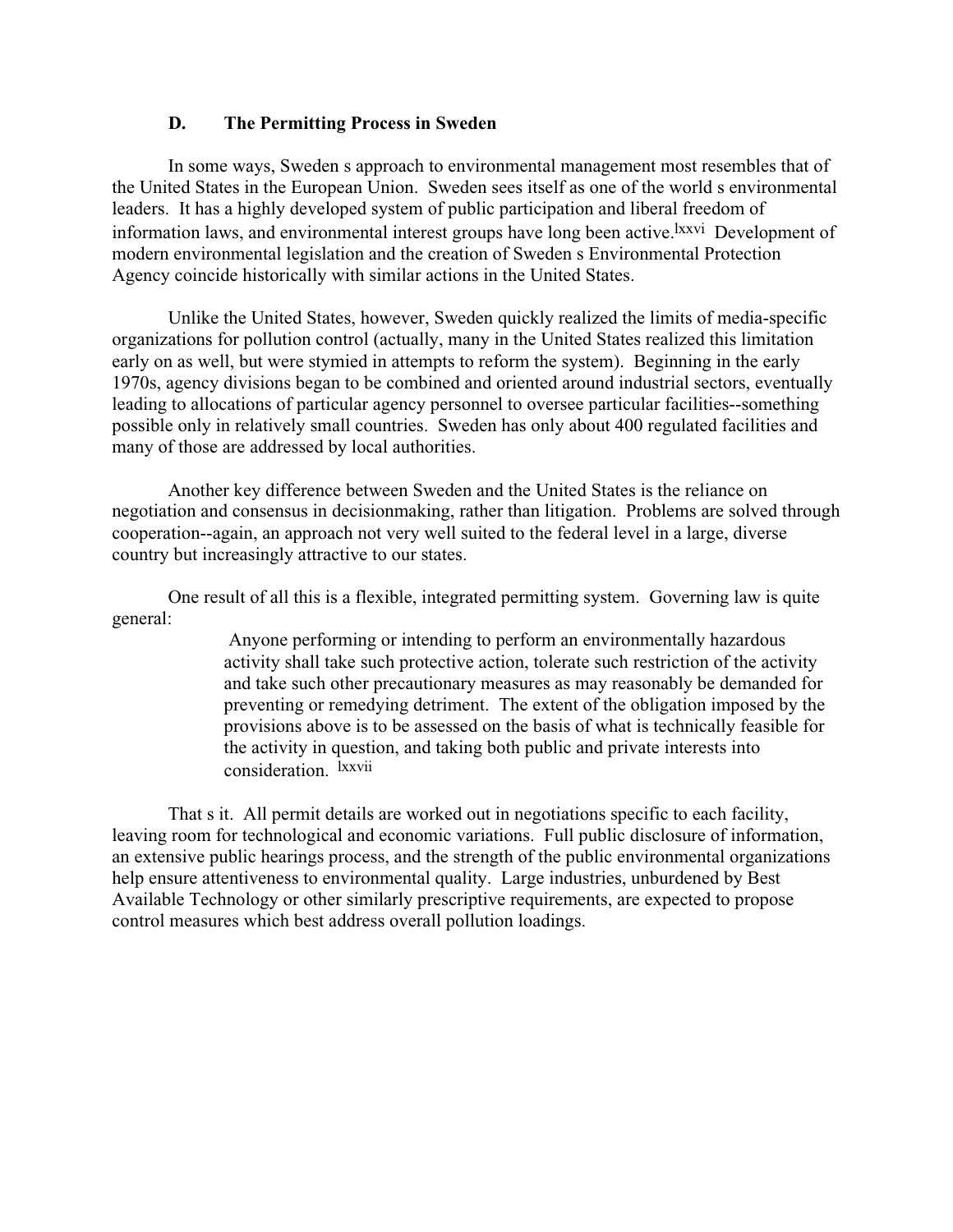## **E. Assessment of these Programs**

This assessment is based on interviews with senior and environmental management officials in corporations in Europe, on performance reviews of countries prepared by the OECD, on a study performed by one chemical company of the IPC program in the United Kingdom, and on an extensive analysis done by the World Bank. The assessment is combined for all three programs partly because interviewees were all responsible for or aware of operations in many European countries and preferred to compare Europe to the United States, and because the OECD and World Bank reports lend themselves to summary conclusions.

Some consistent themes emerge both from looking at these three European programs and from the responses of interviewees to them.

Two important **background** issues are cultural expectations--the general public in Europe, as in Minnesota, expects responsible environmental management by individuals and collective entities--and the role of non-government environmental organizations. Most interviewees in Europe remarked, as did those in New Jersey, that the absence of NGO participants in negotiations increased openness and the ability to work cooperatively.

 With regard to **environmental management systems**, there seems to be total consensus that command-and-control approaches have outlived their usefulness. Europeans have implemented programs which they believe are more flexible, more integrated, more costeffective, more oriented toward pollution prevention, and shift the initiative for designing pollution control from government to polluting entities. In addition to giving more room for use of economic analysis, the incentives for industry are directly financial: most of the programs minimize transaction costs and give industry the freedom to devise the cheapest possible effective control strategies.

In terms of **attitudes,** most European systems employ cooperation and negotiation as problem-solving methods rather than confrontation and litigation.

Interviewees, the World Bank, and many other observers applaud these presumed improvements on command-and-control (though the World Bank is careful to note the special problems the United States has with its size and diversity of facilities). All participants commented on both the economic advantages and personal pleasure of working in the European context rather than in the United States. As one interviewee said, government is more accessible, speedier, more oriented toward cooperation, and there s no gotcha mentality. lxxviii Interviewees also asserted that European practices do not come at the price of strong compliance requirements: enforcement here is stronger than in the U.S. lxxix

As always, the devil is in the details. It seems relatively easy to make the case that these kinds of European programs actually do contain significant economic incentives for industry compliance (though there is much less idea of incentives for going beyond compliance ). Programs like these have been in place for some years now, they are relatively well-liked by industry, and little in the literature suggests that they are anything but an improvement on older approaches from a cost-effectiveness perspective. One analysis, by Allied Colloids (a British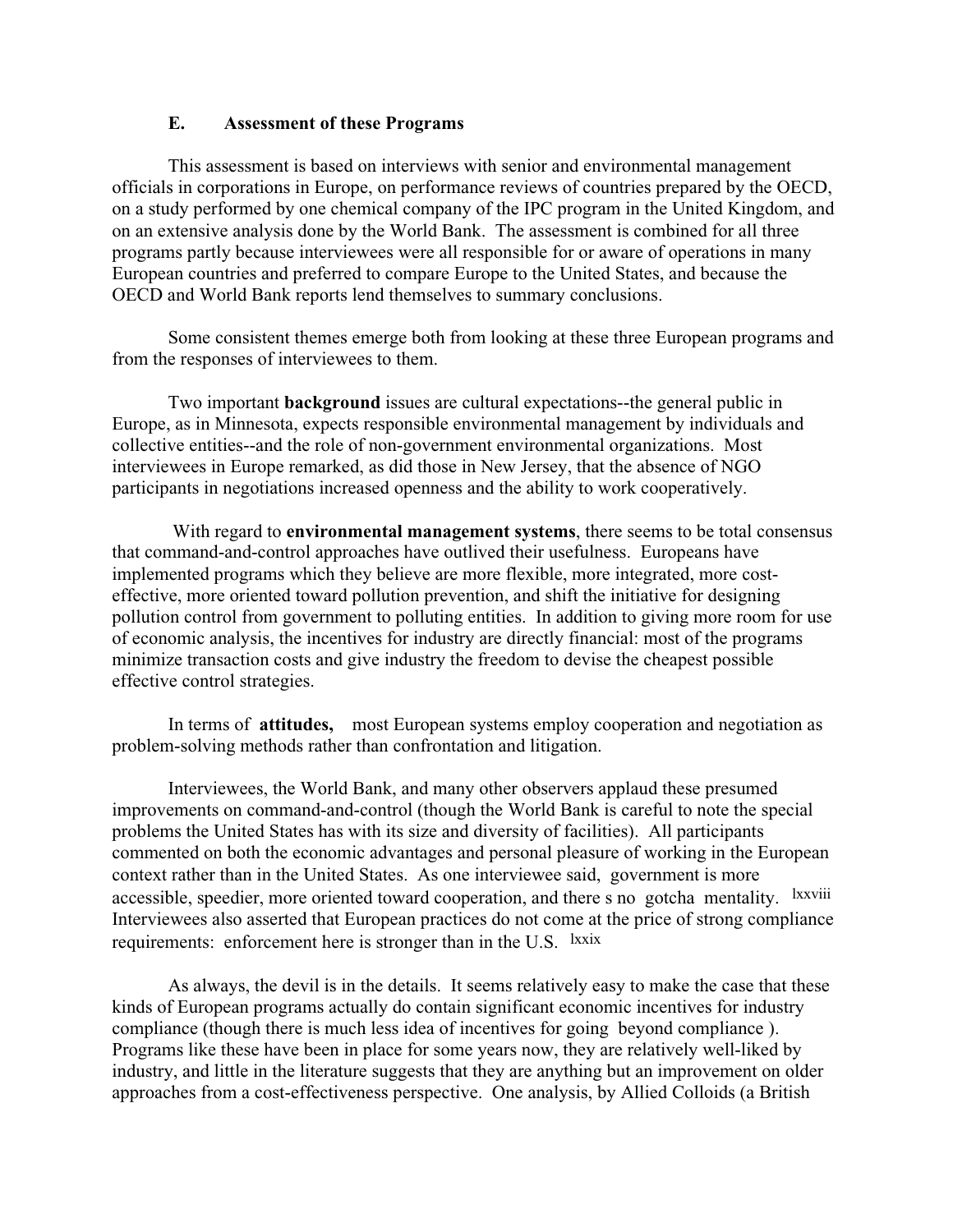chemicals company) in cooperation with the government s Inspectorate of Pollution, documents both the economic and environmental benefits of the IPC. Using relatively innovative environmental cost accounting techniques, the analysis found cost savings of about 1.5 million pounds and important reductions in methyl chloride, solid waste, fugitive, and other emissions at three facilities.<sup>Ixxx</sup> More efficient environmental operations at one plant alone are producing annual savings of 233,700 pounds, with a potential further saving of 160,000 pounds.

Regarding environmental benefit, the Netherlands is relatively confident, based on its monitoring data, that the combination of covenants and the traditional permitting and enforcement systems are effective in achieving the ambitious environmental quality objectives laid out in the National Environmental Policy Plan.<sup>lxxxi</sup> This is a notable comment on covenants as Dutch officials believe achievement of the objectives would be impossible through use only of traditional regulatory tools. As yet, little data is available on advantages for the environment of the IPC program other than the Allied Colloids study.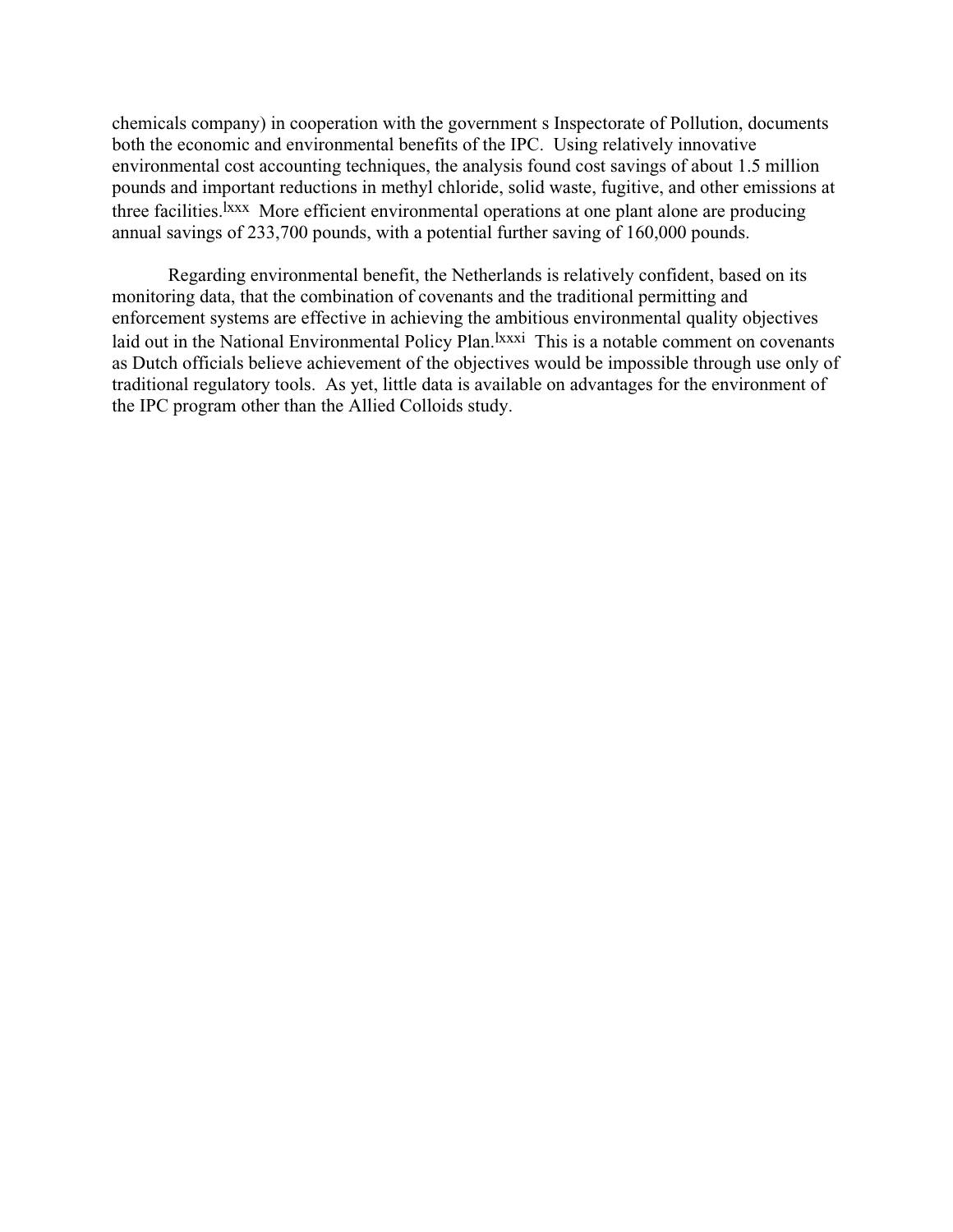Please see appendices file for endnotes

L. i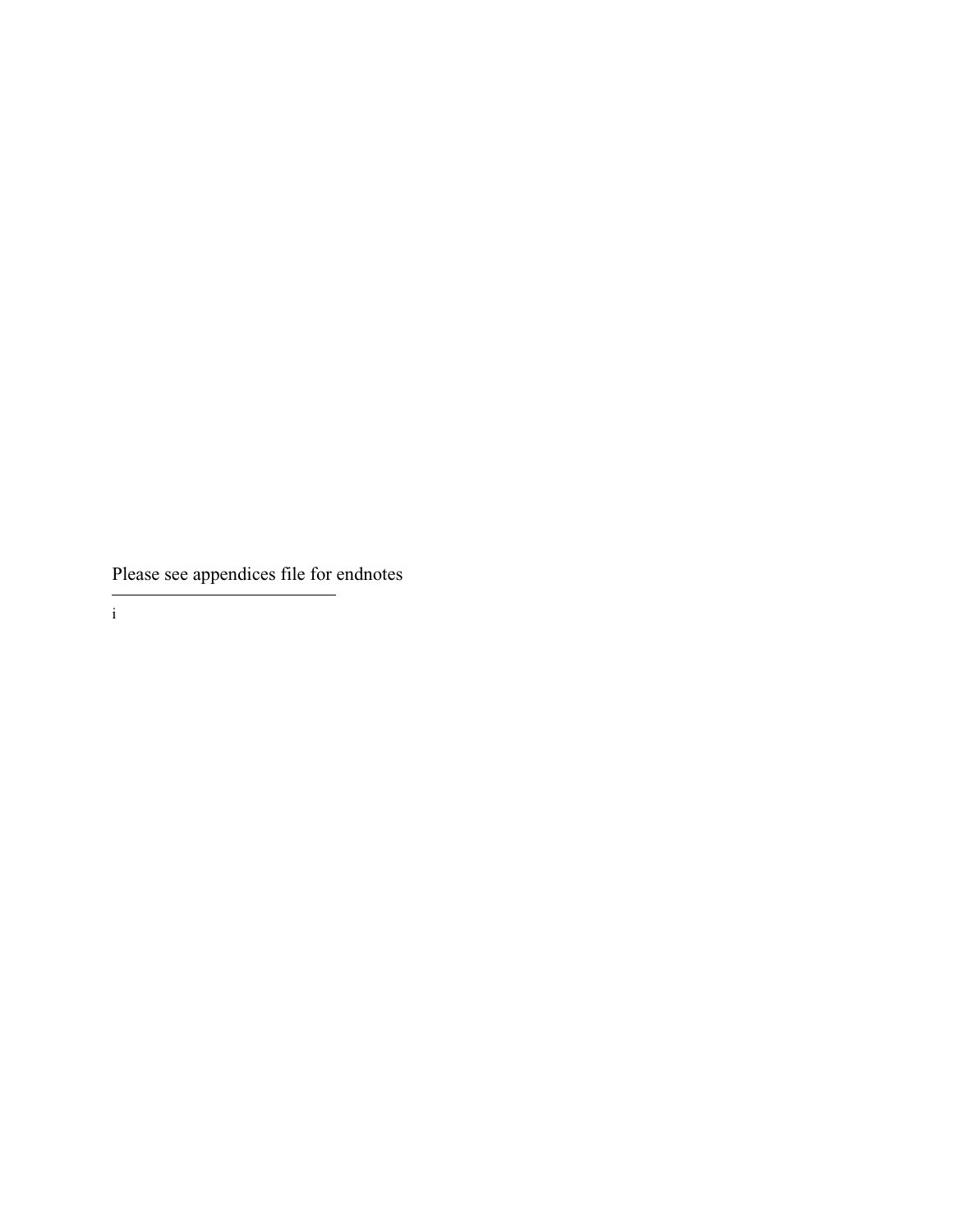# **IV. APPENDICES**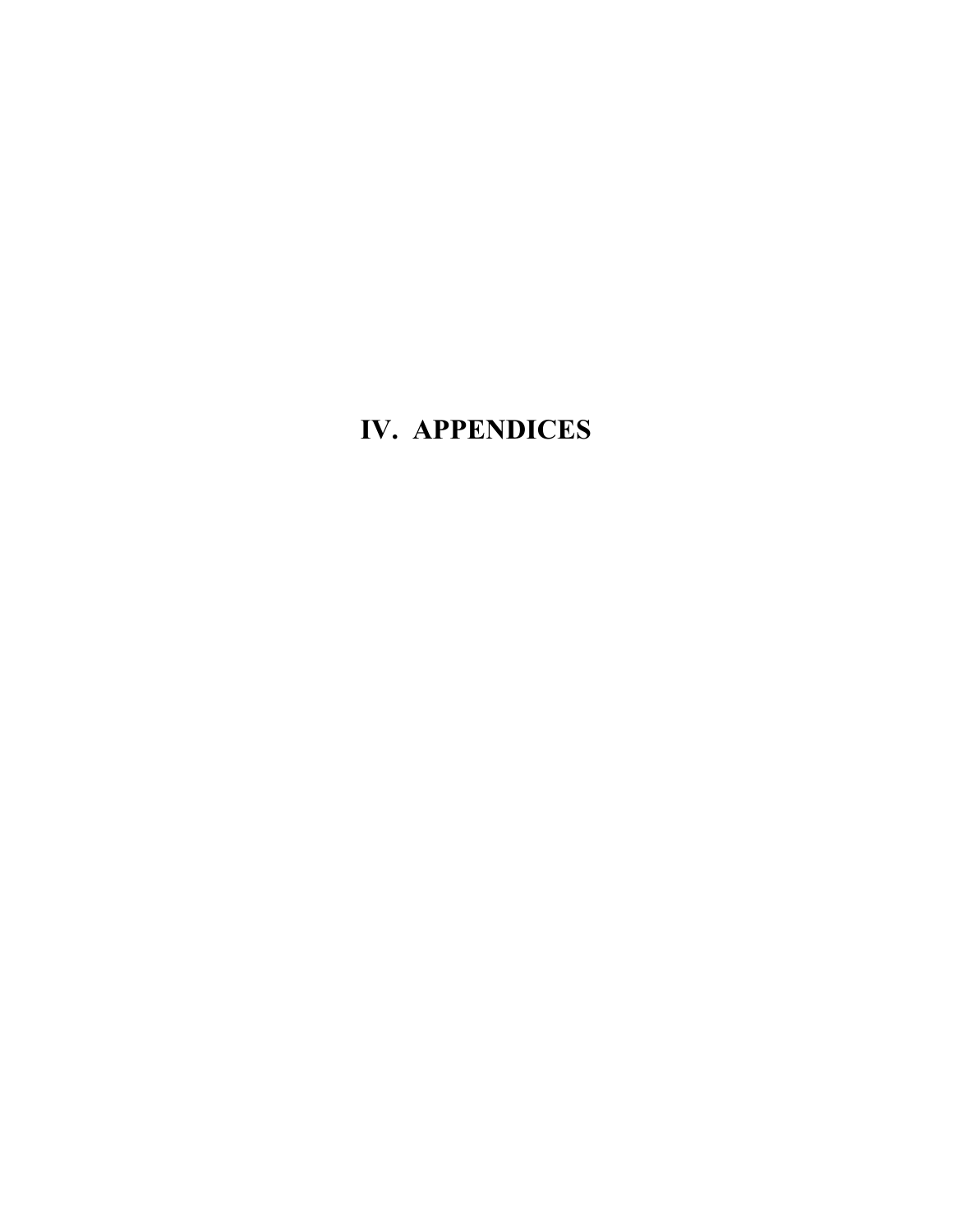## **ENDNOTES**

- 1. Interview with Ken Allen, Tenneco.
- 2. *State Environmental Monitor,* Mary Gade editorial, March 1996.
- 3. Ibid.
- 4. *State Environmental Monitor,* August 1996.
- 5. New Jersey Pollution Prevention Act, August 1, 1991.
- 6. Ibid.
- 7. Ibid.
- 8. Ibid.
- 9. Ibid.
- 10. Ibid.
- 11. Ibid.
- 12. Ibid.

13. Jeanne Herb and Scott A. Weiner, *Overview of New Jersey s Pollution Prevention Regulations,* 1993.

14. Ibid.

15. Ibid.

16. New Jersey Department of Environmental Protection, *Early Findings of the Pollution Prevention Program,* June 1995.

17. New Jersey Department of Environmental Protection, Draft Report, Results of Pollution Survey, June 1995.

18. Interview with Bob Lake, Rutgers University.

19. Ibid.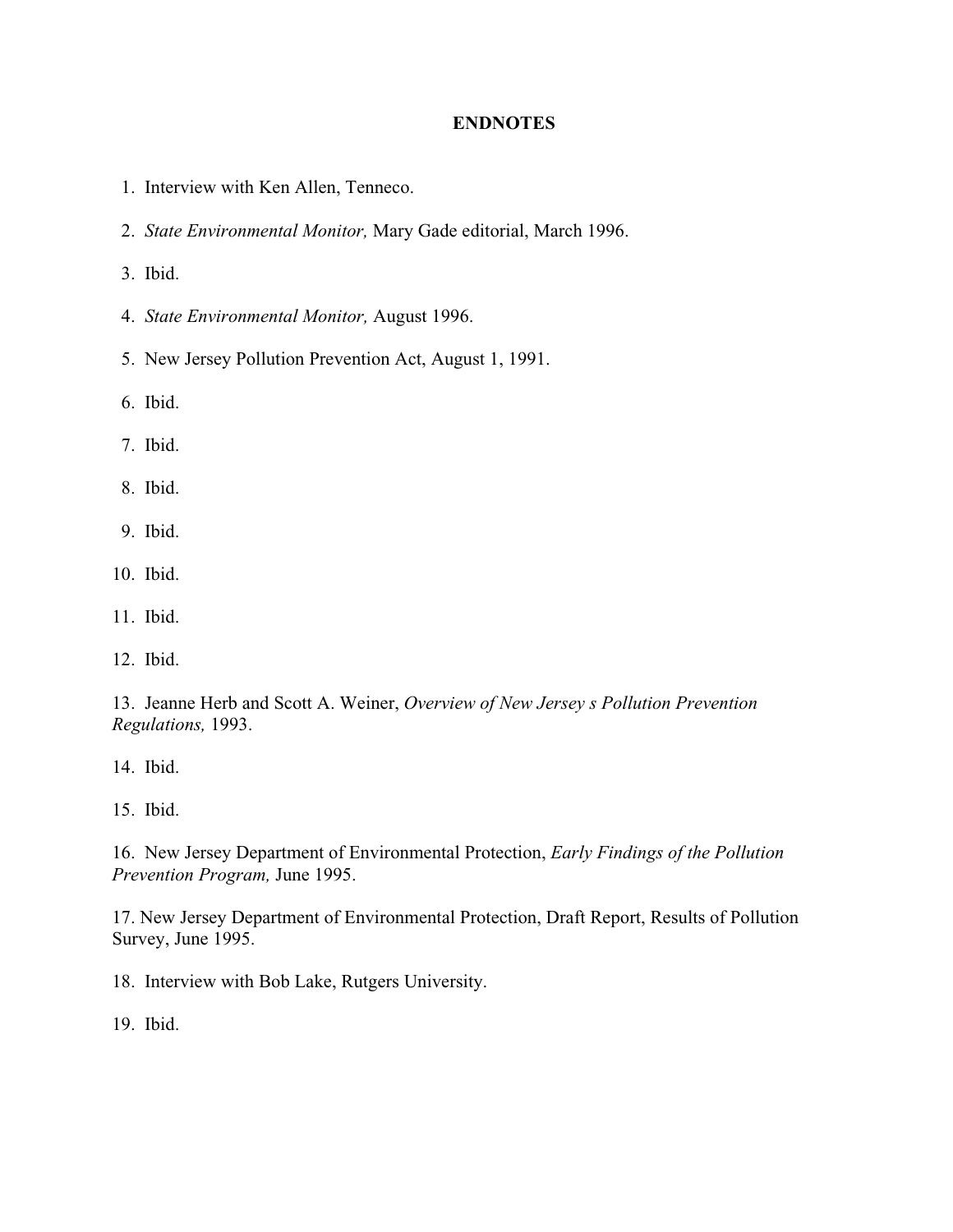20. New Jersey Department of Environmental Protection, *Early Findings of the Pollution Prevention Program,* June, 1995.

21. Thomas E. Natan, Jr., *Evaluation of the Effectiveness of Pollution Prevention Planning in New Jersey.*

22. Interview with Schering-Plough Corporation. Interviewee wished to remain anonymous.

23. Interview with Pedar Larsen, Acting Commissioner, Minnesota Department of the Environment.

24. Interview with Chuck Williams, former Commissioner, Minnesota Department of the Environment.

25. Minnesota Pollution Control Agency, *Environmental Auditing in Minnesota*, December, 1995.

26. Ibid.

27. Interview with Lee Paddock, Attorney General s office, State of Minnesota.

28. Interview with Steven Huilriede, Minnesota Department of the Environment.

29. Minnesota Pollution Control Agency, *Minnesota Landfill Cleanup Program,* January, 1996.

30. Ibid.

31. Ibid.

32. Ibid.

33. Minnesota Pollution Control Agency, *Voluntary Investigation and Cleanup,* September, 1994.

34. Interview with Mike Tibbits, Tim Sherk, and Mike Kanner, Minnesota Department of the Environment.

35. Interview with Ken Brown, Minnesota Office of Environmental Assistance.

36. Interview with Tom Zosel, 3M Corporation, Minnesota.

37. Interview with Lisa Thorvig, Acting Deputy Commissioner of the Environment, Minnesota.

38. Greg Norgaard, Vice President, U.S. Filter Corporation, Minnesota.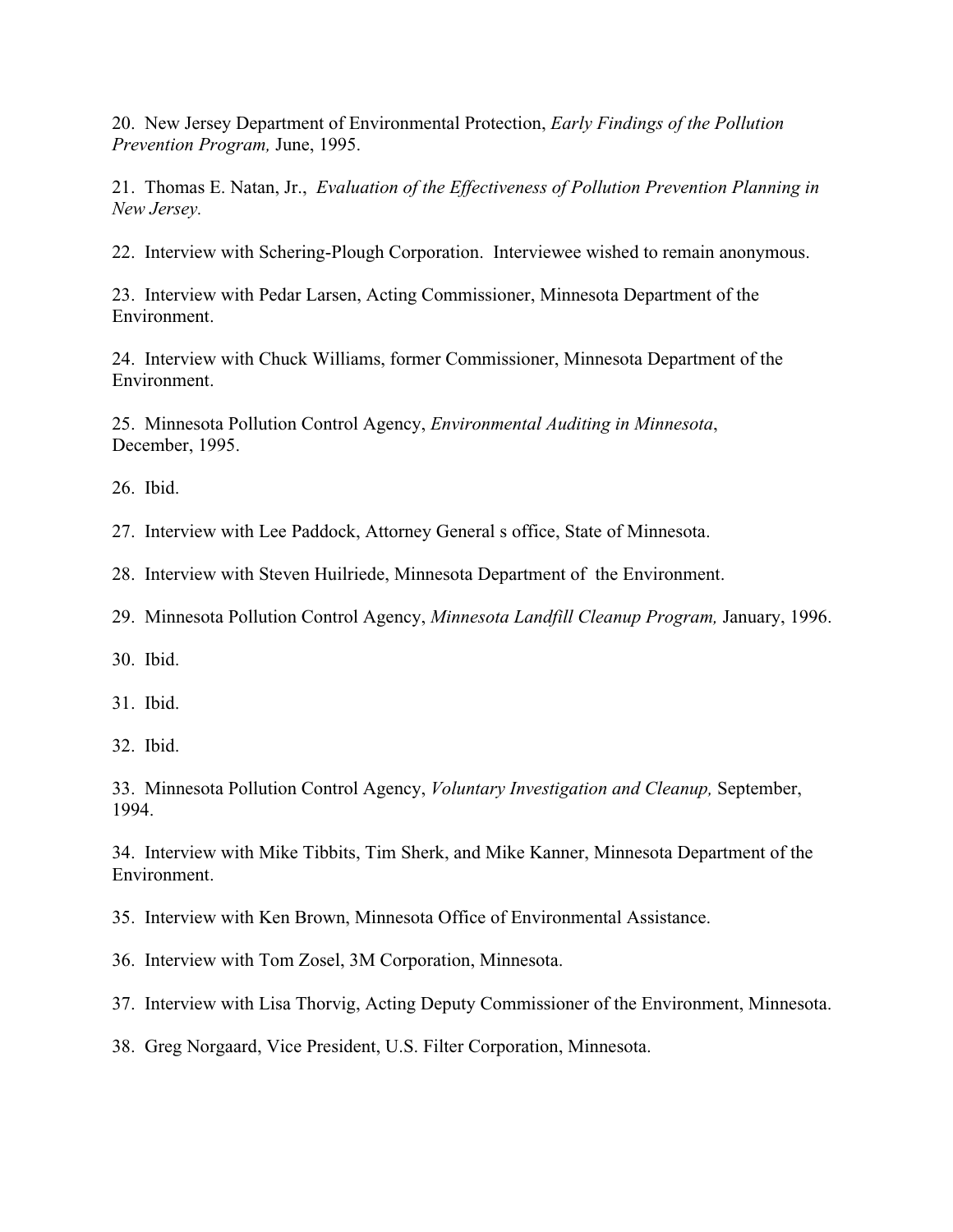39. Minnesota Pollution Control Agency, *MPCAs Point-Source Improvement Initiative,* May, 1996.

40. Interview with M. Solderbeck and M. Riskberg, Minnesota Department of the Environment.

41. Minnesota Pollution Control Agency, *Lake Superior Basin Hazardous Waste Initiative,* October 20, 1995.

42. Greg Norgaard, Vice President, U.S. Filter Corporation, Minnesota.

43. Interview with Rick Jurgenson, President, and Mike Rutledge, Environmental Manager, Minnesota Corn Processors Association.

44. Interview with Anita Ryan, owner, St. Paul Brass Company.

45. Interview with Mike Robertson, President, Minnesota Chamber of Commerce and past Deputy Commissioner, Minnesota Department of Environmental Protection.

46. Correspondence from Patricia Deese Stanton, Assistant Commissioner, Massachusetts Department of Environmental Protection, dated September 22, 1994.

47. Keith Anderson et al., *Report on the Blackstone Project,* July, 1990.

48. Ibid.

49. Massachusetts Department of Environmental Protection, Bureau of Waste Prevention, *Facility-Wide Inspections to Reduce the Sources of Toxics (FIRST).*

50. Ibid.

51. Massachusetts Department of Environmental Protection, Bureau of Waste Prevention, *Compliance Evaluation Inspection Protocol Facility-Wide Inspections to Reduce the Source of Toxics (FIRST),* October 31, 1994.

52. Massachusetts Department of Environmental Protection, Office of Technical Assistance for Toxics Use Reduction, *MP 2, Massachusetts Printers Partnership Workbook - A Self-Certification Guide for Commercial Printers,* Winter, 1996.

53. Interview with George Frantz, Massachusetts Department of Environmental Protection, Office of Technical Assistance for Toxics Use Reduction.

54. Massachusetts Department of Environmental Protection, *Environmental Results Program Demonstration Project Plan,* February 21, 1996.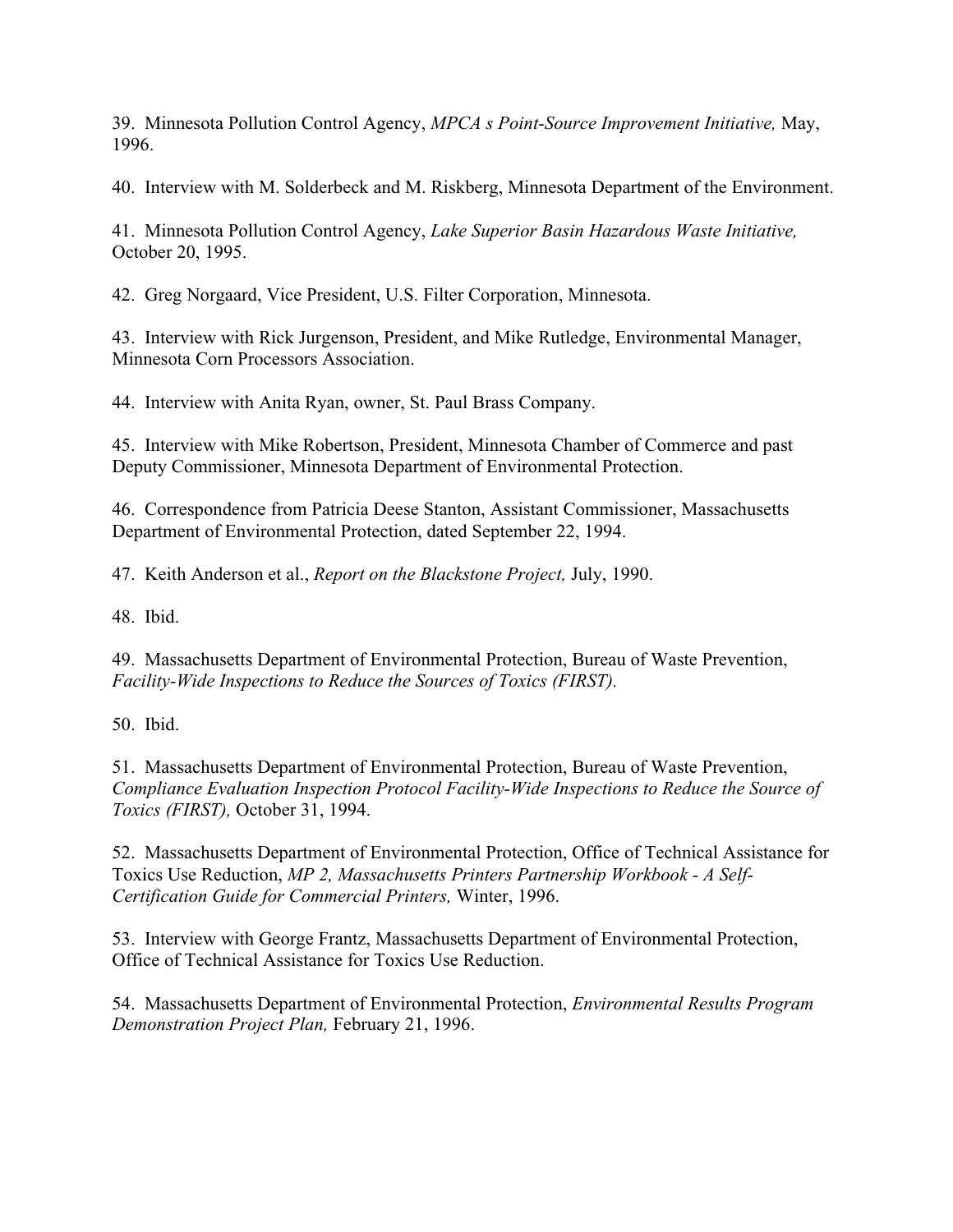55. Massachusetts Department of Environmental Protection, *Environmental Results Program Decision Document - Applicability: Facilities Included in the Program and Performance Standards Covered in the Certification,* February 21, 1996.

56. Massachusetts Department of Environmental Protection, *Environmental Results Program Demonstration Project Plan,* February 21, 1996.

57. Interview with Ken Geiser, Toxic Use Reduction Institute, University of Massachusetts at Lowell.

58. Colorado Health and Environment Department, *The Change Incentives Task Force s Proposal for a Colorado Environmental Leadership Program,* May 7, 1996.

59. Interview with Dave Pusey, Kodak Corporation, Colorado.

60. Interview with Stan Dempsey, Colorado Association of Commerce and Industry.

61. OECD, *Environmental Taxes in OECD Countries*. Publication of the OECD. (undated)

62. C.J. Bastmeijer, *The Covenant as an Instrument of Environmental Policy in the Netherlands,* March, 1994.

63. National Environmental Policy Plan, *To Choose or to Lose,* Session, 1988-1989.

64. Jit Peters, *Voluntary Agreements between Government and Industry.* (undated)

65. Ibid.

66. Ibid.

67. *Environmental Policy Agreement with the Printing Industry,* April 8, 1993.

68. C.J. Bastmeijer, *The Covenant as an Instrument of Environmental Policy in the Netherlands,* March, 1994.

69. Ibid.; Magda Lovei and Charles Weiss, Jr., *Environmental Management and Institutions in OECD Countries,* World Bank Draft Report, April 24, 1996.

70. Magda Lovei and Charles Weiss, Jr., *Environmental Management and Institutions in OECD Countries,* World Bank Draft Report, April 24, 1996.

71. C.J. Bastmeijer, *The Covenant as an Instrument of Environmental Policy in the Netherlands,* March, 1994.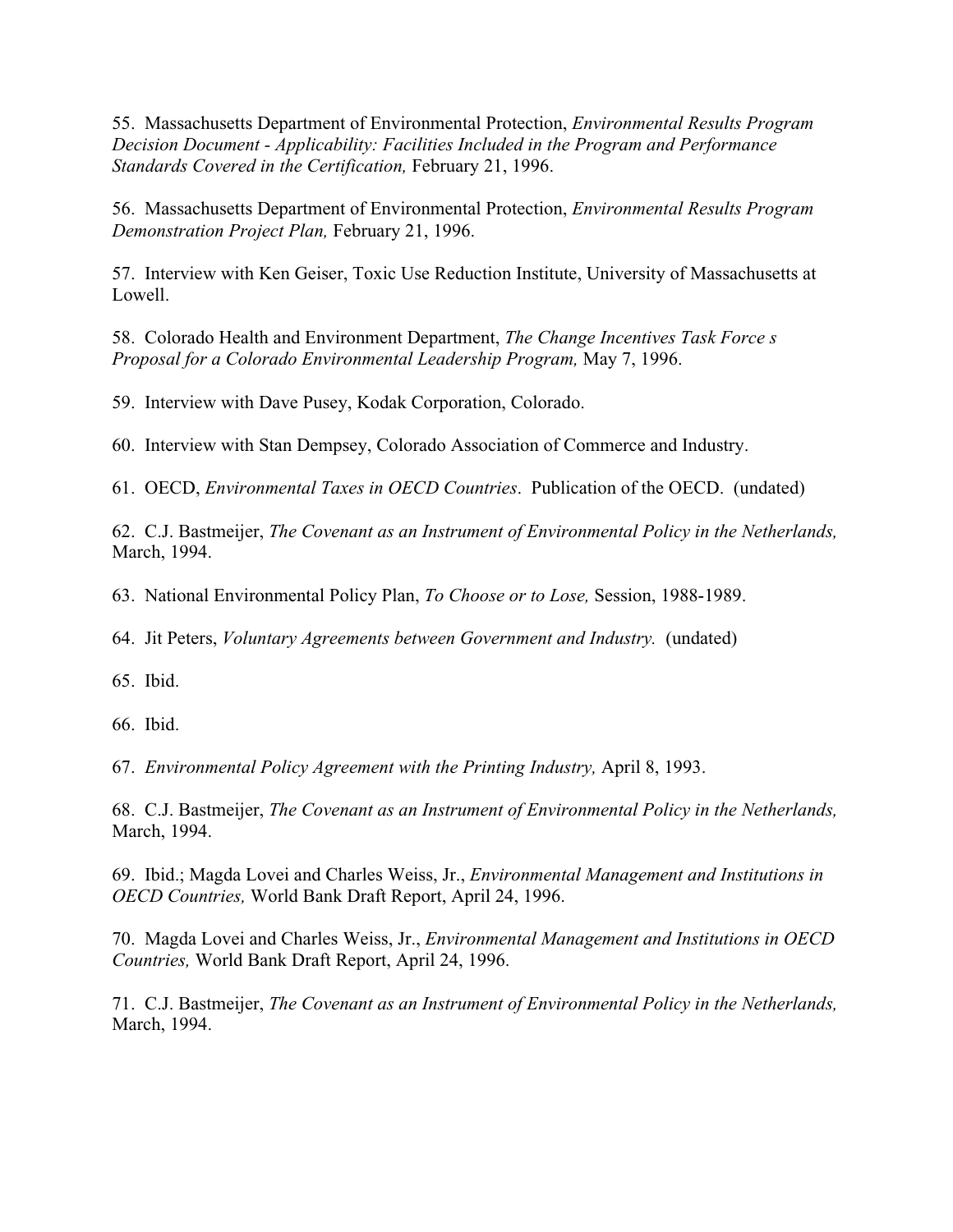72. Magda Lovei and Charles Weiss, Jr., *Environmental Management and Institutions in OECD Countries,* World Bank Draft Report, April 24, 1996.

73. Department of the Environment and the Welsh Office, *Integrated Pollution Control-A Practical Guide,* March, 1996.

74. Ibid.

75. Magda Lovei and Charles Weiss, Jr., *Environmental Management and Institutions in OECD Countries,* World Bank Draft Report, April 24, 1996.

76. Ibid.

77. OECD. Workshop on Environmental Requirements for Industrial Permitting (Reference Guide), May 9-11, 1996.

78. Interview with John Potwin, Vice President, BFI Europe.

79. Ibid.

80. Allied Colloids Limited, *Allied Colloids & HMIP 3Es Project Concluding Report,* March, 1996.

81. Interview with Paul DeJonge, Deputy Director General, Netherlands Environmental Agency.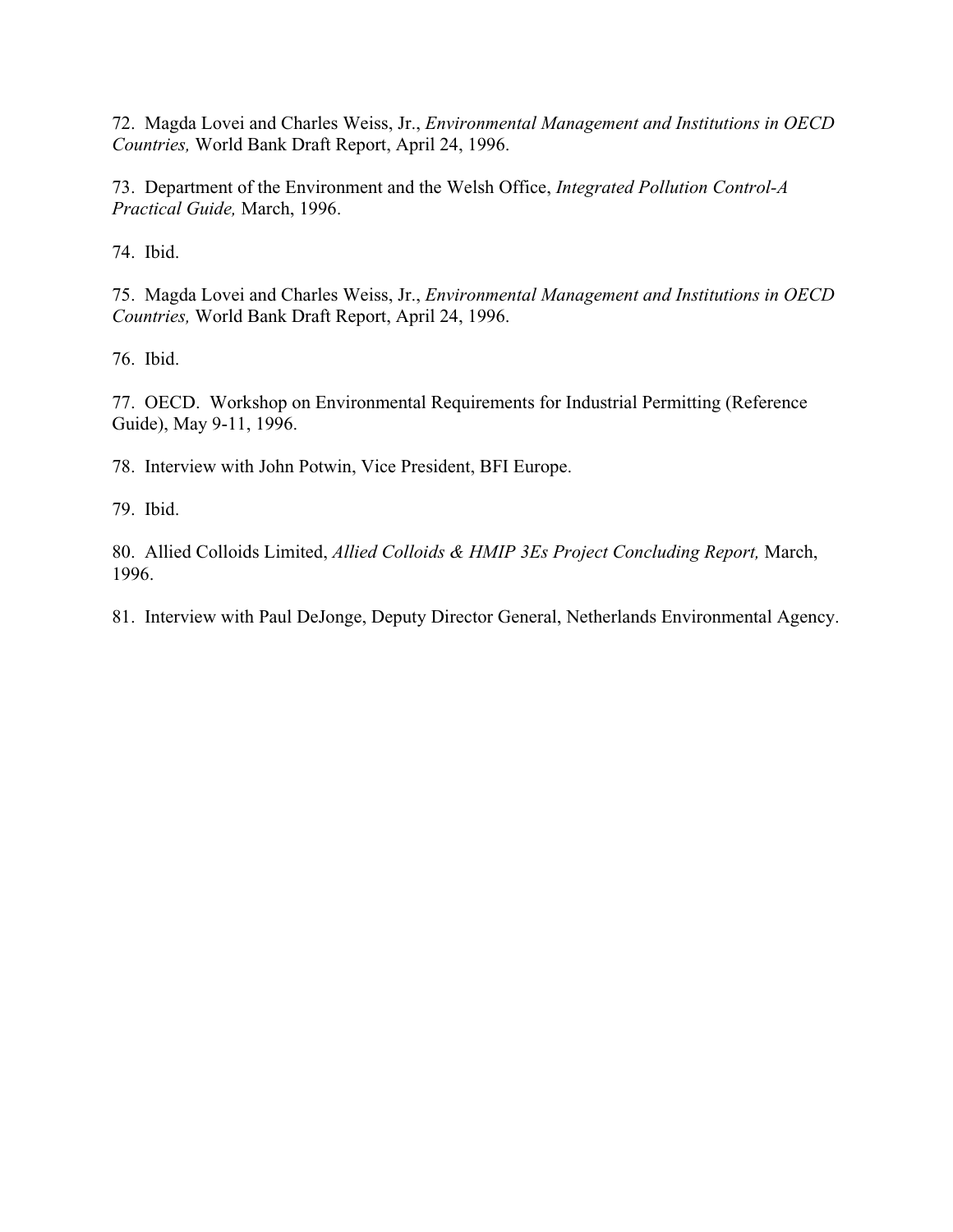## **SURVEY PARTICIPANTS**

**Ken Geiser Toxic Use Reduction Institute University of Massachusetts at Lowell**

> **Randy Goyette Safety Kleen Massachusetts**

**John Potwin BFI Europe U.K.**

**Gareth Williams Bristol-Myers Squibb Pharmaceuticals Limited U.K.**

> **Andrew Sneddon Brown & Root Ltd. Scotland**

**Paul Cough Environmental Protection Agency Washington, D.C.**

> **Anna Bramwell OECD - Paris**

**Steve Morawski Ken Allen Tenneco New Jersey**

**Stan Dempsey Colorado Association of Commerce and Industry**

> **Scott Smith Coors Brewing Company Colorado**

> > **Robert Fife Komtek Massachusetts Jack Stein**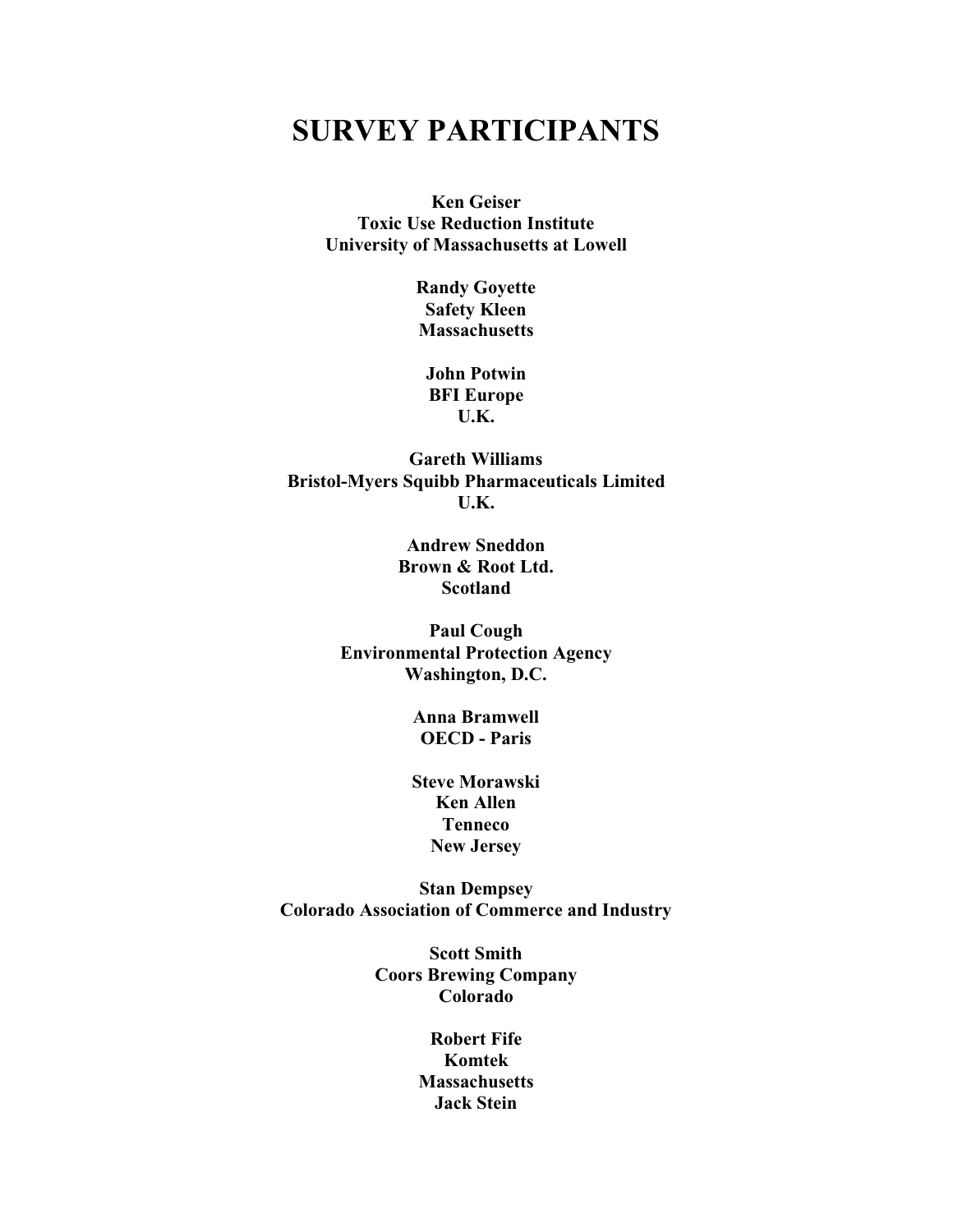## **Anheuser-Busch Companies Missouri**

**Dave Pusey Kodak Colorado**

**Peg Pierce DuPont New Jersey**

**Don Hoegel Monsanto Chemical Company New Jersey**

**Jim Fidorcek Degussa Corporation/Metal Group New Jersey**

> **Tom Fasolo Frigidaire Company New Jersey**

**Frank Gorski Huntsman Polypropylene Corporation New Jersey**

> **Anonymous Schering-Plough Corporation**

> > **Jim Kiel Geon New Jersey**

**Anat Lev Malden Mills Massachusetts**

**Paul DeJonge Netherlands Environmental Agency Netherlands**

**Chuck Weiss Consultant to the World Bank**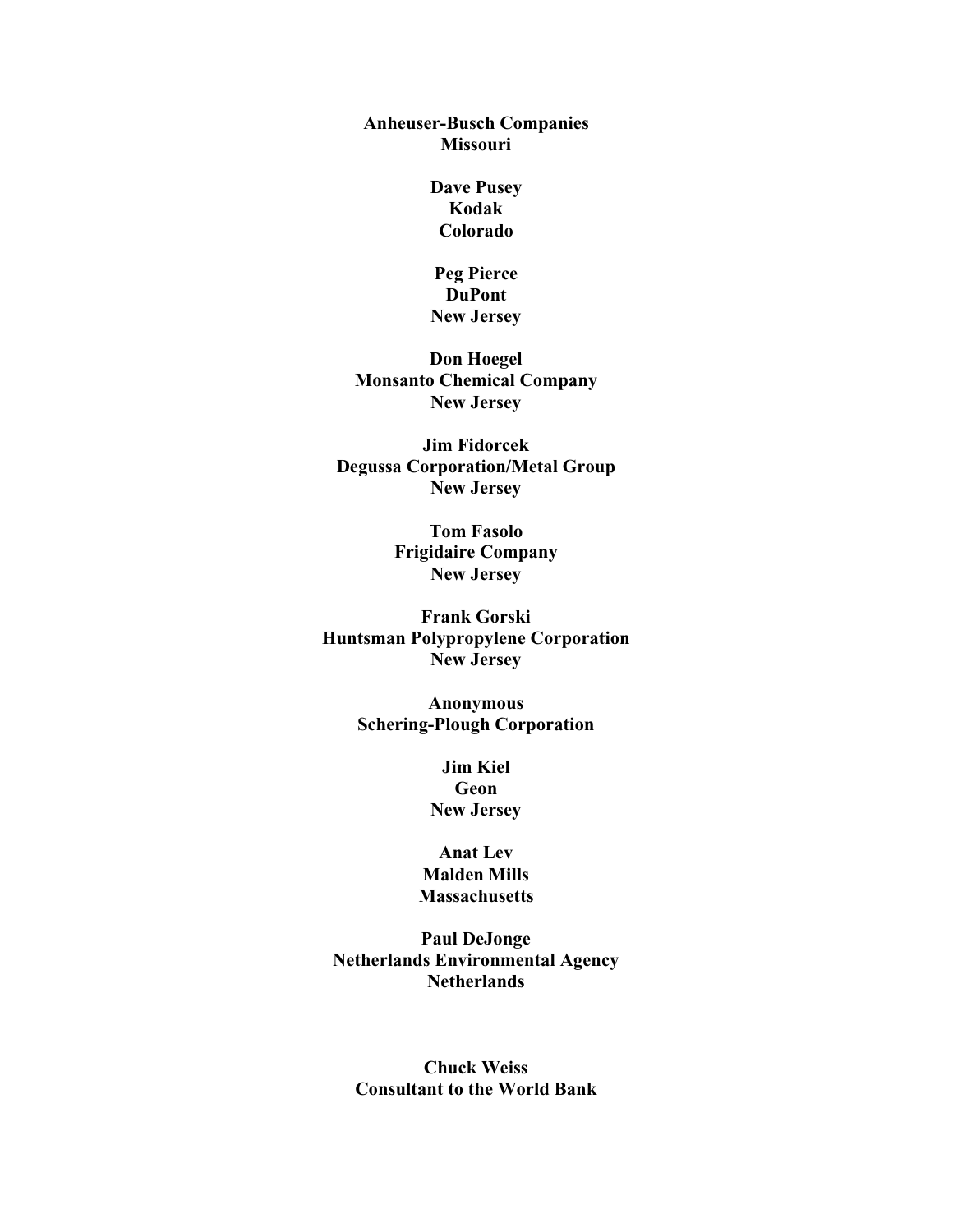**Washington, D.C.**

**Richard Ackerman World Bank Washington, D.C.**

**Kim Kreiton Douglas Fine Lee Dilliard Massachusetts Department of the Environment**

**George Frantz Massachusetts Department of Environmental Protection Office of Technical Assistance for Toxics Use Reduction**

**Barbara Kelly Massachusetts Office of Technology Assessment**

> **Tom Looby Colorado Environmental Agency**

**Steve Anderson New Jersey Environmental Agency**

**Chuck Williams Former Commissioner of the Minnesota Department of the Environment**

> **Tom Zosel 3M Corporation Minnesota**

**Stan Laskowski Environmental Protection Agency Washington, D.C.**

> **Steve Lintner World Bank Washington, D.C.**

**Barry Rabe Michigan State University**

**Bernie Barnett Florida Department of the Environment**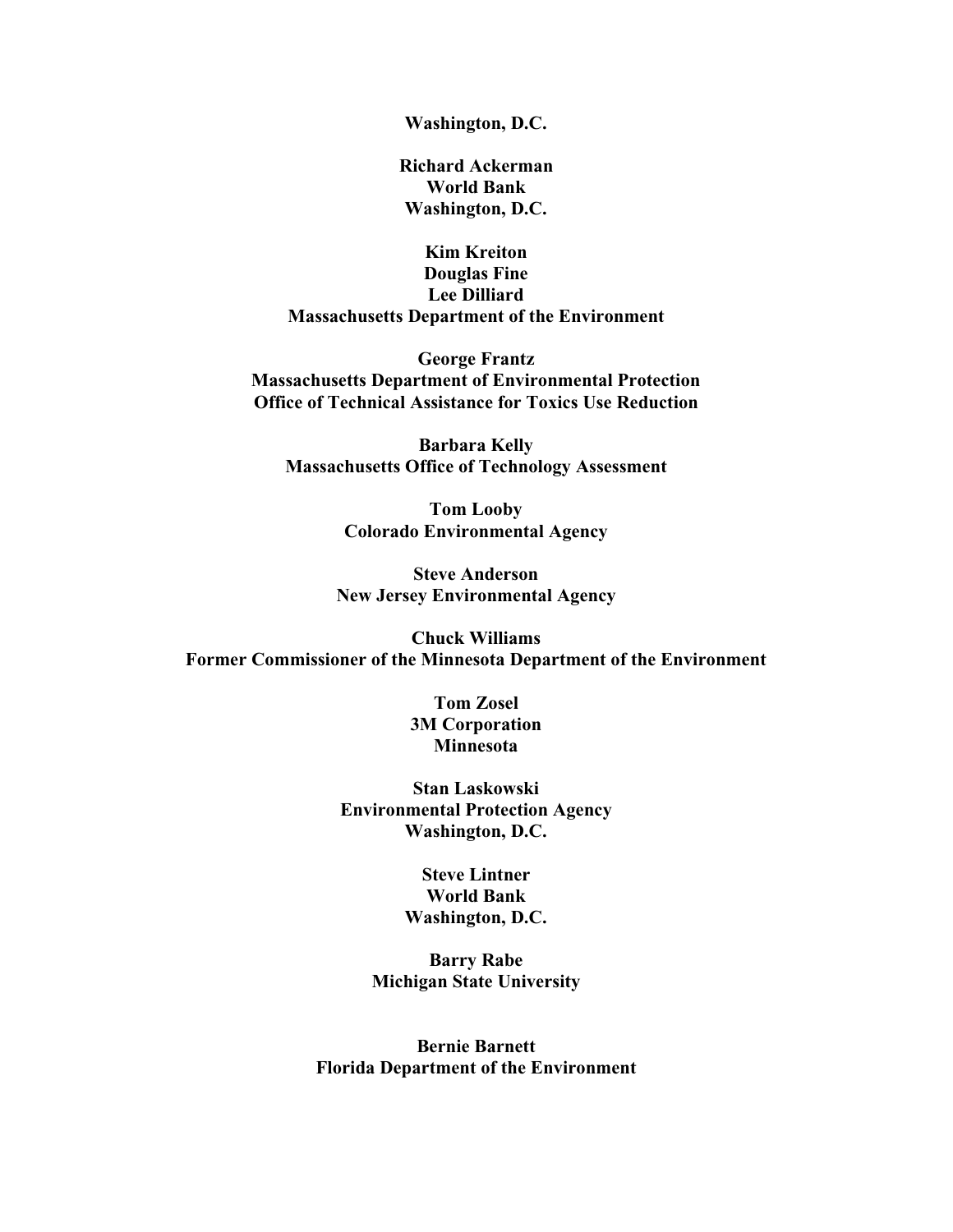**Bob Lake Rutgers University New Jersey**

## **Jeanne Herb Kelly Robinson New Jersey Department of the Environment**

**Melinda Dower New Jersey Department of Environmental Protection and Energy**

> **Lisa Thorvig Ed Meyer Pedar Larsen M. Sandberg M. Pulford Andy Ronchak Mike Tibbets Tim Sherk Mike Kanner M. Soderbeck M. Risberg Steven Huilriede Rodney Massey Kevin McDonald Minnesota Department of the Environment**

**Ed Garvey Ken Brown Minnesota Office of Environmental Assistance**

**Nick Yost Minnesota Technical Assistance Program**

**Rick Jurgensen Mike Rutledge Minnesota Corn Processors Association**

> **Greg Norgaard U.S. Filter Corporation Minnesota**

**Diane Lundeen Potlatch Corporation Minnesota**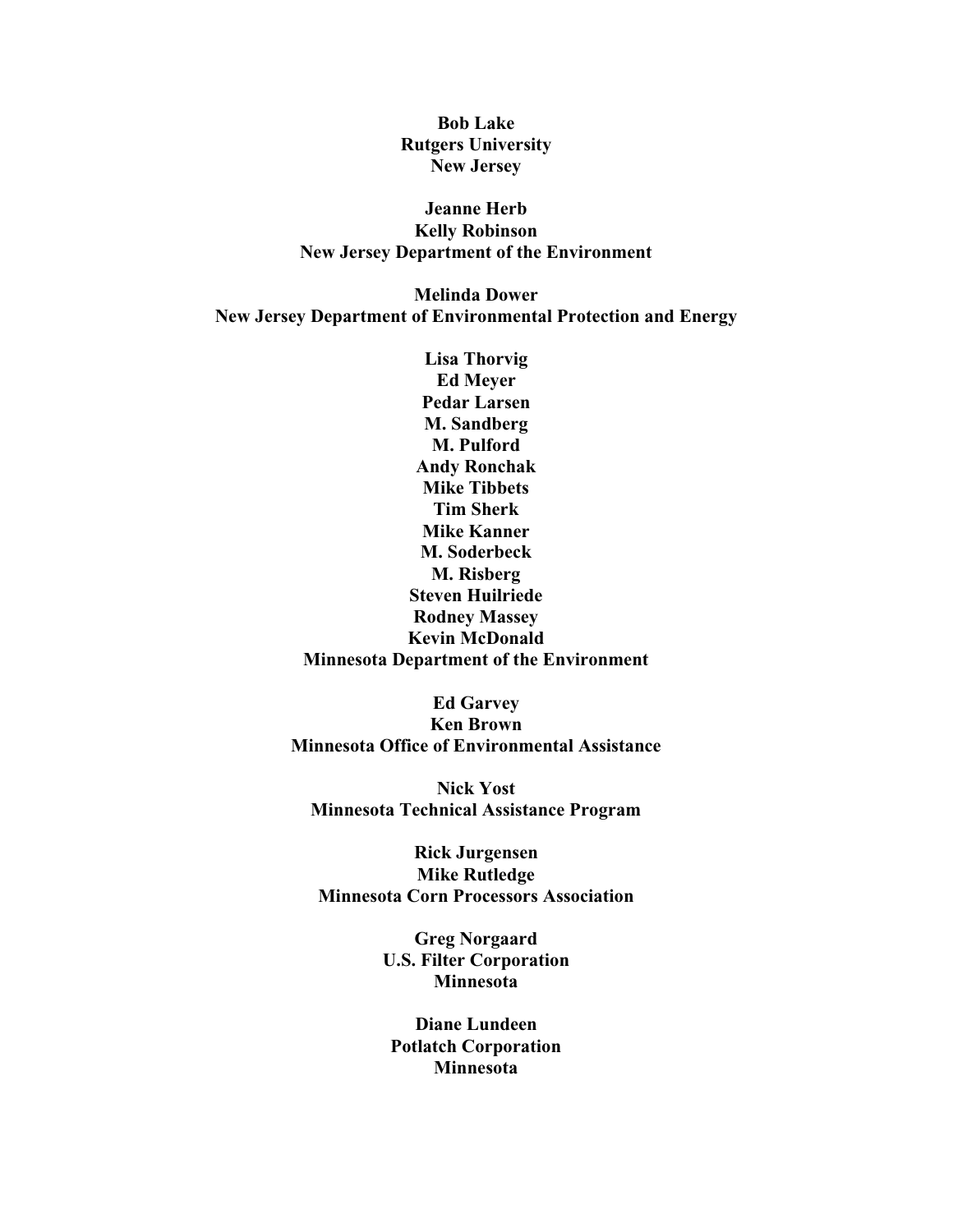**Deb McGovern Lake Superior Company Minnesota**

**Lee Paddock Attorney General s Office Minnesota**

**Anita Ryan St. Paul Brass Company Minnesota**

**John Leonard Elizabeth Lambrecht Minnesota Environmental Initiative**

**Mike Robertson Minnesota Chamber of Commerce Former Deputy Commissioner of the Minnesota Department of Environmental Protection**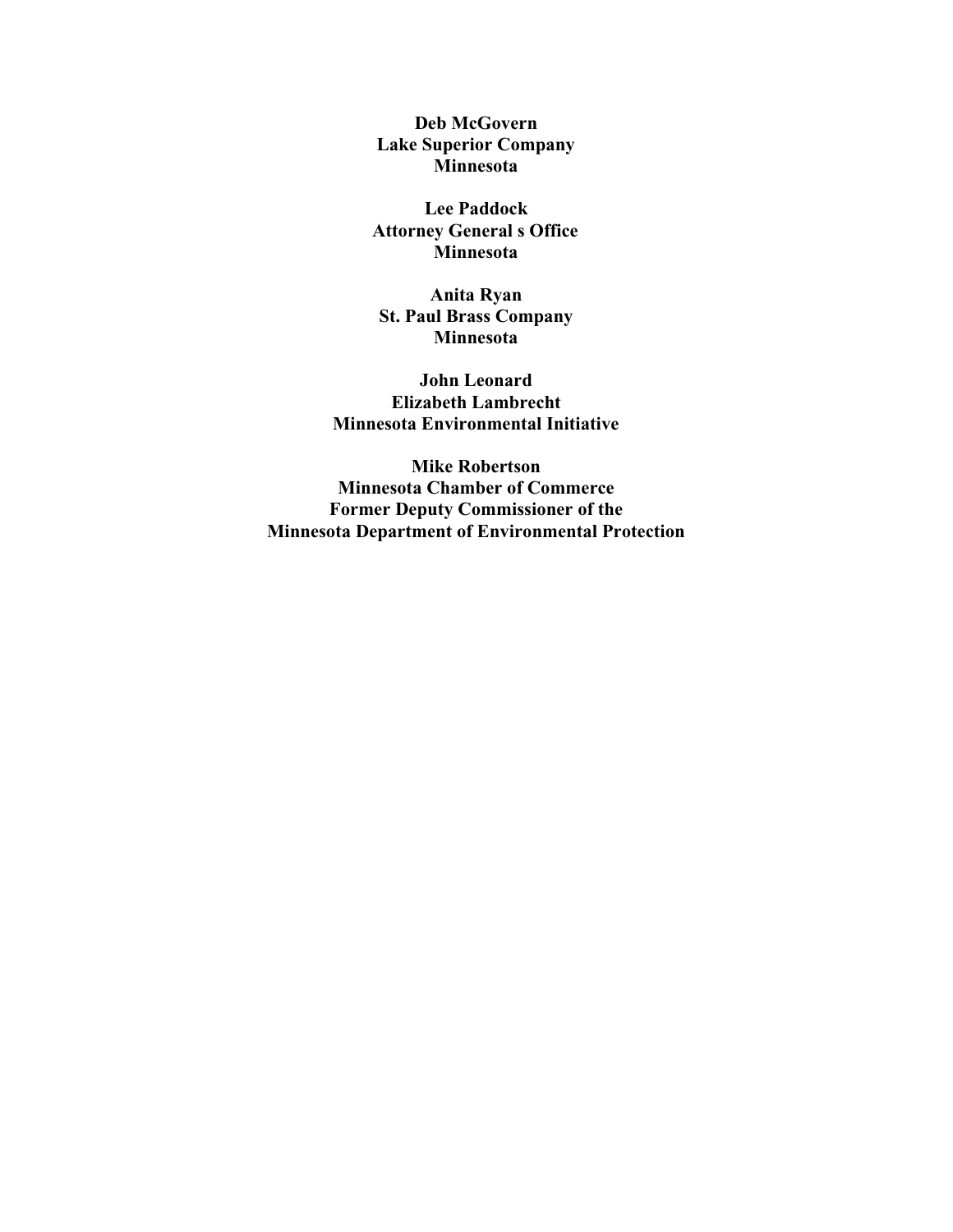#### **BIBLIOGRAPHY**

#### Minnesota

- *Amendment to Minnesota Statutes 1994,* Chapter No. 168, H.F. No. 1479.
- Andersen, Arthur. *Point Source Improvement Initiative: Advisory Committee Meeting*. June 10, 1996.
- \_\_\_\_\_. *Design Opportunities*. June 27, 1996.
- Dakota County Technical College. Industrial Paint and Powder Coating Exposition. October 20, 1994.
- . Paint and Powder Coating Expo 96. March 6, 1996.

*Environmental Regulatory Innovations Act*. April 3, 1996.

- Interview with John Jarrard. Minnesota Environmental Initiative, Minneapolis.
- Kiesling, Frances. *Minnesota Pollution Prevention Survey: Results and Technical Report.* Minnesota: Minnesota Center for Survey Research, November 4, 1992.
	- \_\_\_\_\_. *Minnesota Pollution Prevention Planning Survey: Results and Technical Report*. March 31, 1994.
- Minnesota Office of Environmental Assistance. *Reusable Transport Packaging Directory*. February, 1994.
- \_\_\_\_\_.Fact Sheet Promoting Pollution Prevention in Government. June, 1994.
- \_\_\_\_\_. Fact Sheet Pollution Prevention Fees. June, 1994.
- \_\_\_\_\_. *The Resource Perspectives on Minnesota Waste Issues*. September-October, 1994.
- \_\_\_\_\_. Fact Sheet. January, 1995.
- \_\_\_\_\_. *The Resource Perspectives on Minnesota Waste Issues*. May-June, 1995.
- \_\_\_\_\_. *Ten Tools to Prevent Waste and Pollution*. November, 1995.
- \_\_\_\_\_. Governor s Awards for Excellence in Pollution Prevention. 1995.
- \_\_\_\_\_. *Pollution Prevention Evaluation Report*. February, 1996.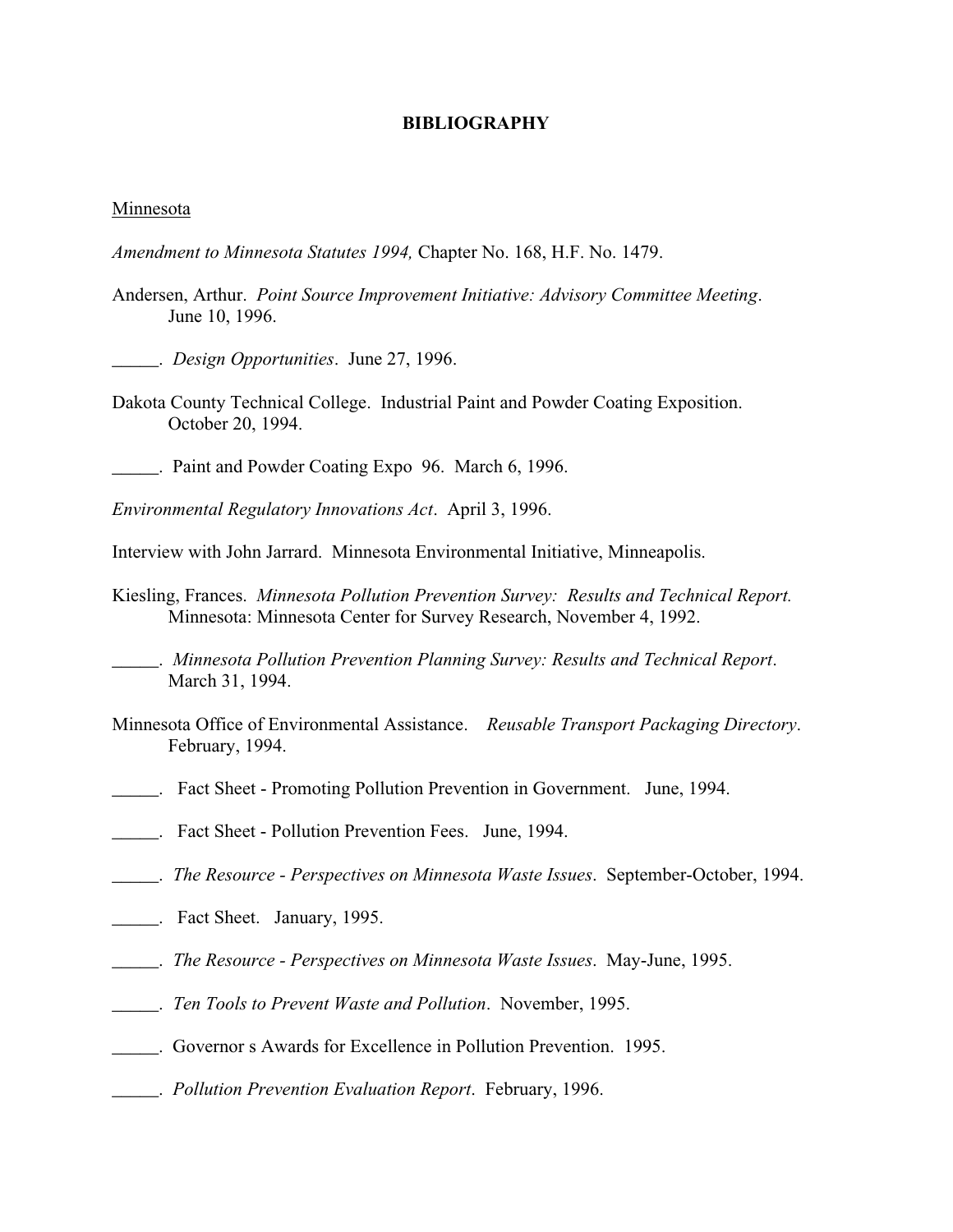- \_\_\_\_\_. Governor s Awards for Excellence in Pollution Prevention. February 23, 1996.
- \_\_\_\_\_. *Request for Proposals*. April 15, 1996.
- \_\_\_\_\_. *Are You Running a Green Business?* June 6, 1996.

\_\_\_\_\_. *Pollution Prevention Makes Sense*.

Minnesota Office of Waste Management. *Toxic Chemical Use Report*. January, 1993.

\_\_\_\_\_. *Source Reduction Now*. February, 1993.

\_\_\_\_\_. Governor s Awards for Excellence in Pollution Prevention. June 17, 1993.

\_\_\_\_\_. *The Resource -- Perspectives on Minnesota Waste Issues.* November-December, 1993.

\_\_\_\_\_. *Pollution Prevention Evaluation Report*. February, 1994.

\_\_\_\_\_. Governor s Awards for Excellence in Pollution Prevention. 1994.

Minnesota Pollution Control Agency. Fact Sheet - Defining Pollution Prevention. March, 1992.

- \_\_\_\_\_. Hazardous Waste Division. August and September, 1994.
- \_\_\_\_\_. *Voluntary Investigation and Cleanup*. September, 1994.
- \_\_\_\_\_. Fact Sheet Minnesota Toxic Pollution Prevention Act. December, 1994.
- \_\_\_\_\_. *Recycling/Reuse Business Assistance Center (RBAC)*. May, 1995.
- \_\_\_\_\_. *Lake Superior Basin Hazardous Waste Initiative*. October 20, 1995.
- *\_\_\_\_\_. Environmental Auditing in Minnesota.* December, 1995.
- \_\_\_\_\_. *Facts About Project XL Minnesota*. January, 1996.
- \_\_\_\_\_. *Minnesota Landfill Cleanup Program.* January, 1996.
- \_\_\_\_\_. News Release. January 8, 1996.
- \_\_\_\_\_. *Tanks and Emergency Response Section*. April, 1996.
- \_\_\_\_\_. *MPCA s Point-Source Improvement Initiative*. May, 1996. \_\_\_\_\_. *Recycling Contaminated Land in Minnesota* (undated).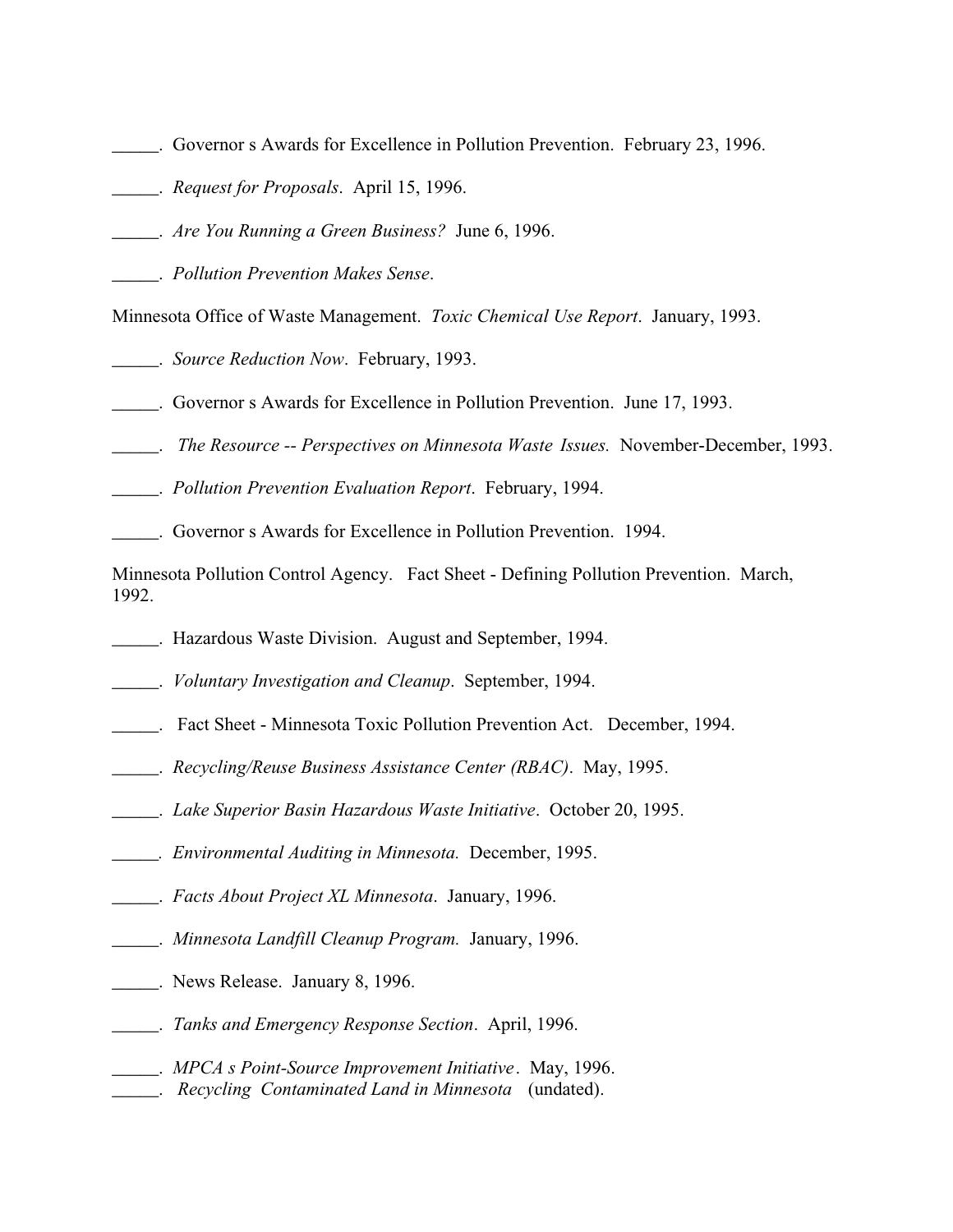- \_\_\_\_\_. *Minnesota Superfund Legislative Report* (undated).
- \_\_\_\_\_.Landfill Cleanup Program in *1995 Annual Report*.
- \_\_\_\_\_. *Managing Used Fluorescent and High-Intensity Discharge Lamp.* April, 1994.
- Minnesota Technical Assistance Program. *Minnesota Tap Site Visits (MnTAP)* (undated).

Stephens, Denise M. Minnesota Pollution Control Agency. May 24, 1996.

- Strategic Management Research Center. *Collaborating for a Better Environment and Economy in Minnesota*. April, 1996.
- *The Beyond Compliance Emissions Reduction Act of 1994*. August 24, 1994.
- U.S. Filter Recovery Services, Inc. *Taking Care of the World s Water*. 1996 Annual Report.

\_\_\_\_\_. *Unique Services for Industry and the Environment*. 1996.

Williams, Charles W. *Air Emission*. March 4, 1993.

Zosel, Thomas W. *3M Environmental Engineering and Pollution Control*. September 23, 1994.

\_\_\_\_\_. *3M Environmental Engineering and Pollution Control*. July 10, 1995.

#### California

Fromm, Oliver and Bernd Hansj rgens. *Emission Trading in Theory and Practice - An Analysis of Reclaim in Southern California*. December, 1995.

Heikkila, Eric J. *Another Setback in the Effort to Reclaim our Air*. July 29, 1996.

#### Colorado

Colorado Health and Environment Department. *The Change Incentives Task Force s Proposal for a Colorado Environmental Leadership Program*. May 7, 1996.

Environment Information from Kodak. May 6, 1996.

- Smith, Scott B. The Colorado Environmental Leadership Program. Coors Brewing Company, March 20, 1996.
- \_\_\_\_\_. Providing Incentives to Regulated Entities to Perform Beyond Compliance. Coors Brewing Company, undated.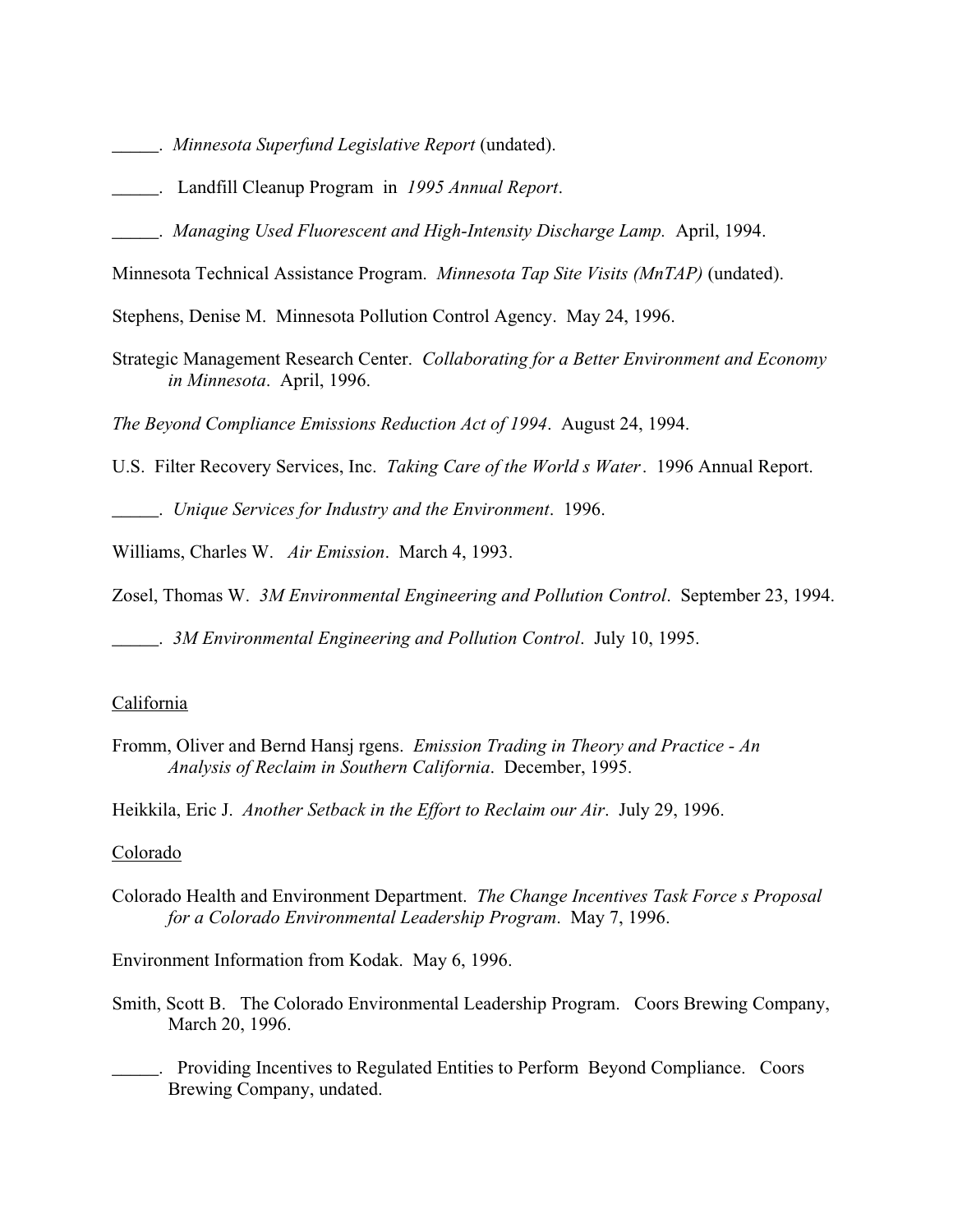#### Massachusetts

- Anderson, Keith, Martha Caldwell, Lee Dillard, Christine Flass, Tim Greiner, Kim McCoy, Paul Richard, and Manik Roy. *Report on the Blackstone Project*. July, 1990.
- Andress, Carol L. and Lois N. Epstein. *The Great Printers Project*. Spring, 1996.
- Fine, Douglas. Where Everybody Wins Focus on the Blackstone Valley. (Article faxed to the author.)
- Massachusetts Department of Environmental Protection. *FY 90 Report on the Blackstone Project*. July 23, 1990.
- \_\_\_\_\_. Correspondence from Patricia Deese Stanton, Assistant Commissioner, dated September 22, 1994.
- \_\_\_\_\_. *Environmental Results Program Decision Document Environmental Impacts of Facilities Included in the Environmental Results Program Universe*. January 4, 1996.
- \_\_\_\_\_. *Environmental Results Program Demonstration Project Plan*. February 21, 1996.

\_\_\_\_\_. *Environmental Results Program Decision Document - Applicability: Facilities Included in the Program and Performance Standards Covered in the Certification*. February 21, 1996.

- \_\_\_\_\_. *Environmental Results Program Decision Document Compliance Certification Statement*. February 22, 1996.
	- \_\_\_\_\_. *Consolidated Compliance Assurance Demonstration Grant Results of Fiscal Year 1995 Inspection Categories*. May 24, 1996.
- \_\_\_\_\_. *Consolidated Compliance Assurance Demonstration Grant Results of Fiscal Year 1995 Inspection Categories*. June 14, 1996.
- \_\_\_\_\_. *Environmental Results Program The Promise of Performance*. (undated)
- \_\_\_\_\_, Bureau of Waste Prevention. *FY 95-96 Compliance Assurance Demonstration Grant Second Draft 9/22/94*. September 22, 1994.

\_\_\_\_\_, \_\_\_\_\_. *Facility-Wide Inspections to Reduce the Sources of Toxics (FIRST)*. October 31, 1994.

\_\_\_\_\_, *\_\_\_\_\_. Compliance Evaluation Inspection Protocol Facility-Wide Inspections to Reduce the Source of Toxics (FIRST)*. October 31, 1994.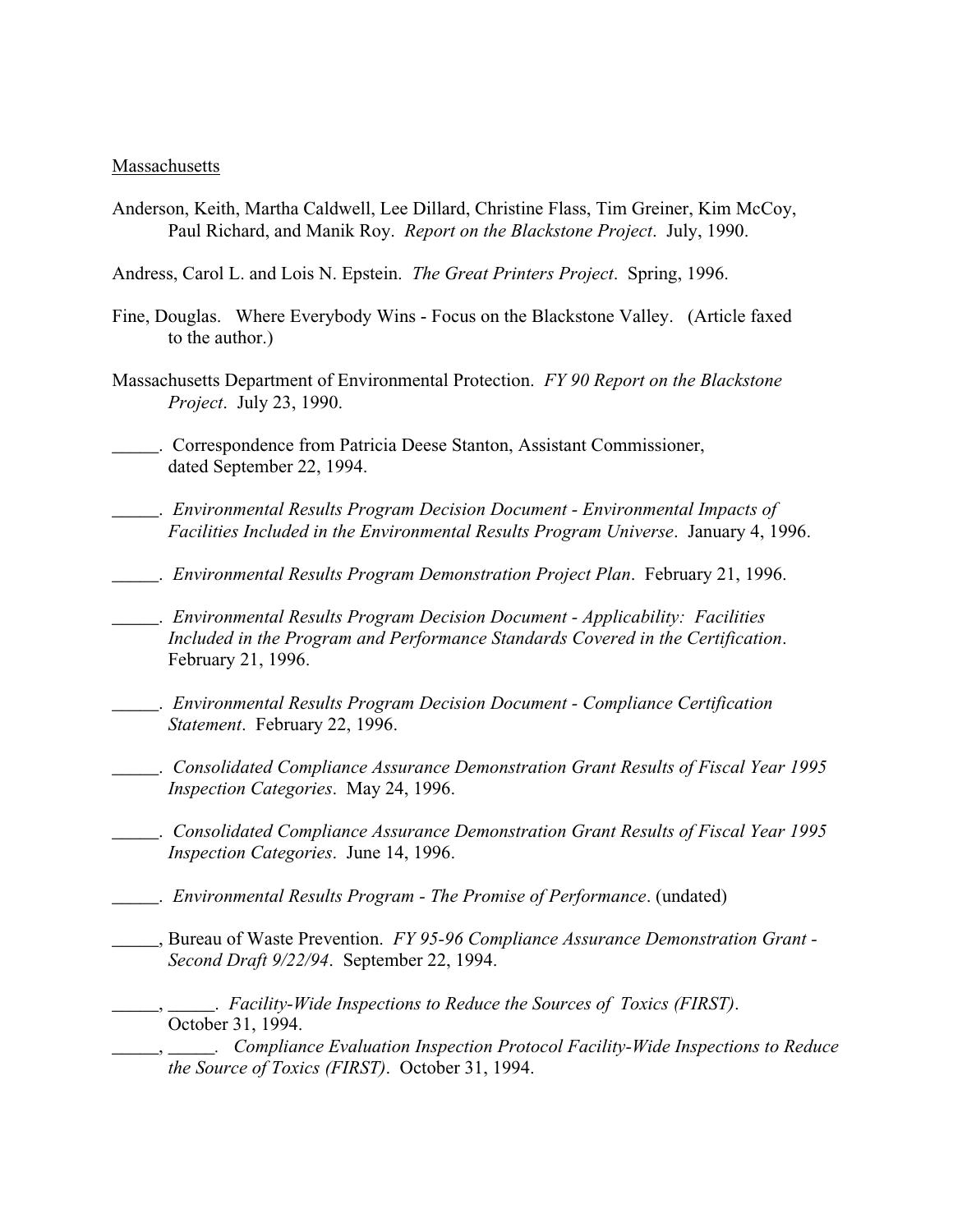- \_\_\_\_\_, Office of Technical Assistance for Toxics Use Reduction. *MP 2, Massachusetts Printers Partnership Workbook - A Self-Certification Guide for Commercial Printers*. Winter, 1996.
- Results Summary of FIRST Activities (10/92-9/93).

#### New Jersey

- Anderson, Steve and Jeanne Herb. *Building Pollution Prevention into Facilitywide Permitting*. Autumn, 1992.
- Hearne, Shelley A. and Michael Aucott. *Source Reduction Versus Release Reduction: Why The TRI Cannot Measure Pollution Prevention*. Winter 1991-92.
- Natan, Jr., Thomas E. Evaluation of the Effectiveness of Pollution Prevention Planning in New Jersey. Hampshire Research Associates. Paper sent to the author. (undated)
- New Jersey Department of Environmental Protection and Energy. *Materials Accounting as a Potential Supplement to the Toxics Release Inventory for Pollution Prevention Measurement Purposes*. December, 1993.
- \_\_\_\_\_. Overview of New Jersey s Pollution Prevention Regulations*.* (undated)
- \_\_\_\_\_. *Basic Requirements of the New Jersey Pollution Prevention Act and Regulations.* (undated)
- \_\_\_\_\_. *Ten Most Commonly Asked Questions About: The New Jersey Pollution Prevention Act and Regulations*. (undated)

Pollution Prevention Act. August 1, 1991.

Pollution Prevention Program Rules. March 15, 1993.

Warren, William L., Attorney, Drinker, Biddle, and Wreath. Newsletter dated May 10, 1996.

#### Georgia

*Environmental, Government Affairs and Communications - HVIP Review*. (undated)

*EVA Summary - Total EVA for Environmental Engineering and Technical Support*. January 15, 1996.

*Extra HVIP Review*. 1995.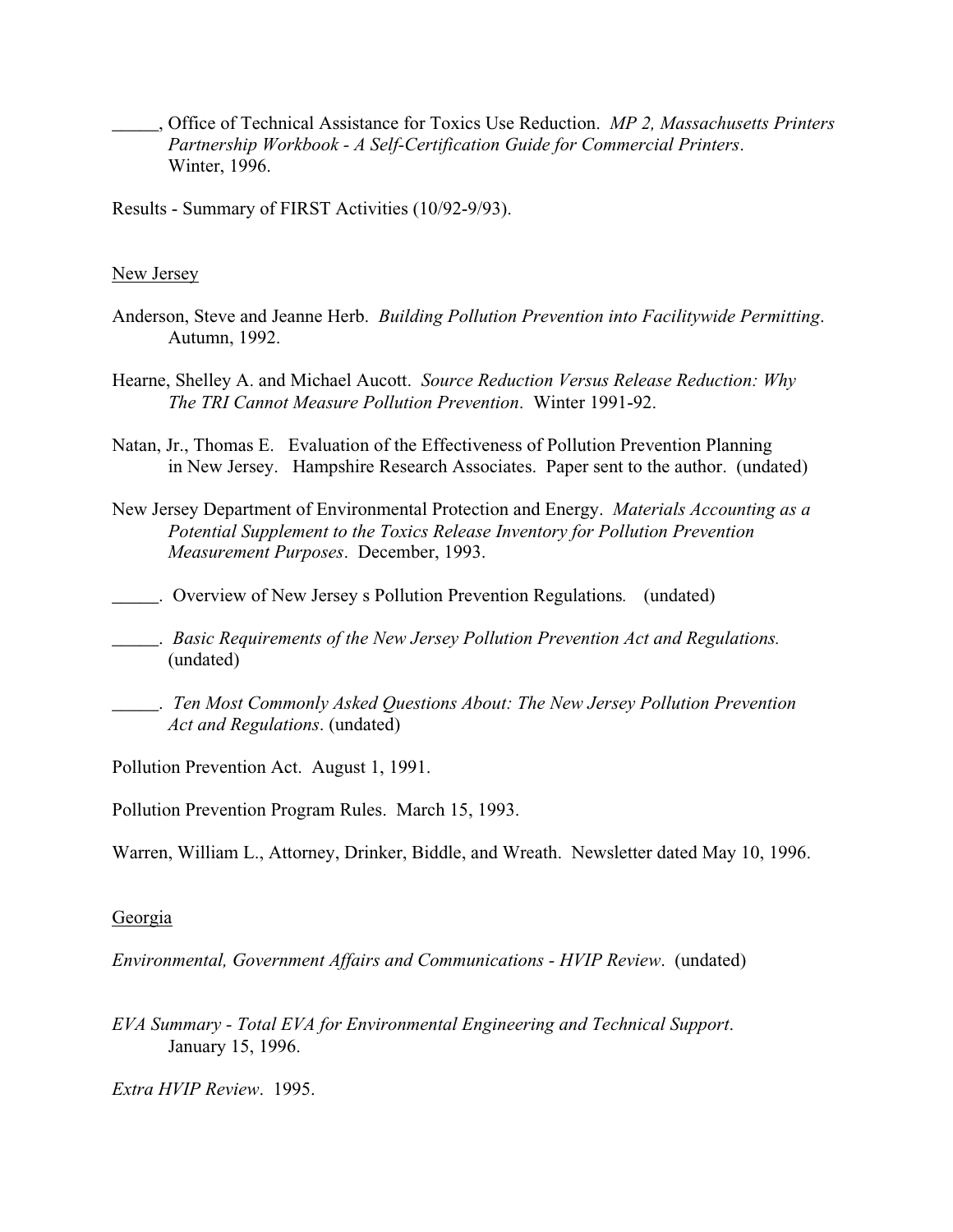*Government Affairs - HVIP Review*. 1995.

#### Oregon

Oregon Department of Environmental Quality. *Oregon Title-V Operating Permit*. October 5, 1995.

#### General

- Adler, Bruce R. Paper delivered at Environmental Compliance Workshop, July 24, 1996. General Electric Company, Fairfield, CT.
- Arrow, Kenneth J. et al. Is there a Role for Benefit-Cost Analysis in Environmental, Health, and Safety Regulation? *Science.* Vol. 272, pp. 221-222.
- Bill to Provide State Authority for Regulatory Flexibility for Environmental Regulations. Spring, 1995.
- Bureau of National Affairs. *Daily Environment Report*. Washington, D.C. May 24, 1996.

\_\_\_\_\_. *EPA Draft Framework Document for Watershed-Based Effluent Trading Dated May 30, 1996*. Washington, D.C. June 5, 1996.

\_\_\_\_\_. *Daily Environment Report*. Washington, D.C. June 10, 1996.

Dow Chemical Company. *Project XL Proposal*. Midlands, Michigan. (undated)

Environmental Council of the States. Newletters. (various dates)

Environmental Law Institute and the Management Institute for Environment and Business, in affiliation with World Resources Institute. *Analysis of Successful Business/Government*

*Relationships in U.S. State and Foreign Governments*. March 25, 1996.

- *Federal Register*. Permits Improvement Team Concept Paper. May 10, 1996. pp. 21856-21880.
- Hall, Jane V. and Amy L. Walton. *A Case Study in Pollution Markets: Dismal Science vs. Dismal Reality*. April, 1996.
- Indiana Department of Environmental Management. Performance Leadership/Program Performance Measures. Memorandum dated August 24, 1995.

National Academy of Public Administration. *The Environment Goes to Market*. July, 1994.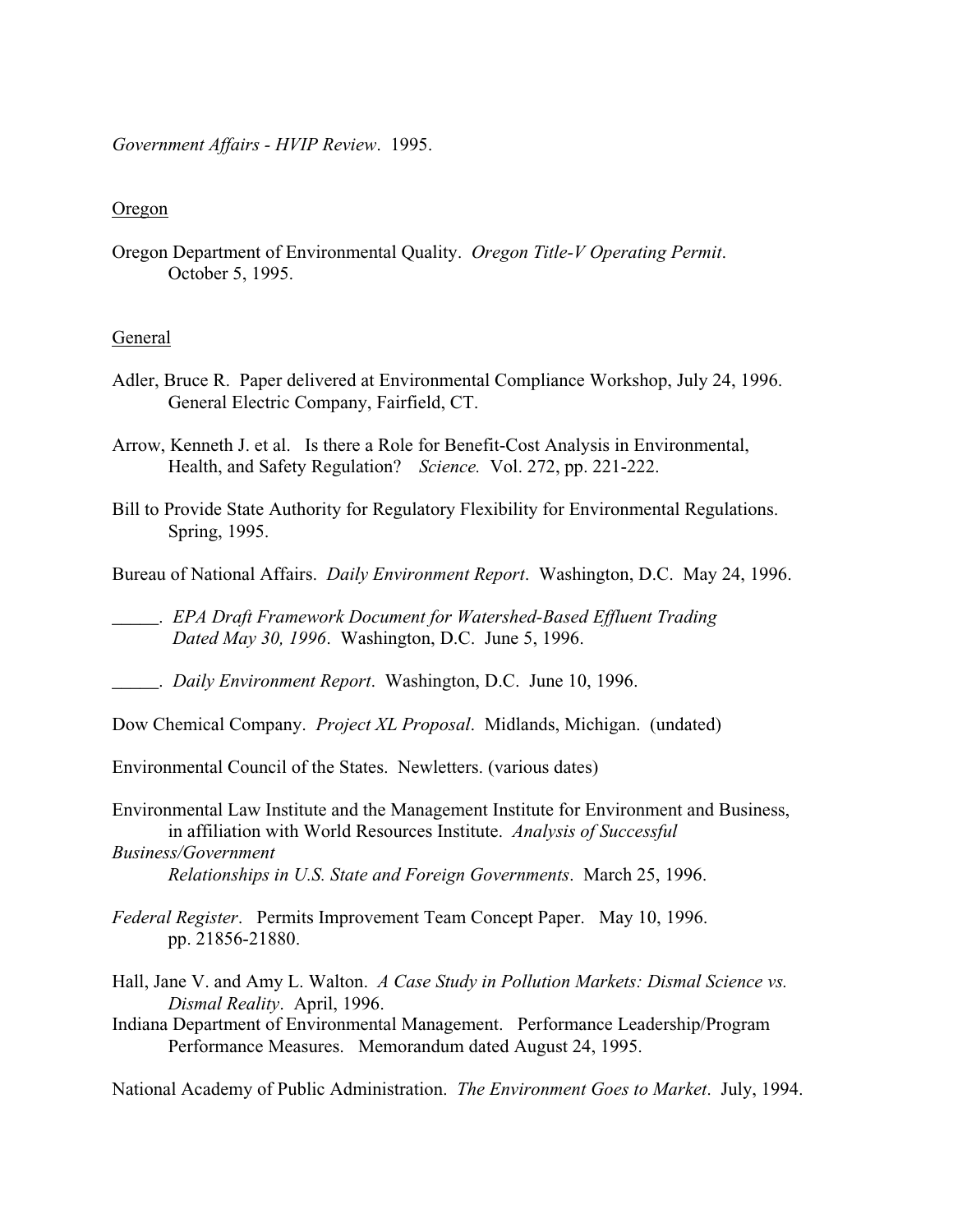\_\_\_\_\_. *New Roles, Focusing on Results*.

\_\_\_\_\_. *Setting Priorities, Getting Results*. April, 1995.

- New Jersey Department of Environmental Protection. *Early Findings of the Pollution Prevention Program*. June, 1995.
- President s Council on Sustainable Development. *Sustainable America A New Consensus for Prosperity, Opportunity, and a Healthy Environment for the Future*. (Draft)
- *Principles for Development of Project XL Final Project Agreements*. March 12, 1996.
- Prosser, Kathy. We Make Indiana a Clear, Healthier Place to Live. Memo dated August 24, 1995.
- Rabe, Barry G. *The Evolution Toward Cross-Media Regulatory Integration: Experience and Attitudes at the State Level*. February 9, 1995.

\_\_\_\_\_. *An Empirical Examination of Innovations in Integrated Environmental Management: The Case of the Great Lakes Basin.*

\_\_\_\_\_. Integrating Environmental Regulation: Permitting Innovation at the State Level. *Journal of Policy Analysis and Management.* Vol. 14, No. 3. pp. 467-472.

\_\_\_\_\_. *State and Local Government Review*. Fall, 1995.

- U.S. Environmental Protection Agency. *Common-Sense Strategies to Protect Public Health: A Progress Report on Reinventing Environmental Regulation*. March 29, 1996.
- \_\_\_\_\_. *State Environmental Monitor*. March through August, 1996 editions.
- U.S. General Accounting Office. *GAO Environmental Management*. January, 1996.
- Weber, Edward P. *Trying to Improve the Regulatory Bang for the Regulatory Buck*. Paper prepared for the 1996 Annual Meeting of the Midwest Political Science Association, Chicago, Illinois. April 18-20, 1996.
- White, Thomas M. Measure for Measure. *The Environmental Forum.* July/August, 1994. pp. 16-20.
- Yale Center for Environmental Law and Policy. *Environmental Reform: The Next Generation Project*. January 1996.

International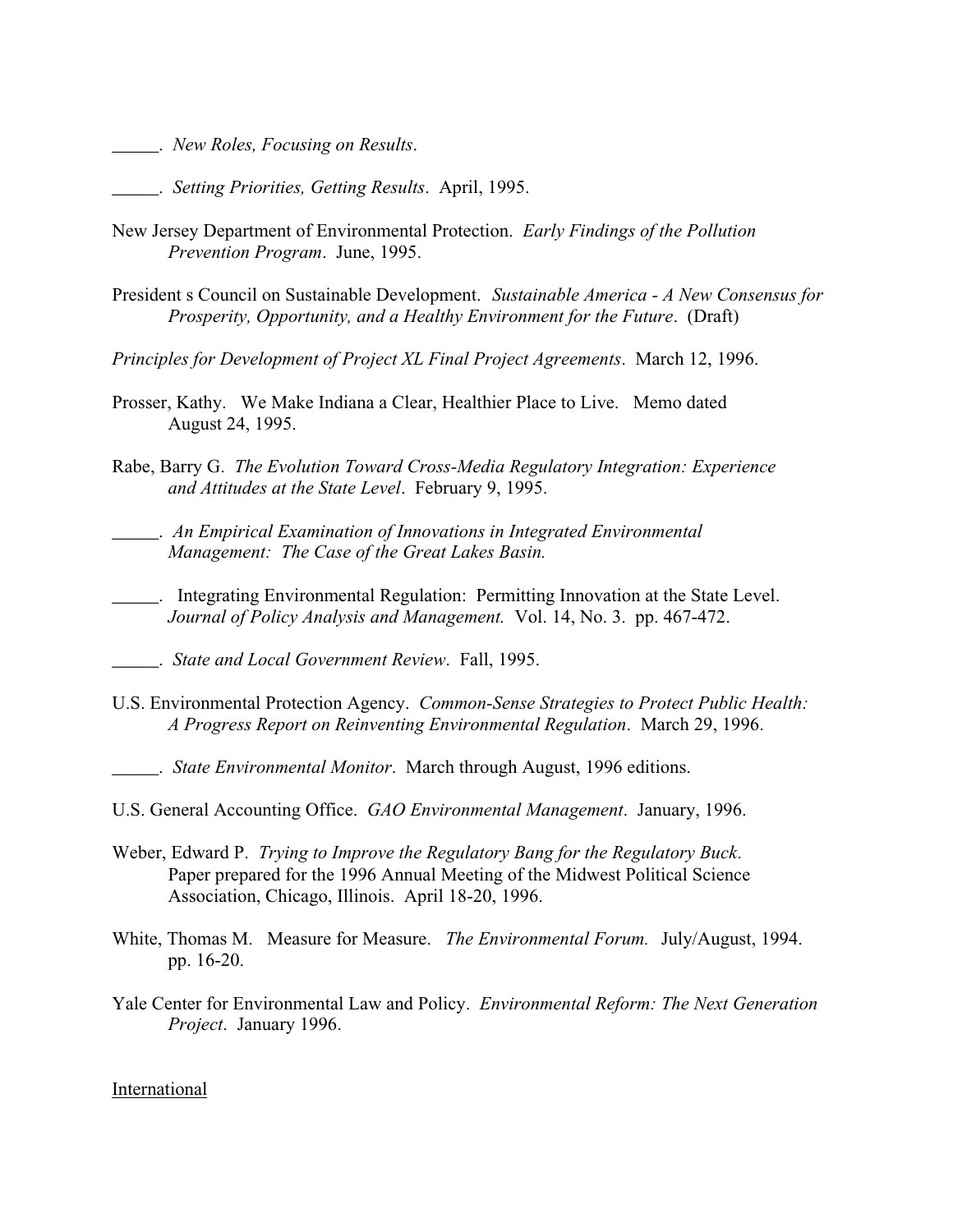Allied Colloids Limited. *Allied Colloids & HMIP 3Es Project Concluding Report*. March, 1996.

\_\_\_\_\_. *Big Savings at Allied Colloids Confirm 3Es Success*. April, 1996.

- Bastmeijer, C.J. *The Covenant as an Instrument of Environmental Policy in the Netherlands*. March, 1994.
- Department of the Environment and the Welsh Office. *Integrated Pollution Control - A Practical Guide*. United Kingdom. March, 1996.
- *Environmental Policy Agreement with the Printing Industry*. Netherlands Environmental Agency. April 8, 1993.
- European Environment Agency. *Environment in the European Union*. 1995.
- Fort, Richard. General Nordic Environmental Legislation, Regulations and Enforcement. February 6, 1992. Private paper to the author.
- Global Environmental Management Initiative. *Environmental Management System - Self-Assessment Checklist*. March, 1996.
- HMIP. *3Es Profiting from Pollution Prevention*. 1996.
- Lampietti, Julian A. and Uma Subramanian. *Taking Stock of National Environmental Strategies*.

March, 1995.

Lovei, Magda and Charles Weiss, Jr. *Environmental Management and Institutions in OECD Countries*. World Bank Draft Report. April 24, 1996.

National Environmental Policy Plan. *To Choose or to Lose*. Session, 1988-1989.

OECD. Workshop on Environmental Requirements for Industrial Permitting (Reference Guide). May 9-11, 1996.

\_\_\_\_\_. *Environmental Taxes in OECD Countries*. Publication of the OECD. (undated)

- Peters, Jit. *Voluntary Agreements between Government and Industry*. (undated)
- PRDEI. *The Economics of Industrial Pollution*. May 15, 1996.
- Rabe, Barry G. *The Politics of Sustainable Development in Canada: The Evolution of Pollution Prevention and Policy Integration*. (undated)

World Bank. *National Environmental Strategies: Learning from Experience*. March, 1995.